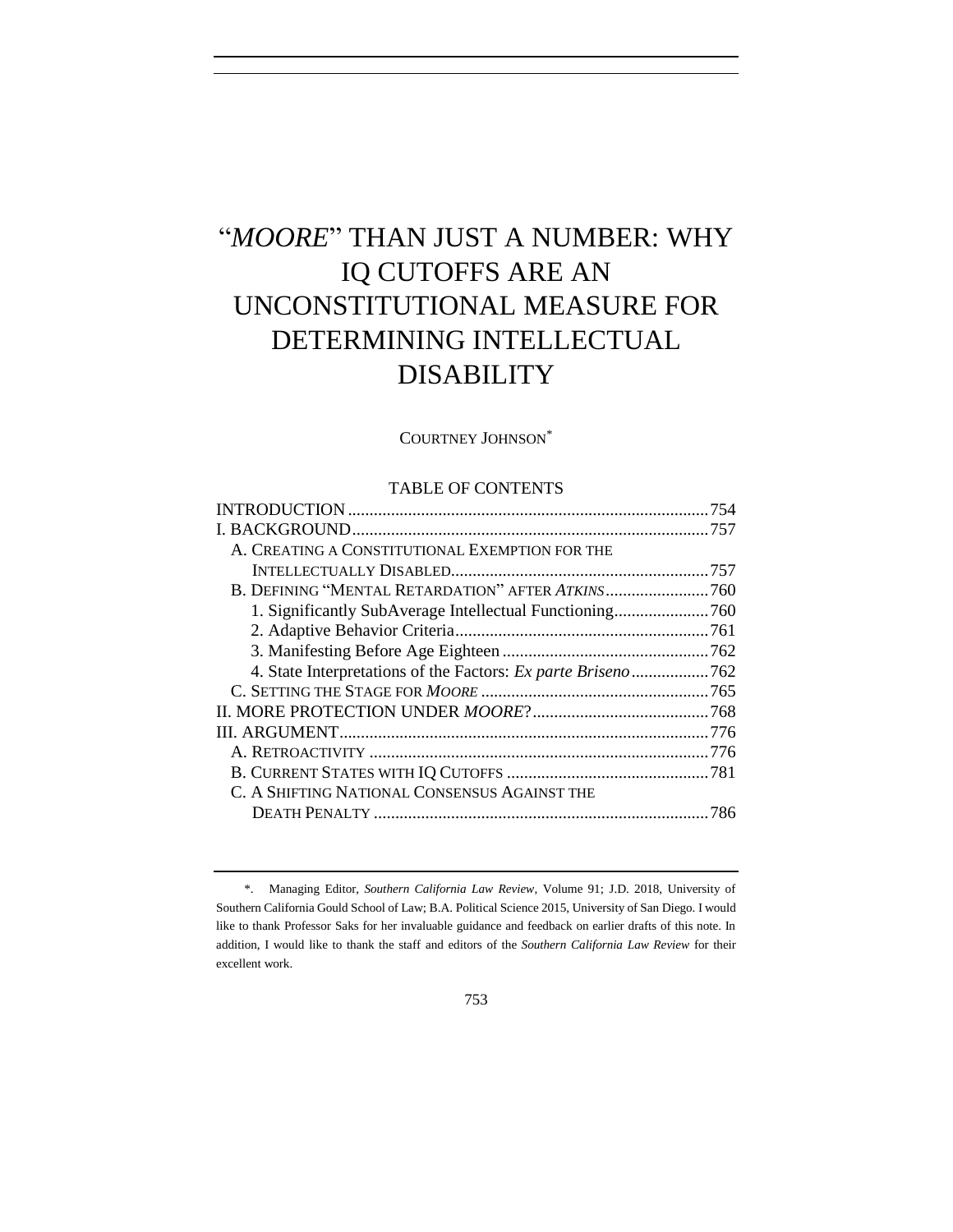754 *SOUTHERN CALIFORNIA LAW REVIEW* [Vol. 91:753

# INTRODUCTION

<span id="page-1-0"></span>*"Yeah," said George. "I'll come. But listen, Curley. The poor bastard's nuts. Don't shoot 'im. He di'n't know what he was doin'."* 

# *–* John Steinbeck, *Of Mice and Men*<sup>1</sup>

Bobby James Moore was twenty years old when he "fatally shot a store clerk" while robbing a grocery store in April 1980.<sup>2</sup> On paper, this is a tragic felony murder, but behind the scenes lies a different story. Bobby was not a typical twenty-year-old; he did not understand "the days of the week, the months of the year, [or] the seasons."<sup>3</sup> Bobby could barely tell time, and he could not understand standard measurements or that subtraction is the opposite of addition.<sup>4</sup> Bobby suffered an "abuse-filled childhood."<sup>5</sup> Bobby dropped out of high school due to "his limited ability to read and write," and he lived on the streets after being kicked out of his home for being "stupid."<sup>6</sup> Bobby is intellectually disabled, and despite the evidence put forth demonstrating his disability, he was sentenced to death pursuant to a set of factors used by a Texas court; these factors are largely based on stereotypes and caricatures from literature.<sup>7</sup> As the United States Supreme Court decided in 2017, this was a gross violation of the Eighth Amendment's protection against cruel and unusual punishment to rely on "wholly nonclinical"<sup>8</sup> factors rather than the "medical community's diagnostic framework."<sup>9</sup>

Mental health and the criminal justice system consistently interact when it comes to theories of punishment and culpability. When they clash, the crime often takes center stage, while the mental health of the defendant remains ignored. Individuals suffering from intellectual disabilities, mental disorders, or both are treated unfairly as criminal defendants when their conditions, consisting largely of impairments of the ability to make rational decisions, are not taken into serious consideration at sentencing. Courts,

<sup>1.</sup> JOHN STEINBECK, OF MICE AND MEN 263 (Penguin Books 1993) (1937).

<sup>2.</sup> Moore v. Texas, 137 S. Ct. 1039, 1044 (2017).

<sup>3.</sup> *Id.* at 1045.

<sup>4.</sup> *Id*.

<sup>5.</sup> *Id.* at 1047.

<sup>6.</sup> *Id.* at 1045*.* 

<sup>7.</sup> *See id.* at 1044. *See also Ex parte* Briseno, 135 S.W.3d 1, 6 (Tex. Crim. App. 2004).

<sup>8.</sup> *Moore*, 137 S. Ct. at 1053.

<sup>9.</sup> *Id.* (citation omitted).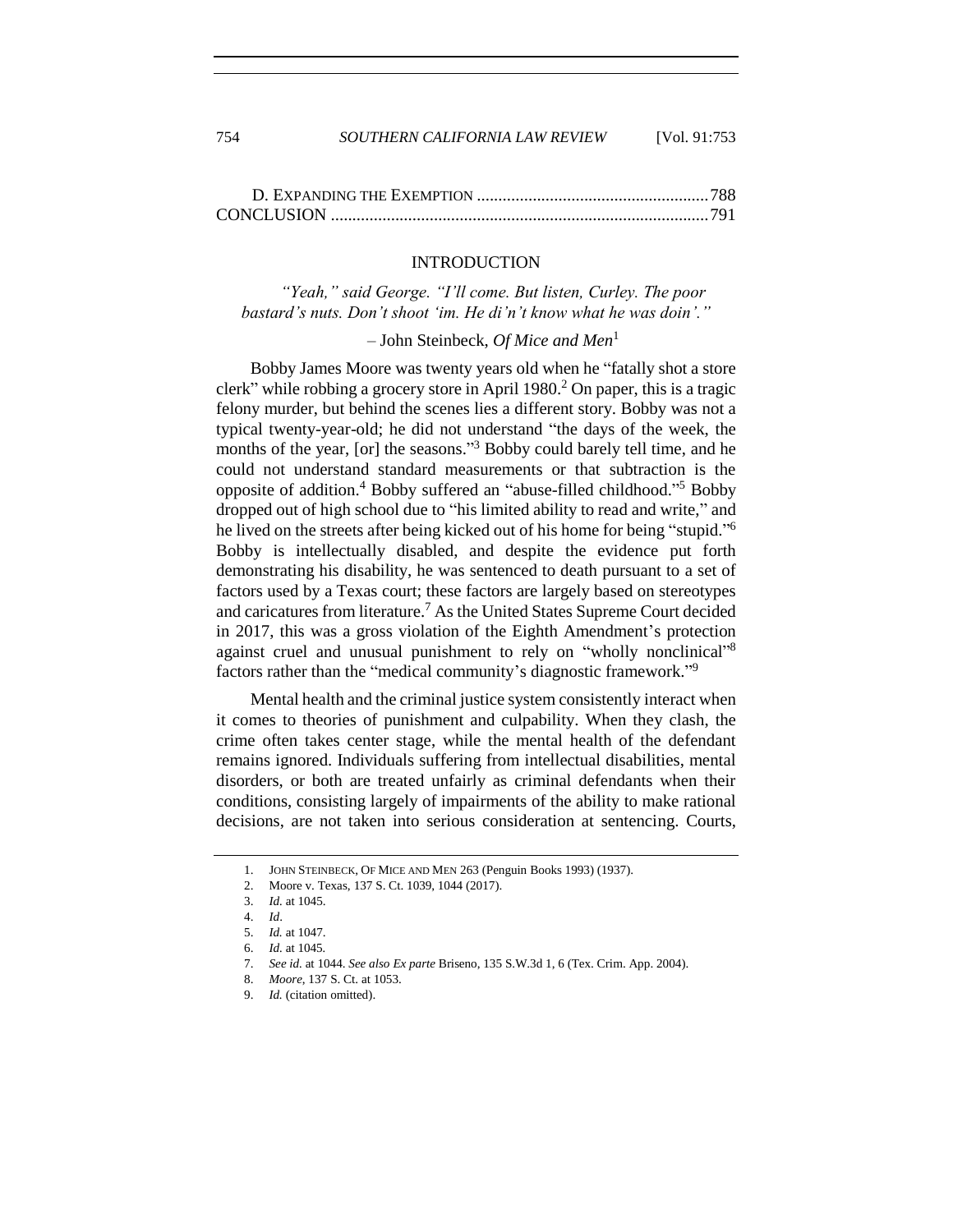legislatures, and the public generally have struggled to understand criminal defendants with intellectual disabilities. It was not until 2002 that the United States Supreme Court ruled it unconstitutional to execute intellectually disabled persons in the landmark decision *Atkins v. Virginia*. <sup>10</sup> The Court found there is a "national consensus" that people who suffer from "mental retardation" <sup>11</sup> should be exempt from the death penalty.<sup>12</sup> Before *Atkins* was decided in 2002, at least forty-four people who would have been exempt under *Atkins* were executed.<sup>13</sup>

<span id="page-2-0"></span>Like many prior landmark decisions, states resisted *Atkins* because of its failure to define "intellectual disability" and the fact that it left to the states "the task of developing appropriate ways to enforce the constitutional restriction." <sup>14</sup> Several states took this opportunity to implement harsh IQ cutoffs for determining intellectual disability in capital cases.<sup>15</sup> Many states passed legislation prior to Atkins defining intellectual disability as requiring an IQ score of below seventy, and following *Atkins*, these states began denying its exemption to any claimants with IQ scores of seventy or above. Twelve years after *Atkins*, the Supreme Court addressed the issue of IQ cutoffs in *Hall v. Florida*, in which the Court concluded that Florida's cutoff "disregards established medical practice[s]" and that when a defendant's IQ falls in a certain margin of error, the defendant must be able to present additional evidence of adaptive deficits.<sup>16</sup> *Hall* reinforced the need to focus on adaptive behavior in addition to IQ, but again, the states still had discretion over how to consider the behavior. Then came *Moore v. Texas*, the most striking example post-*Hall* that there remains a long-standing misperception of intellectual disabilities.

Before reaching the Supreme Court, the Texas Court of Criminal Appeals ("CCA")<sup>17</sup> denied Bobby James Moore's habeas petition claiming exemption from the death penalty under *Atkins*. The CCA relied on its prior

<sup>10.</sup> Atkins v. Virginia, 536 U.S. 304, 321 (2002).

<sup>11.</sup> *Id.* at 316-17 At the time the Supreme Court first heard cases on this issue, the terminology used was "mental retardation," however today the DSM-5 has changed the term to "intellectual disability." *See* AM. PSYCHIATRIC ASS'N, DIAGNOSTIC AND STATISTICAL MANUAL OF MENTAL DISORDERS 33 (5th ed. 2013) [hereinafter DSM-5].

<sup>12.</sup> *Atkins*, 536 U.S. at 316–17.

<sup>13.</sup> Denis Keyes, William Edwards & Robert Perske, *People with Mental Retardation Are Dying, Legally: At Least 44 Have Been Executed*, 40 MENTAL RETARDATION 243 (2002).

<sup>14.</sup> *Atkins*, 536 U.S. at 316–17 (citation omitted).

<sup>15.</sup> *States that Have Changed Their Statutes to Comply with the Supreme Court's Decision in*  Atkins v. Virginia, DEATH PENALTY INFO. CTR., (Mar. 2, 2018), https://deathpenaltyinfo.org/states-havechanged-their-statutes-comply-supreme-courts-decision-atkins-v-virginia.

<sup>16.</sup> Hall v. Florida, 134 S. Ct. 1986, 1995, 2001 (2014).

<sup>17.</sup> The CCA is Texas's court of last resort in criminal cases. *See* TEX. CONST. art. V, § 5.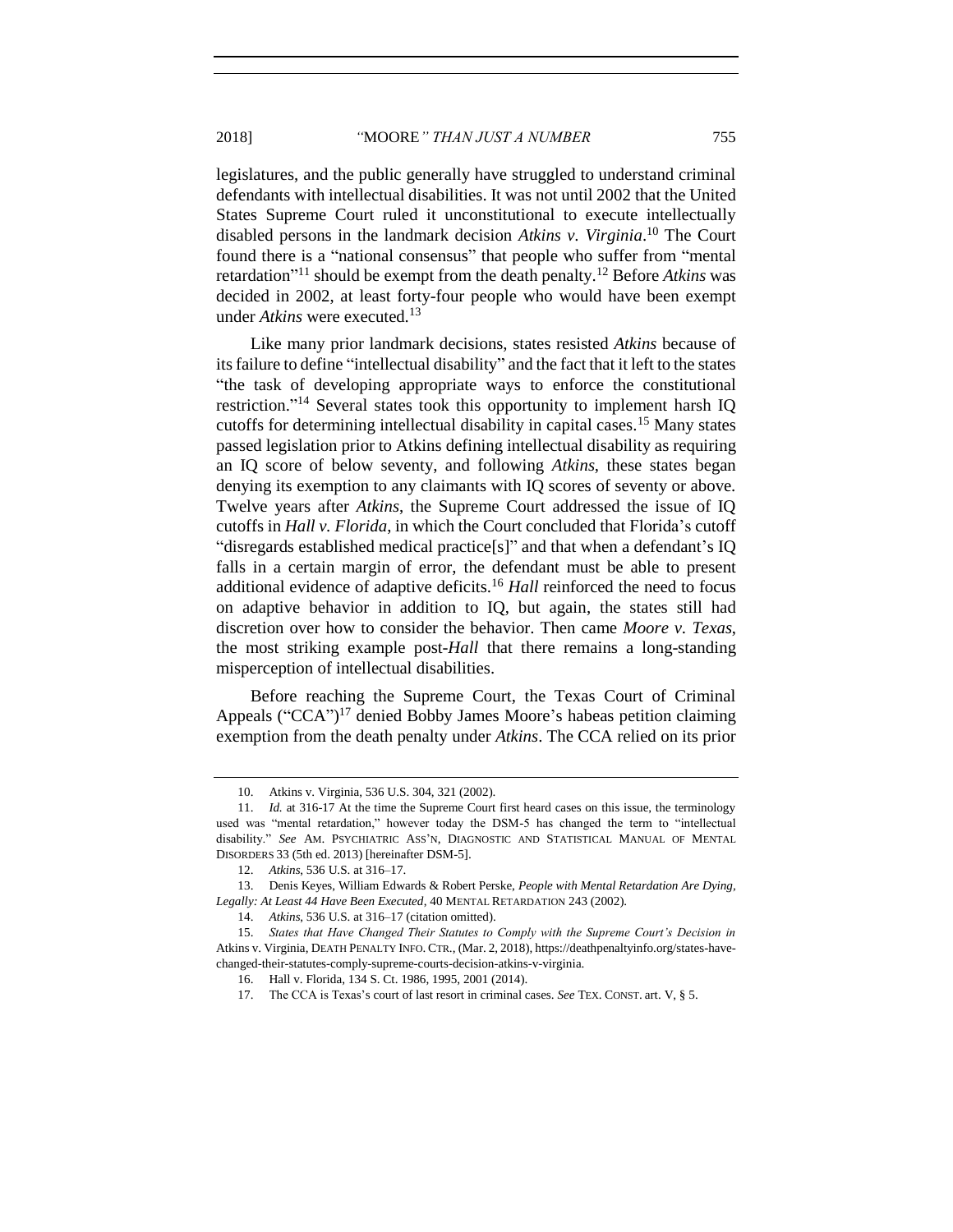decision in *Ex Parte Briseno*, in which it determined a defendant was essentially not disabled enough for death penalty exemption, contrasting with the classic example of a character with a severe disability, Lennie in John Steinbeck's *Of Mice and Men*. <sup>18</sup> The CCA in *Briseno* held that "[m]ost Texas citizens might agree that Steinbeck's Lennie should, by virtue of his lack of reasoning ability and adaptive skills, be exempt [from the death penalty]," but because the petitioner did not fall in the category of "severely mentally retarded" like Lennie would, he was denied exemption from the death penalty.<sup>19</sup>

Reasoning based on a literary character is dangerous, and, as this Note will argue, intellectual disabilities cannot be boiled down to stereotypes or an isolated number from an IQ test. This Note will look to recent court decisions, state statutes, and literature from the psychological and psychiatric communities, and it will evaluate the Supreme Court's decision in *Moore v. Texas* overturning the CCA. It will further consider what the Supreme Court's decision could mean not only for the future of intellectually disabled defendants, but also for defendants with mental illnesses facing the death penalty.

Part I of this Note focuses on the legal background pre- and post-*Atkins* and how courts have treated individuals with intellectual disabilities. It will examine attempts to define "mental retardation" for the purpose of exemption under *Atkins* by looking at how various literatures, state statutes, lower court decisions, and how clinicians define it. Part II then focuses on the recent Supreme Court case on this issue, *Moore v. Texas*. Lastly, Part III discusses *Moore*'s future implications on the ability of intellectually disabled persons to argue that without *Hall* and *Moore* applying retroactively or a specific holding from the Court regarding the unconstitutionality of IQ cutoffs, such persons will continue to have their constitutional rights violated.

<span id="page-3-0"></span><sup>18.</sup> *See Ex parte* Briseno, 135 S.W.3d 1, 5–6 (Tex. Crim. App. 2004).

<sup>19.</sup> *See id.*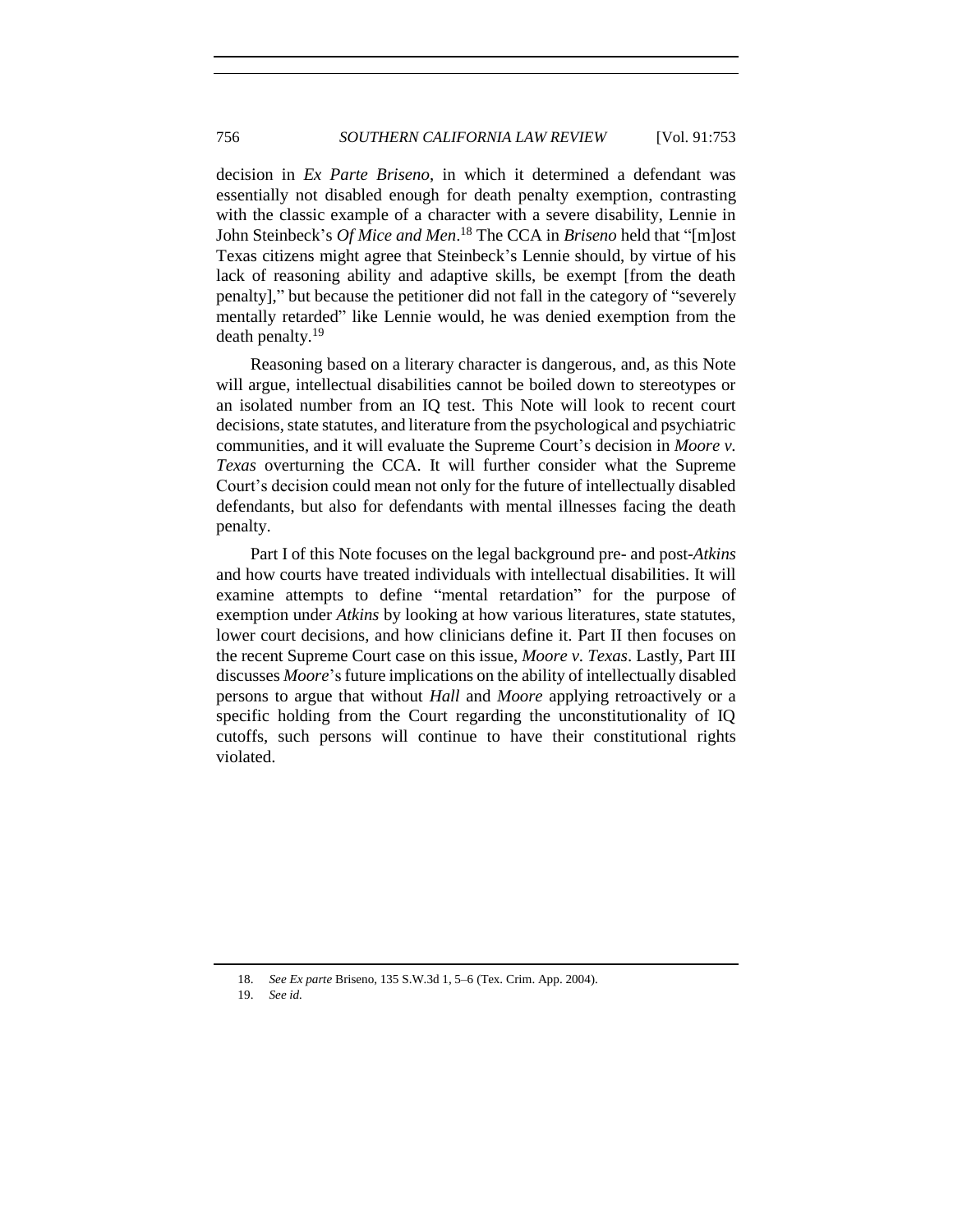# 2018] *"*MOORE*" THAN JUST A NUMBER* 757

#### I. BACKGROUND

# <span id="page-4-0"></span>A.CREATING A CONSTITUTIONAL EXEMPTION FOR THE INTELLECTUALLY DISABLED

The Eighth Amendment prohibits the infliction of cruel and unusual punishment.<sup>20</sup> Initially, this prohibited archaic punishments that were considered "cruel and unusual" when the Bill of Rights was adopted, but the Supreme Court has since recognized it encompasses the "evolving standards of decency that mark the progress of a maturing society."<sup>21</sup> In addressing these "evolving standards," the Court has looked to evidence from society's current views on punishment, most often found in state legislation and data from jury sentencing.<sup>22</sup> Since the adoption of the Bill of Rights, the Eighth Amendment has been expanded to prohibit the execution of juveniles,  $2<sup>3</sup>$ individuals deemed incompetent at the time of execution,  $24$  and the "mentally retarded."<sup>25</sup> All three protected classes represent important facets within the complexity of the death penalty issue; however, this Note focuses on the latter: how the Eighth Amendment has come to prohibit the execution of individuals with "mental retardation."

The Supreme Court has come a long way in its treatment of the intellectually disabled in regards to the death penalty since its first decision on the matter in *Penry v. Lynaugh*. <sup>26</sup> Decided in 1989, this was the first time the Court addressed the issue of whether the Eighth Amendment's prohibition against cruel and unusual punishment exempts intellectually disabled individuals from execution. The Court held that executing the "mentally retarded" did not violate the Eighth Amendment, but based its decision largely on the fact that only two states at the time (Georgia and Maryland) banned executions of "mentally retarded" criminals.<sup>27</sup> The Court found that this was not sufficient evidence of a "national consensus" that the practice violated "standards of decency."<sup>28</sup>

Just as the states began to change their position on the issue, so did the Supreme Court. Following the decision in *Penry*, sixteen states across the country enacted statutes like those in Georgia and Maryland from the period

<sup>20.</sup> U.S. CONST. amend. VIII.

<sup>21.</sup> Penry v. Lynaugh, 492 U.S. 302, 330–31 (1989).

<sup>22</sup>*. Id.* at 331.

<sup>23.</sup> *See* Roper v. Simmons, 543 U.S. 551, 578 (2005).

<sup>24.</sup> *See* Ford v. Wainwright, 477 U.S. 399, 401 (1986).

<sup>25.</sup> *See* Atkins v. Virginia, 536 U.S. 304, 316–17 (2002).

<sup>26.</sup> *Penry*, 492 U.S. at 333–34.

<sup>27.</sup> *Id*.

<sup>28.</sup> *Id.*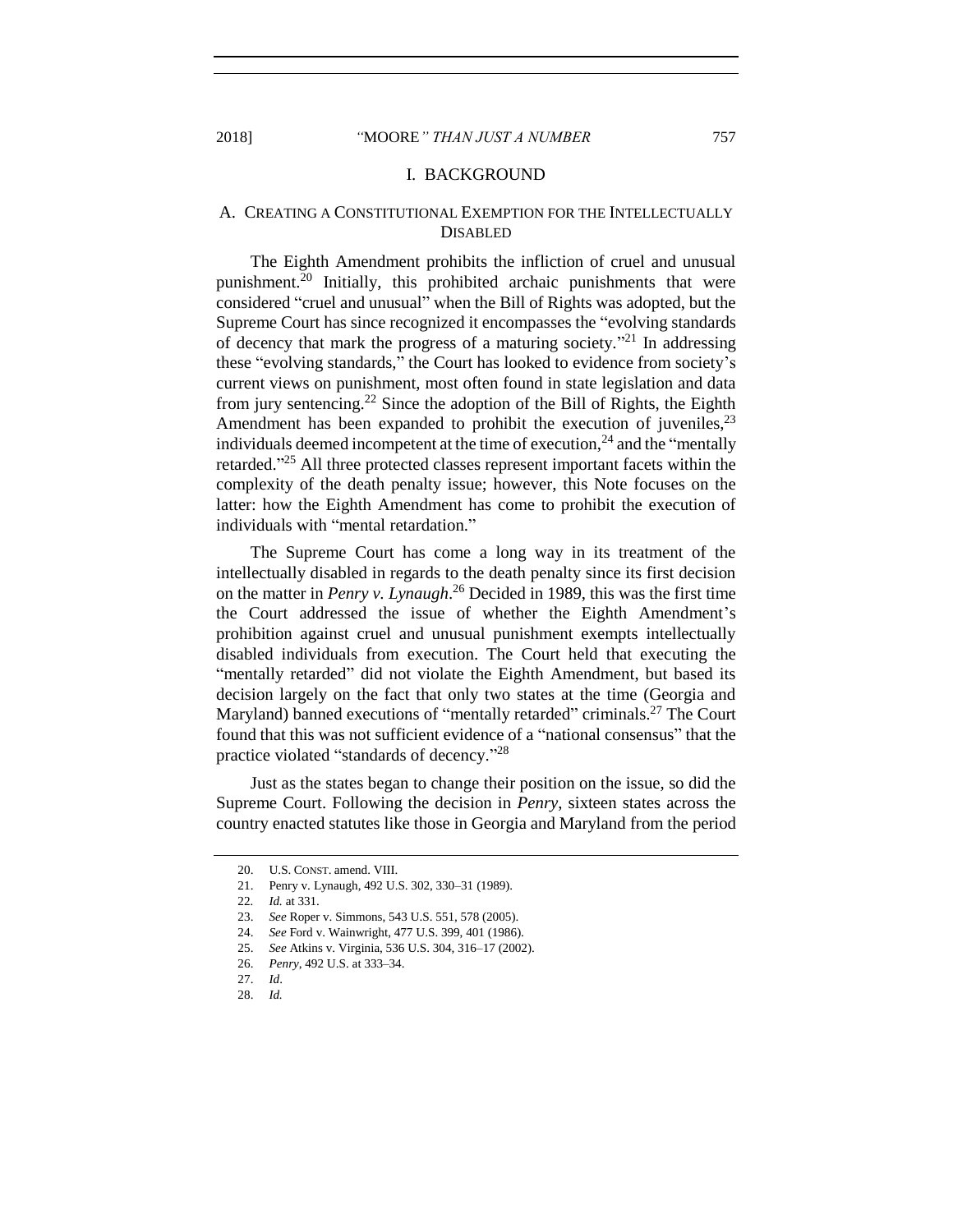of 1990 to 2002, totaling eighteen states with exemptions for the mentally disabled when *Atkins* was decided. <sup>29</sup> Even more significant is the fact that no states passed legislation enforcing the power to execute intellectually disabled individuals in this time period. <sup>30</sup> This shift in the national consensus, arising from the states, changed the way the Court viewed intellectual disabilities. The same year the eighteenth state enacted legislation exempting the "mentally retarded," the Supreme Court handed down its landmark decision *Atkins v. Virginia*, in which it held it is unconstitutional and a violation of the Eighth Amendment to execute people with "mental retardation."<sup>31</sup>

*Atkins* was largely based on this shift in national consensus (demonstrated by state's enacting laws banning the execution of "mentally retarded" individuals), which the Court found to provide "powerful evidence that today our society views mentally retarded offenders as categorically less culpable than the average criminal." $32$  Eighteen states is still short of half the country, but the Court found it significant that in the states that still allowed the execution of intellectually disabled offenders, actually carrying out the practice is rare.<sup>33</sup> In fact, only five states executed individuals with an IQ of less than seventy between the time *Penry* and *Atkins* were decided.<sup>34</sup>

In addition to a shifting national consensus, the Court considered two goals of the criminal justice system—retribution and deterrence—and evaluated how executing the petitioner in *Atkins* would serve either of those interests.<sup>35</sup> First, with respect to retribution, the Court reasoned that a defendant deemed "mentally retarded" acts with a "lesser culpability" than the average person guilty of murder, and thus a death sentence would be disproportional and would not serve the interests of retribution.<sup>36</sup> Secondly, with respect to deterrence, the Court found that capital punishment would serve as a deterrent only for potential murderers with a "cold calculus that

<sup>29.</sup> *See Atkins*, 536 U.S. at 314–15. The seventeen states listed include: Kentucky and Tennessee in 1990; New Mexico in 1991; Arkansas, Colorado, Washington, Indiana, and Kansas in 1993 and 1994; New York in 1995, Nebraska in 1998; South Dakota, Arizona, Connecticut, Florida, Missouri, North Carolina, and Texas. When *Atkins* was decided, Texas had just passed a similar bill, and both Virginia and Nevada had similar bills passed in at least one house, but it was not yet law in these states. *Id.*

<sup>30.</sup> *See id.* at 315–16.

<sup>31.</sup> *See id.*

<sup>32</sup>*. Id.*

<sup>33.</sup> *See id.* (noting that New Hampshire and New Jersey were two states that continued to allow execution sentences, but had not actually carried one out in decades).

<sup>34</sup>*. Id.*

<sup>35.</sup> *Id*. at 318–20.

<sup>36</sup>*. Id.* at 319.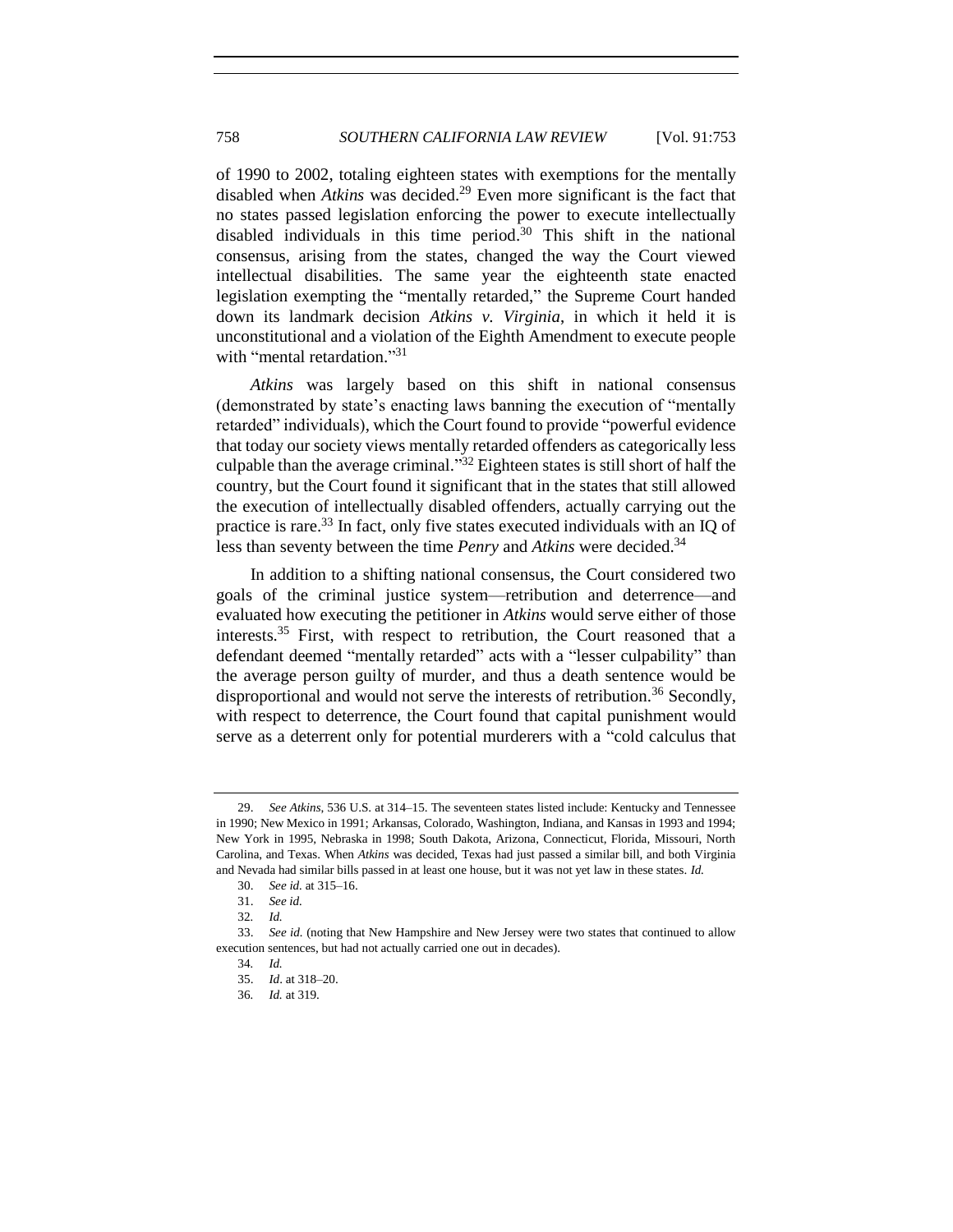2018] *"*MOORE*" THAN JUST A NUMBER* 759

precedes the [ir] decision" to kill.<sup>37</sup> The theory behind deterrence rests upon

the notion that the severity of the punishment, in this case death, will dissuade criminal conduct. <sup>38</sup> That is simply not true for individuals with "mental retardation," as the Court found that it makes one "less likely ... [to] process the information of the possibility of execution as a penalty and, as a result, control their conduct based upon that information."<sup>39</sup> This is also true in reverse: exempting individuals with "mental retardation" will not lessen the deterrent effect on those unprotected. Given that, in *Atkins*, the individual had an IQ of fifty-nine, as well as clinician testimony and school records supporting a finding of "mental retardation," it is not likely others would attempt to claim "mental retardation" falsely to gain exemption without such evidence.

The core of the *Atkins* decision is its recognition that intellectually disabled individuals are less culpable because of their cognitive and behavioral impairments. This creates a "diminished ability to understand and process information, to learn from experience, to engage in logical reasoning, or to control impulses  $\dots$   $\cdot$ <sup>40</sup> Not only does this impairment affect an individual's decisionmaking throughout the circumstances of their crime and lead to a failure to appreciate risks and consequences, but also it can inhibit one's ability to receive proper counsel, resulting in deficient due process.<sup>41</sup>

The Court in *Atkins* felt secure in its decision given the supportive national consensus, but did note that to the extent there is any disagreement, it will be in "determining which offenders are in fact retarded." <sup>42</sup> This prediction by the Court anticipated the ambiguity and difficulty states have had post-*Atkins* in determining which defendants qualify as "mentally retarded" to be exempt from execution. Thus, while *Atkins* serves as a momentous step for intellectually disabled defendants, it leaves uncertainty on how to properly protect such individuals from execution by failing to define "mental retardation." It left "to the State[s] the task of developing appropriate ways to enforce the constitutional restriction upon . . . [its] execution of sentences,"<sup>43</sup> meaning that the states retained discretion in determining the criteria for who exactly is "mentally retarded" for purposes of a death penalty exemption under *Atkins*.

<sup>37</sup>*. Id.* (citation omitted).

<sup>38</sup>*. Id.* at 320.

<sup>39</sup>*. Id.*

<sup>40</sup>*. Id.* 

<sup>41</sup>*. See id.* at 320–21.

<sup>42.</sup> *Id.* at 317.

<sup>43</sup>*. Id.* (citation omitted).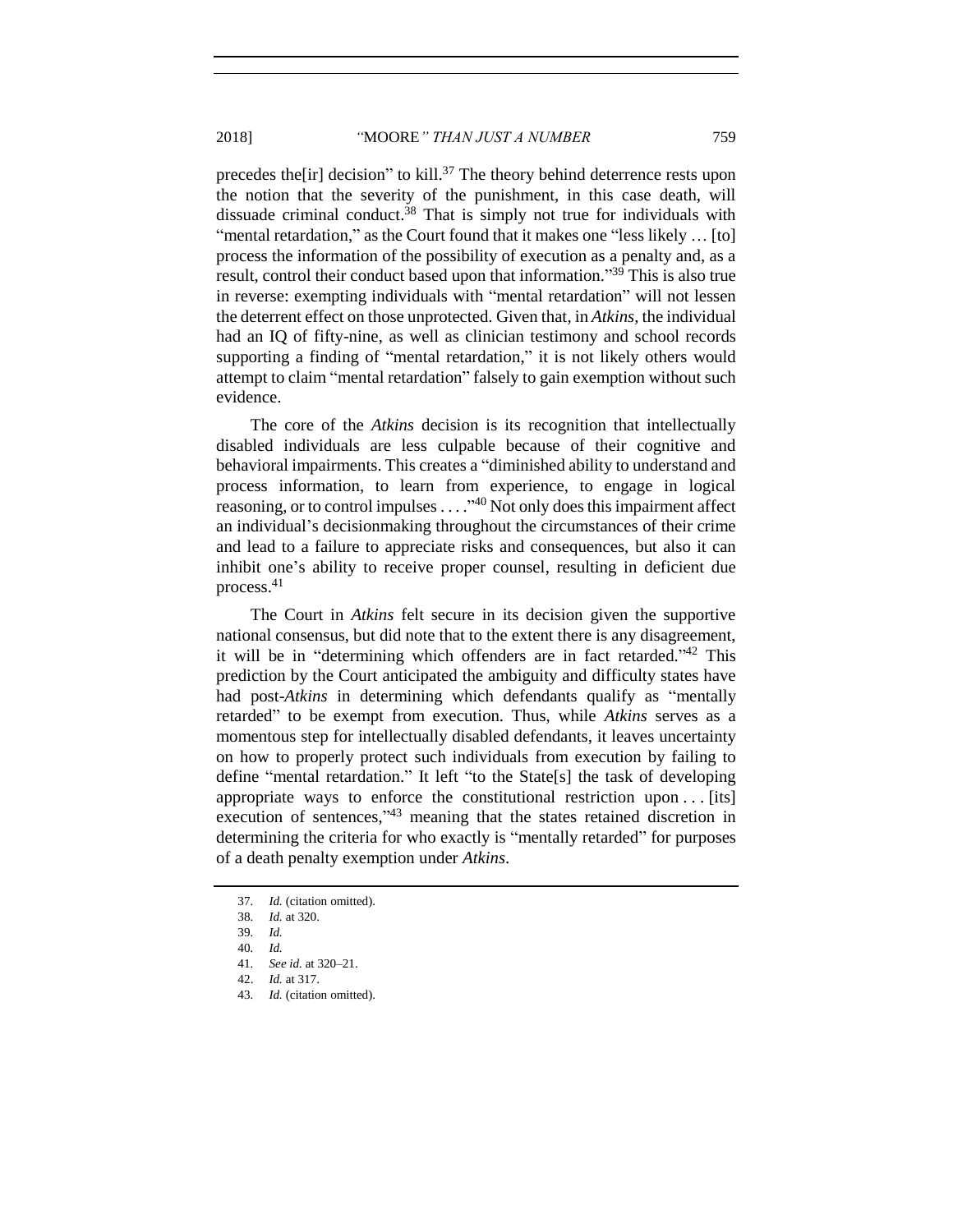## B.DEFINING "MENTAL RETARDATION" AFTER *ATKINS*

The Supreme Court's reasoning for leaving the definition of "mental retardation" ambiguous is that "[n]ot all people who claim to be mentally retarded will be so impaired as to fall within the range of mentally retarded offenders about whom there is a national consensus."<sup>44</sup> The Court appears to refrain from defining "mental retardation" to avoid a categorical ban that would exempt some individuals who claim to be intellectually disabled, but actually are not impaired to the extent that it diminishes their culpability. The Court did however explain that the medical community defines "mental retardation" per three criteria: (1) significantly subaverage intellectual functioning,<sup>45</sup> (2) deficits in adaptive functioning,<sup>46</sup> and (3) that these deficits manifest prior to age eighteen.<sup>47</sup>

# <span id="page-7-1"></span>1. Significantly SubAverage Intellectual Functioning

<span id="page-7-3"></span><span id="page-7-2"></span>The American Association on Mental Retardation ("AAMR") defines "significantly subaverage" intellectual functioning as having an IQ of about seventy or below.<sup>48</sup> An IQ can be obtained by one or more of the standardized, individually administered intelligence tests, such as the Wechsler Adult Intelligence Scales (WAIS), Wechsler Intelligence Scales for Children (WISC), the Otis-Lennon Mental Ability Test (OLMAT) and the Stanford-Binet-V (SB-V).<sup>49</sup> The American Psychiatric Association Diagnostic and Statistical Manual of Mental Disorders, fifth edition, ("DSM-5") has recognized there is a measurement error of approximately five points in assessing IQ.<sup>50</sup> DSM-5's guidelines ensure that no one would be diagnosed with an IQ lower than seventy if no significant defects in adaptive functioning are shown, however, that also makes it possible "to diagnose Mental Retardation in individuals with IQ's between [seventy] and [seventyfive] who exhibit significant deficits in adaptive behavior." <sup>51</sup> The DSM-5

<span id="page-7-0"></span>

<sup>44</sup>*. Id.*

<sup>45.</sup> Examples of "deficits in intellectual functions" can be demonstrated by the level of an individual's "reasoning, problem solving, planning, abstract thinking, judgment, academic learning, and learning from experience." DSM-5, *supra* not[e 11,](#page-2-0) at 33.

<sup>46.</sup> Limitations in adaptive skills refer to "the inability to learn basic skills and adjust behavior to changing circumstances." Hall v. Florida, 134 S. Ct. 1986, 1994 (2014).

<sup>47.</sup> *Atkins*, 536 U.S. at 318.

<sup>48.</sup> AM. ASS'N ON INTELLECTUAL AND DEVELOPMENTAL DISABILITIES, INTELLECTUAL DISABILITY: DEFINITION, CLASSIFICATION, AND SYSTEMS OF SUPPORTS 41 (11th ed. 2010) [hereinafter AAIDD].

<sup>49.</sup> *See* Bryan Lester Dupler, *Capital Cases Involving Mental Retardation*, *in* 93 AMERICAN JURISPRUDENCE TRIALS 1, §§ 17–19 (Westlaw 2018) (2004).

<sup>50.</sup> DSM-5, *supra* not[e 11,](#page-2-0) at 37.

<sup>51.</sup> Dupler, *supra* not[e 49,](#page-7-2) § 11.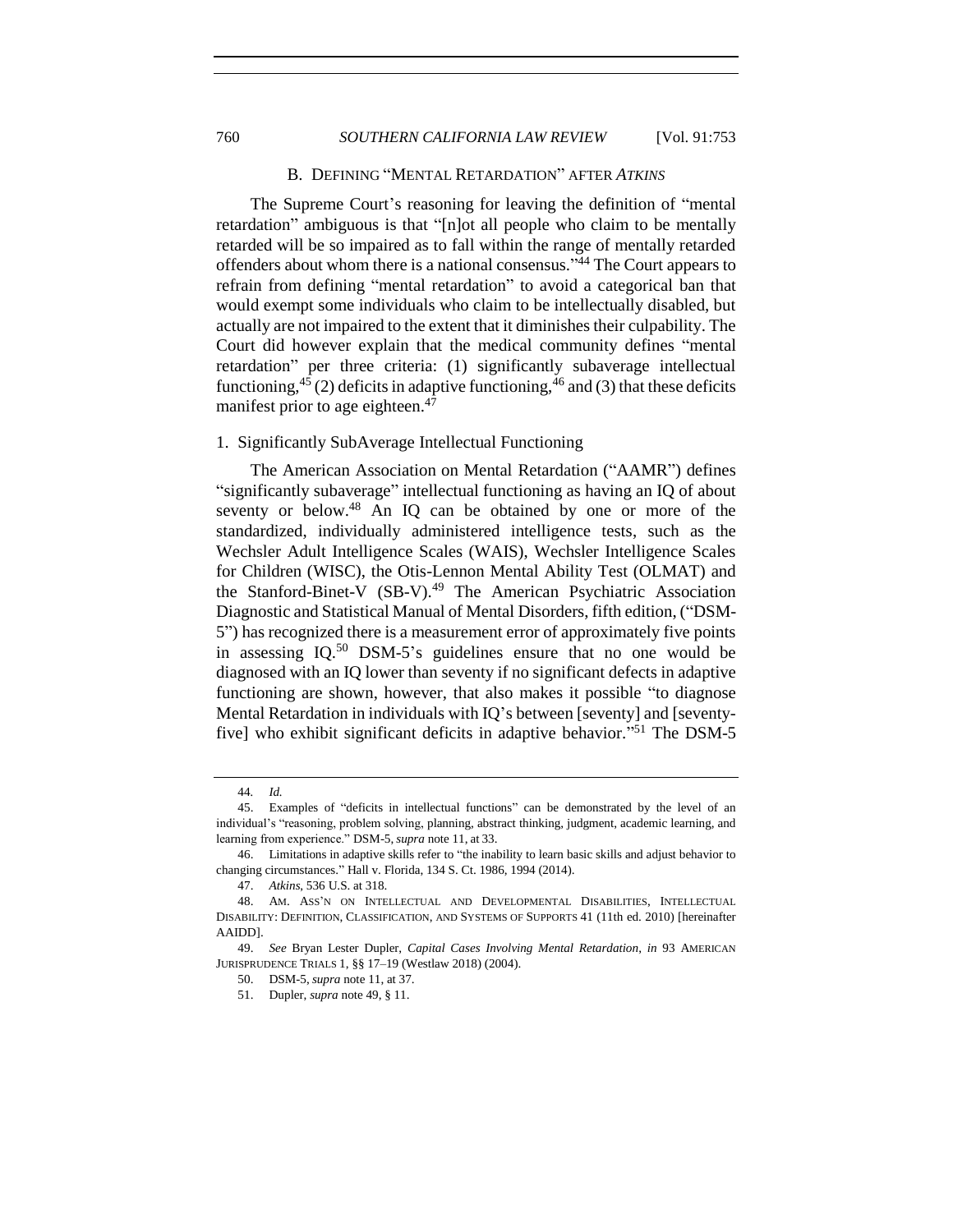also designates classifications of mental retardation into degrees: "profound (IQ below 20–25), severe (IQ 20–25 to 35–40), moderate (IQ 35–40 to 50– 55), and mild  $(IQ 50-55 to 70-75).$ <sup>52</sup> Approximately 85% of all intellectually disabled persons, and the "overwhelming majority of capital defendants with mental retardation," fall in the mild range.<sup>53</sup> Only 3-4% fall in the "severe mental retardation" category,<sup>54</sup> where Lennie from *Of Mice and Men* would likely fall. There are several moral and practical implications of setting a strict IQ cutoff at seventy for defendants bringing *Atkins* claims that will be discussed in Part IV.

#### <span id="page-8-0"></span>2. Adaptive Behavior Criteria

The American Association on Mental Deficiency ("AAMD") defines significant impairments on adaptive functioning as "limitations in an individual's effectiveness in meeting the standards of maturation, learning, personal independence, and/or social responsibility that are expected for his or her age level and cultural group, as determined by clinical assessment and, usually, standardized scales."<sup>55</sup> In other words, this analysis focuses generally on ordinary skills the typical individual possesses to function in everyday life. The level of everyday adaptive functioning is compared "to an individual's age, gender, and socioculturally matched peers."<sup>56</sup>

The AAIDD and DSM-5 sum this up in three adaptive-behavior skills: conceptual, social, and practical.<sup>57</sup> The conceptual domain, also called academic domain, involves, among other abilities, competence in functions such as memory, language, reading, writing, math, problem solving, and ability to form judgment in novel situations.<sup>58</sup> The social domain focuses on personal interactions and how one reacts to them. This domain includes: awareness of others' thoughts, feelings, and experiences; empathy; interpersonal communication skills; ability to make friends and judge social situations.<sup>59</sup> Lastly, the practical domain focuses on the individual's ability to live a productive life in the world by evaluating self-management, ability to care for oneself, ability to adhere to school or job responsibilities, and

<sup>52</sup>*. Id*. § 12 (citation omitted) (Persons with mild retardation "'typically develop social and communication skills during the preschool years . . . have minimal impairment in sensorimotor areas, and often are not distinguishable from children without mental retardation until a later age.' They can acquire basic academic skills up to about the sixth grade level.").

<sup>53.</sup> *Id.*

<sup>54.</sup> *Id.*

<sup>55.</sup> AAIDD, *supra* note [48,](#page-7-3) at 3, 11.

<sup>56.</sup> DSM-5, *supra* not[e 11,](#page-2-0) at 37.

<sup>57</sup>*.* AAIDD, *supra* note [48,](#page-7-3) at 44; DSM-5, *supra* not[e 11,](#page-2-0) at 37.

<sup>58.</sup> DSM-5, *supra* not[e 11,](#page-2-0) at 37.

<sup>59</sup>*. Id.*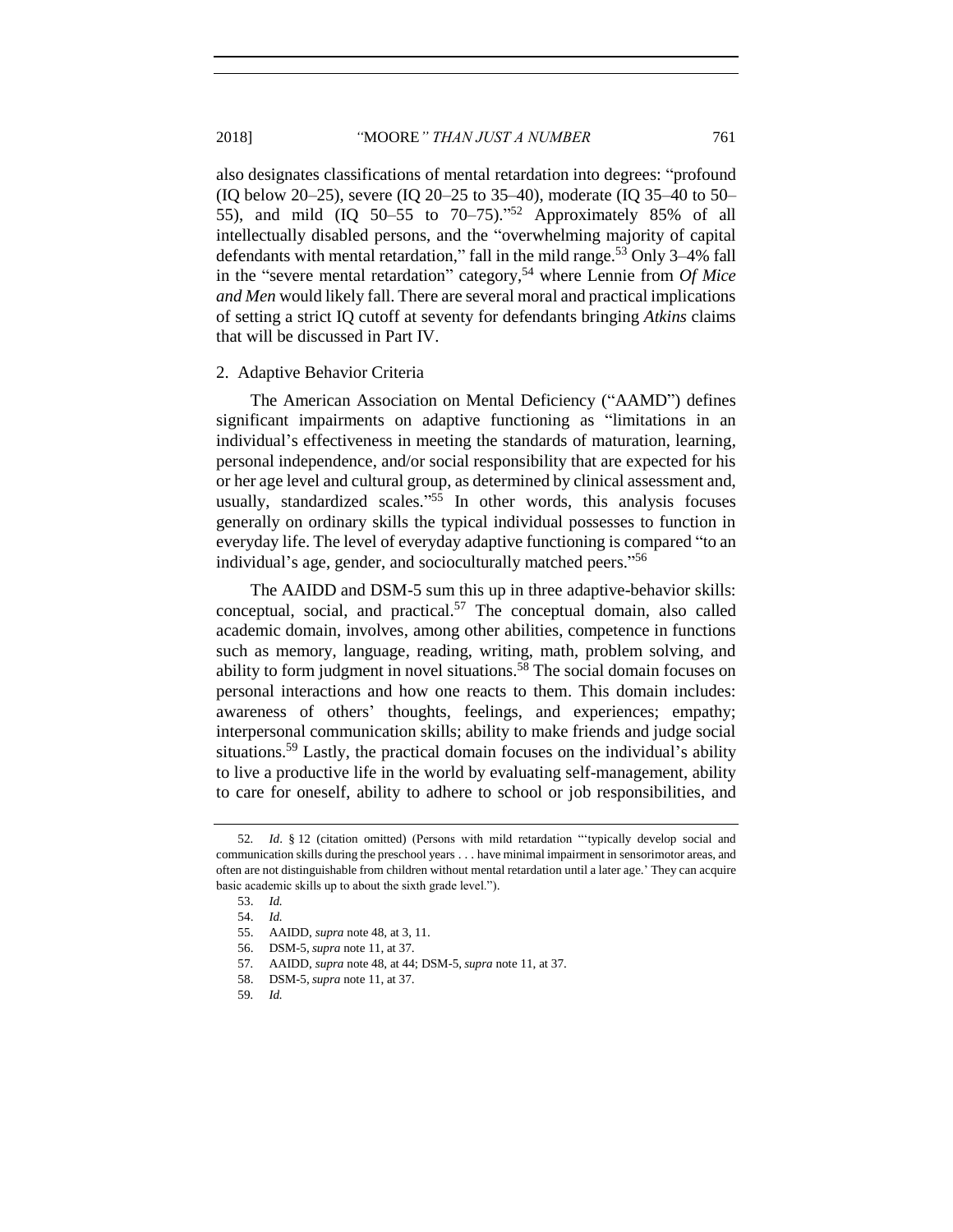ability to manage money, among other skills.<sup>60</sup> The DSM-5 recommends gathering evidence of skills deficits in these domains by various means, such as looking into educational, developmental, and medical history.<sup>61</sup>

# <span id="page-9-0"></span>3. Manifesting Before Age Eighteen

The third, and least litigated, factor of the definition of intellectual disability requires that the disability "manifest[s] before age 18."<sup>62</sup> The DSM-5 requires evidence of both intellectual and adaptive deficits, the first two prongs, to be shown during this "developmental period."<sup>63</sup> In most *Atkins* claims this is not as vigorously litigated, as courts often review evidence of childhood environment, medical histories, behavioral records, school records, and testimony of behavior from those who knew the individual as a child. $64$ 

A recent Sixth Circuit decision arising out of Tennessee provides an example of how this third requirement can impact an *Atkins* claim. There, an *Atkins* claimant's school records indicated IQ scores from eighty-three to ninety-seven from ages seven to thirteen years old, yet at age forty-five he was receiving scores of fifty-seven and sixty-nine. <sup>65</sup> Those scores were not evidence of lifelong "mental retardation," manifesting during childhood, and because all of his scores before he turned eighteen were higher than seventy (even considering the Flynn effect and other deviations), the defendant's Atkins challenge was rejected.<sup>66</sup>

# <span id="page-9-1"></span>4. State Interpretations of the Factors: *Ex parte Briseno*

One of the most blatant departures from the principles established in *Atkins*—*Ex parte Briseno*—came out of Texas in 2004. Jose Garcia Briseno sought state habeas relief, "alleging he was mentally retarded and . . . exempt from execution" for the murder he was sentenced to death for in 1991.<sup>67</sup> The Texas legislature had not adopted a statute implementing *Atkins*, so the Texas Criminal Court of Appeals ("CCA") took matters into its own hands, resulting in a wholly nonclinical approach that evaluated what became known as the *Briseno* factors.

<sup>60.</sup> *Id.*

<sup>61.</sup> Dupler, *supra* not[e 49,](#page-7-2) § 11.

<sup>62.</sup> Atkins v. Virginia, 536 U.S. 304, 318 (2002).

<sup>63.</sup> DSM-5, *supra* not[e 11,](#page-2-0) at 33.

<sup>64.</sup> *See* Hall v. Florida, 134 S. Ct. 1986, 1994 (2014); Moore v. Texas, 137 S. Ct. 1039, 1055–56 (2017).

<sup>65.</sup> Black v. Carpenter, 866 F.3d 734, 738 (6th Cir. 2017).

<sup>66.</sup> *Id.* at 748–49.

<sup>67.</sup> *Ex parte* Briseno, 135 S.W.3d 1, 1 (Tex. Crim. App. 2004).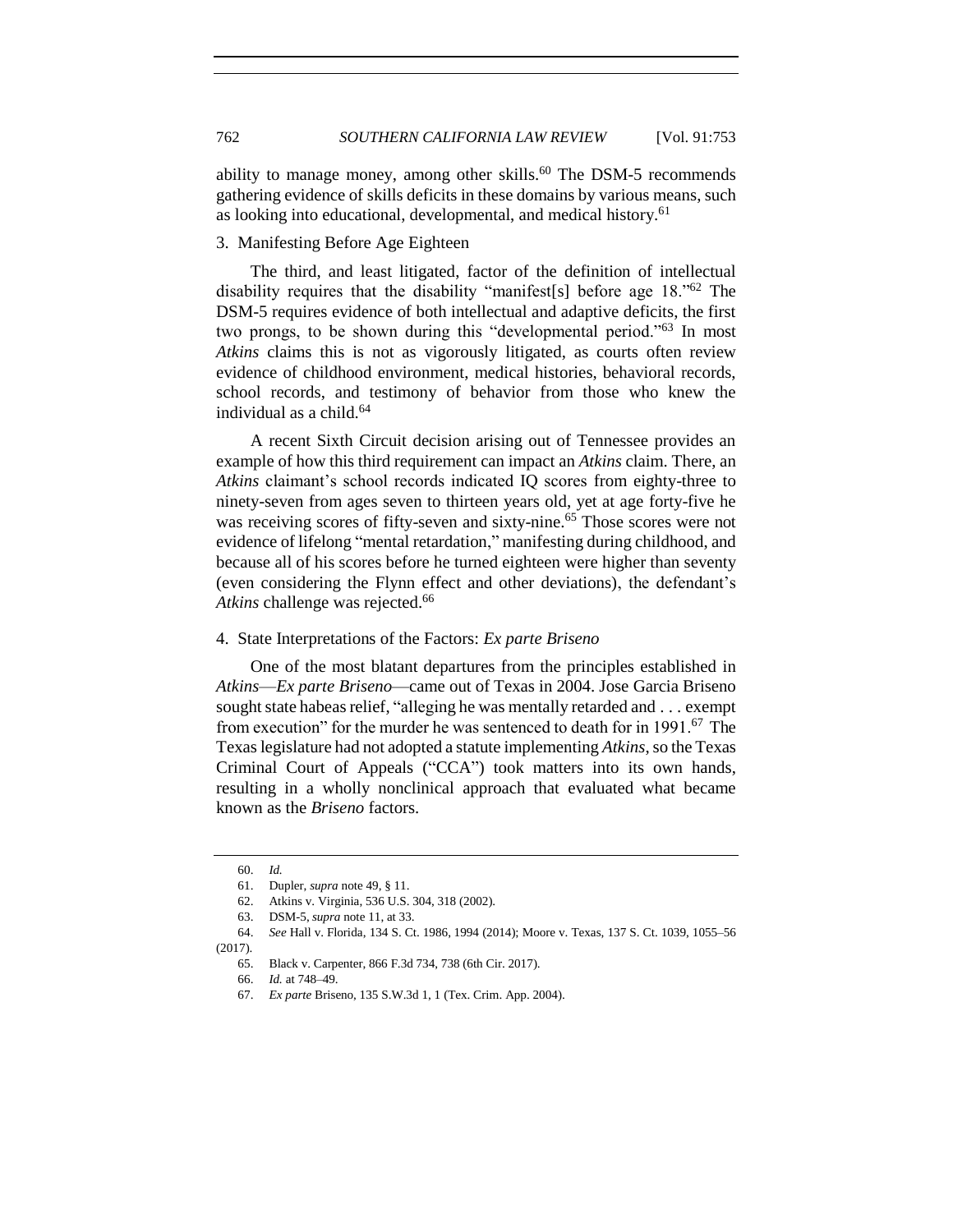2018] *"*MOORE*" THAN JUST A NUMBER* 763

In the absence of any state statute, the CCA looked at the DSM-IV, 68 bills the Texas Legislature had passed, relevant case law, and finally the AAMR. First, the court examined the DSM-IV and found that mental health professionals define intellectual disability "broadly to provide an adequate safety net for those who are at the margin and might well become mentallyunimpaired citizens if given additional social services support."<sup>69</sup> The broad range of intellectual disabilities is shown by "[t]he DSM-IV categoriz[ing] the mentally retarded into four subcategories: mildly retarded, moderately mentally retarded, severely mentally retarded, and profoundly mentally retarded." The court noted that "mental retardation is not necessarily a lifelong disorder" given that many individuals fall into the "mildly mentally retarded" category.<sup>70</sup> Further, due to the broad categorization and range of IQ numbers, the court was unsure whether the petitioner's disability was severe or long-standing enough for exemption.

The only other source the CCA looked to was Texas House Bill 236, passed by the 77th Legislature in 2001, "before the *Atkins* decision was announced."<sup>71</sup> House Bill 236 would have prohibited the execution of intellectually disabled defendants, adopting the definition of "mental retardation" found in Texas Health and Safety Code Section 591.003(13).<sup>72</sup> However, House Bill 236 "was vetoed by the Governor," and subsequently "[t]he 78th Texas Legislature did not pass a statute implementing *Atkins*." 73

The CCA thus adopted the definition set by the AAMR, the same criteria *Atkins* discusses, including the requirement that the defendant's "adaptive deficits" are related to the intellectual disability.<sup>74</sup> The CCA settled on this definition because it closely resembles the definition under the Texas Health and Safety Code: "'[i]ntellectual disability' means significantly subaverage general intellectual functioning that is concurrent with deficits in adaptive behavior and originates during the developmental period."<sup>75</sup>

<sup>68.</sup> At the time *Briseno* was decided in 2004, DSM-5 was not yet published and DSM-IV was the current edition.

<sup>69.</sup> *Briseno*, 135 S.W.3d at 6.

<sup>70.</sup> *Id.* at 5–6 (citation omitted).

<sup>71.</sup> *Id.* (citation omitted).

<sup>72.</sup> *Id.* ("'Mental Retardation' means significant subaverage general intellectual functioning that is concurrent with deficits in adaptive behavior and originates during the developmental period.").

<sup>73.</sup> *Id.* at 6–7. Texas did however make another attempt with Tex. H.B. 614, 78th Leg., R.S. (2003), but its definition of "mental retardation" did not significantly differ from Tex. H.B. 236, 77th Leg., R.S. (2001), and "[n]either of [the] bills addressed the issue of determining mental retardation claims on a post-conviction habeas corpus writ brought by inmates sentenced to death before the Supreme Court decision in *Atkins*." *See id.* at 7 n.22.

<sup>74.</sup> *Id.* at 7–8, 13.

<sup>75.</sup> Tex. Health & Safety Code Ann. § 591.003(7-a) (West 2015).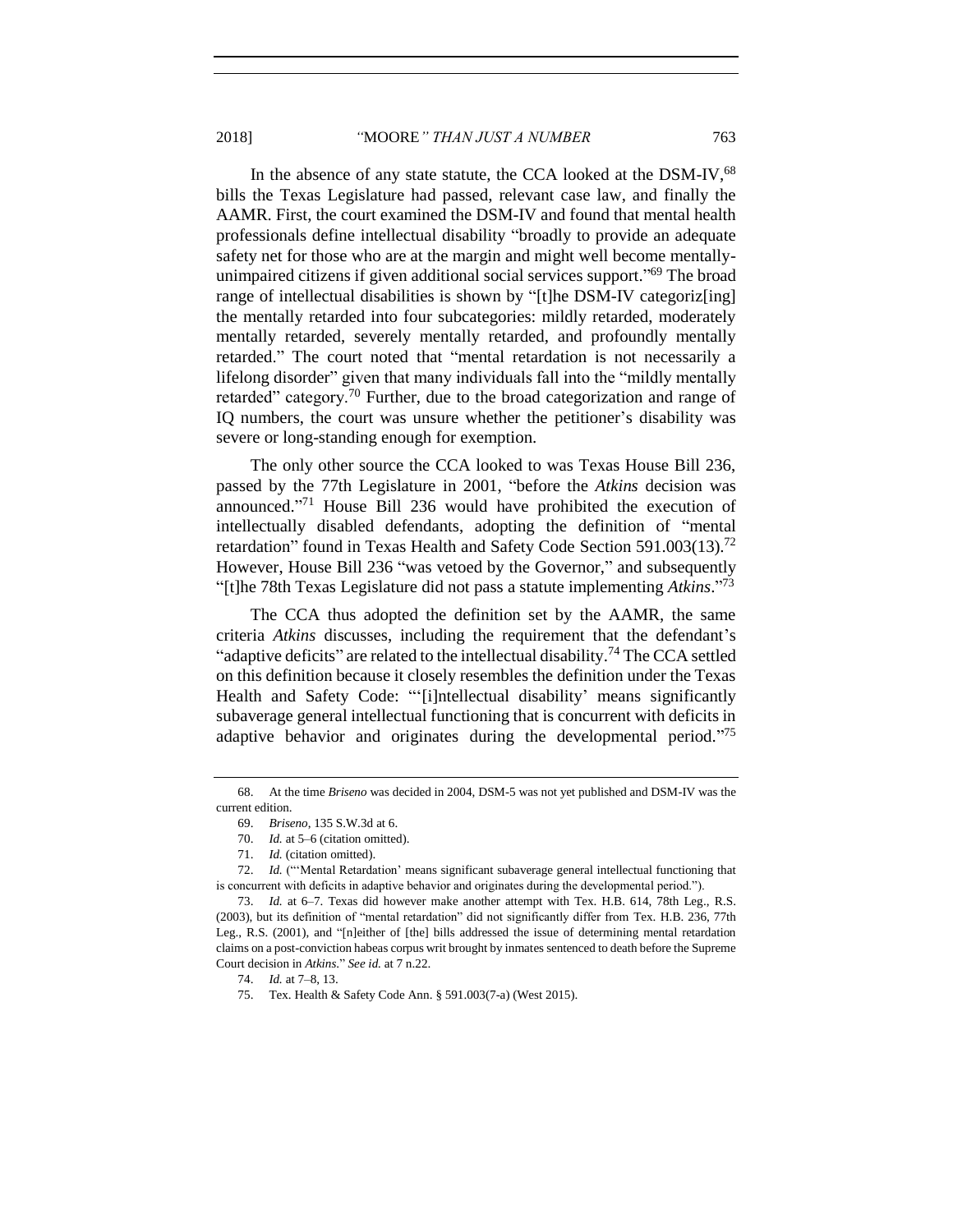Despite adopting the same definition, state courts could vary wildly in determining what is considered "significantly subaverage" functioning.

Indeed, unlike any other jurisdiction, the CCA adopted a narrower focus than what mental health professionals recommend by looking to the "level and degree of mental retardation at which a consensus of Texas citizens would agree that a person should be exempted from the death penalty."<sup>76</sup> The CCA said unless the defendant seems retarded enough to the average person in Texas, they will not be exempt. The court cited *Atkins*, that "[n]ot all people who claim to be mentally retarded will be so impaired as to fall within the range of mentally retarded offenders about whom there is a national consensus." <sup>77</sup> The CCA took this phrase and ran with it, interpreting it to allow the execution of persons whose disability falls in the mild range—the largest portion of intellectually disabled criminal defendants and the range in which the *Atkins* claimant fell. The fact that Texas did not yet have any statutory provisions applying *Atkins* further allowed the court to ignore the holding in *Atkins* and create its own "factors" test not based on any clinical determination.<sup>78</sup>

The *Briseno* court argued that adaptive behavior criteria are "exceedingly subjective" and thus set out a list of seven evidentiary factors to guide the determination of whether a defendant is considered intellectually disabled under *Atkins*: 79

[1.] Did those who knew the person best during the developmental stage his family, friends, teachers, employers, authorities—think he was mentally retarded at that time, and, if so, act in accordance with that determination?

[2.] Has the person formulated plans and carried them through or is his conduct impulsive?

[3.] Does his conduct show leadership or does it show that he is led around by others?

[4.] Is his conduct in response to external stimuli rational and appropriate, regardless of whether it is socially acceptable?

[5.] Does he respond coherently, rational, and on point to oral or written questions or do his responses wander from subject to subject?

[6.] Can the person hide facts or lie effectively in his own or others' interests?

<sup>76.</sup> *Briseno*, 135 S.W.3d at 6.

<sup>77.</sup> *Id*. at 5 (quoting Atkins v. Virginia, 536 U.S. 304, 317 (2002)).

<sup>78</sup>*. See id.* at 6.

<sup>79.</sup> *Id.* at 8.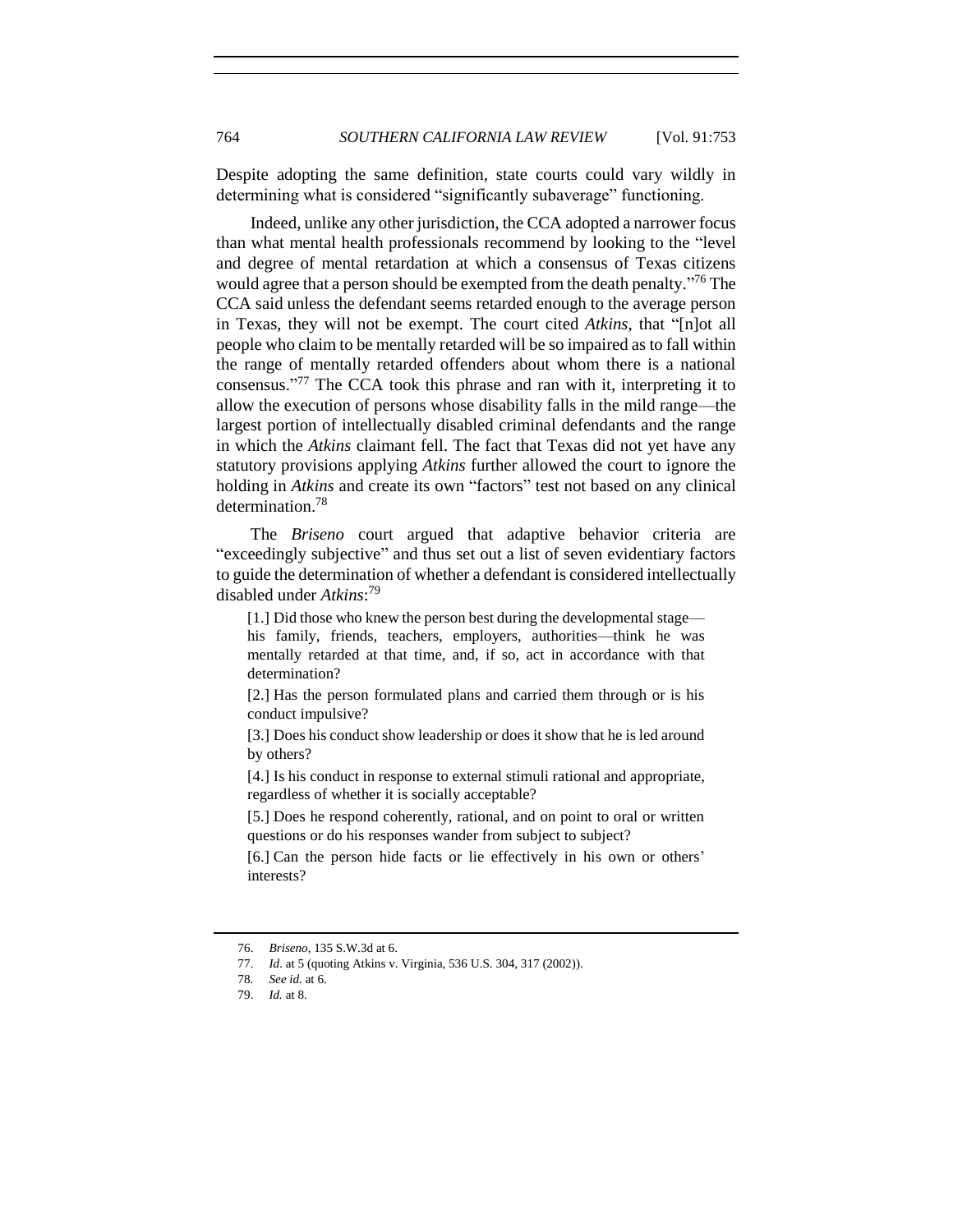[7.] Putting aside any heinousness or gruesomeness surrounding the capital offense, did the commission of that offense require forethought, planning, and complex execution of purpose?<sup>80</sup>

The court applied these factors to the defendant-petitioner in *Briseno* to determine that he "did not prove, by a preponderance of the evidence, that he had significant limitations in adaptive functioning."<sup>81</sup> They found that stories of him running away from home to escape the beatings from his greatgrandma signified "good survival skills," that officers testified his "behavior seemed 'normal' and 'appropriate' in prison," and his own testimony seemed "clear, coherent and responsive." <sup>82</sup> As later held in *Moore v. Texas*, these types of factors cannot provide an adequate basis for determining adaptive behavior because they overemphasize the strengths without considering the deficits. <sup>83</sup> Several courts in Texas since *Briseno* have dissented from the application of the factors as "decidedly non-diagnostic," giving Texas judges "amorphous latitude . . . to supply the normative judgment to say, in essence, what mental retardation means in Texas . . . for Eighth Amendment purposes." 84

<span id="page-12-1"></span>After *Briseno*, it is estimated that Texas executed thirty to forty people with strong claims of intellectual disability relying on the nonclinical "we know it when see it approach" that was "as meaningless as answers given by a Magic 8 Ball." <sup>85</sup> After the progressive step the Court took in *Atkins*, *Briseno* ran afoul the long-standing principle that the Eighth Amendment protects "evolving standards of decency that mark the progress of a maturing society," making clear that *Atkins* was just one battle won in the fight for the constitutional rights of intellectually disabled persons.<sup>86</sup>

## C. SETTING THE STAGE FOR *MOORE*

<span id="page-12-0"></span>In 2014, ten years after *Briseno*, the Supreme Court revisited the issue in *Hall v. Florida*, holding that a Florida capital punishment law requiring an individual claiming an intellectual disability to score seventy or below on

<sup>80.</sup> *Id.* at 8–9.

<sup>81</sup>*. Id.* at 14.

<sup>82</sup>*. Id.* at 15, 18.

<sup>83</sup>*.* Moore v. Texas*,* 137 S. Ct. 1039, 1059–60 (2017).

<sup>84</sup>*.* Brief for the American Civil Liberties Union & the ACLU of Texas as Amici Curiae Supporting Petitioner at 28, Moore v. Texas*,* 137 S. Ct. 1039 (2017) (No. 15-797) [hereinafter ACLU] (citation omitted).

<sup>85</sup>*.* Robin M. Maher, Moore v. Texas: *The Supreme Court Limits State Discretion to Make the 'Protection of Human Dignity' a Reality for the Intellectually Disabled*, GEO. WASH. L. REV. ON THE DOCKET (Apr. 9, 2017), http://www.gwlr.org/moorevtexas.

<sup>86</sup>*.* Atkins v. Virginia, 536 U.S. 304, 311–12 (2002) (citation omitted).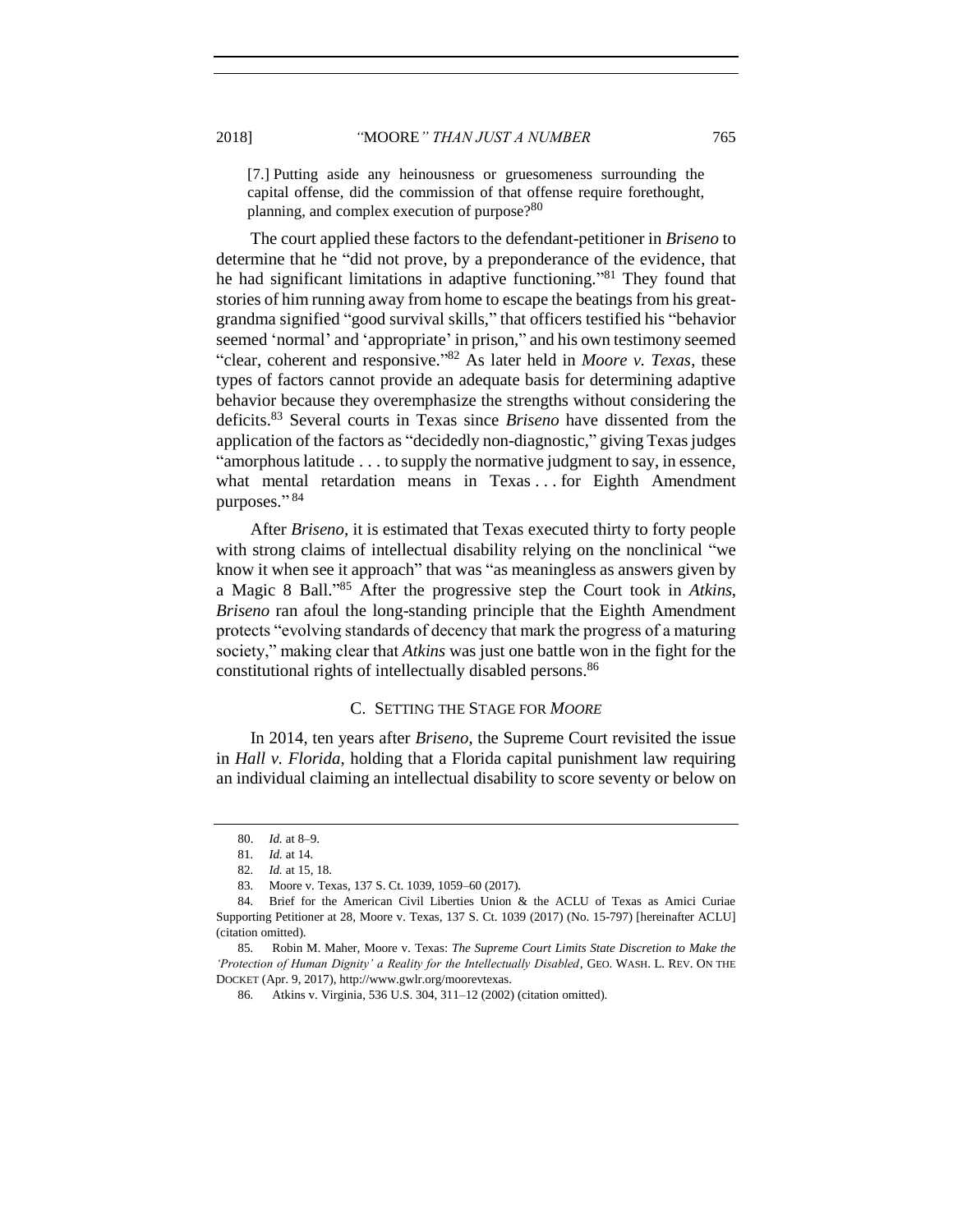an IQ test violates the Eighth and Fourteenth Amendments of the Constitution. <sup>87</sup> Freddie Lee Hall was convicted of two murders in 1978, a jury sentenced him to death, and both the Court of Appeals and Florida Supreme Court affirmed concluding that his intellectual disability could not justify or excuse his moral culpability based their interpretation of a Florida statute.<sup>88</sup> While the Florida statute appeared nearly identical to the three criteria in *Atkins*, it went further by defining "significantly subaverage" intellectual functioning as "performance that is two or more standard deviations from the mean score on a standardized intelligence test." <sup>89</sup> The standard deviation is fifteen points, two deviations is then thirty points, but the Florida Supreme Court interpreted the statute as creating a strict IQ cutoff of seventy. 90

When Hall was first sentenced, the Supreme Court had not yet decided *Atkins*, thus, in 2004, Hall filed a motion claiming an intellectual disability that would have exempted him from the death penalty pursuant to *Atkins*. 91 It took five years for Florida to hold a hearing considering his motion, and when they finally did, he presented evidence that his IQ score was seventyone. <sup>92</sup> Notably, Hall actually received nine IQ tests over forty years ranging from scores of sixty to eighty, but the scores below seventy were excluded for "evidentiary reasons."<sup>93</sup> Under the Florida Supreme Court's analysis, a score of seventy-one put Hall above the mandatory cutoff, and thus other evidence could not be considered.<sup>94</sup>

The Supreme Court noted that Florida's mandatory IQ cutoff disregards the medical practice because it treats IQ as "conclusive evidence" of an individual's intellectual functioning, without considering other evidence of deficiencies in adaptive behavior.<sup>95</sup> In fact, the very professionals who create and run IQ tests are in consensus that they "should be read not as a single fixed number but as a range."<sup>96</sup> This is because each test has a "standard

<sup>87</sup>*.* Hall v. Florida, 134 S. Ct. 1986, 1990 (2014). The Court uses "intellectual disability" to mean the same as "mental retardation," and noted that the change in terminology is used by professionals and approved by DSM-5. *Id.* 

<sup>88.</sup> *Id.* at 1991.

<sup>89.</sup> *Id.* at 1994 (citation omitted).

<sup>90.</sup> *See id.* ("[The Florida Supreme Court] has held that a person whose test score is above 70, including a score within the margin for measurement error, does not have an intellectual disability and is barred from presenting other evidence that would show his faculties are limited.").

<sup>91.</sup> *Id.* at 1990–92.

<sup>92.</sup> *Id.* at 1992.

<sup>93.</sup> *Id.*

<sup>94.</sup> *Id.* at 1994.

<sup>95.</sup> *Id.* at 1995.

<sup>96.</sup> *Id.*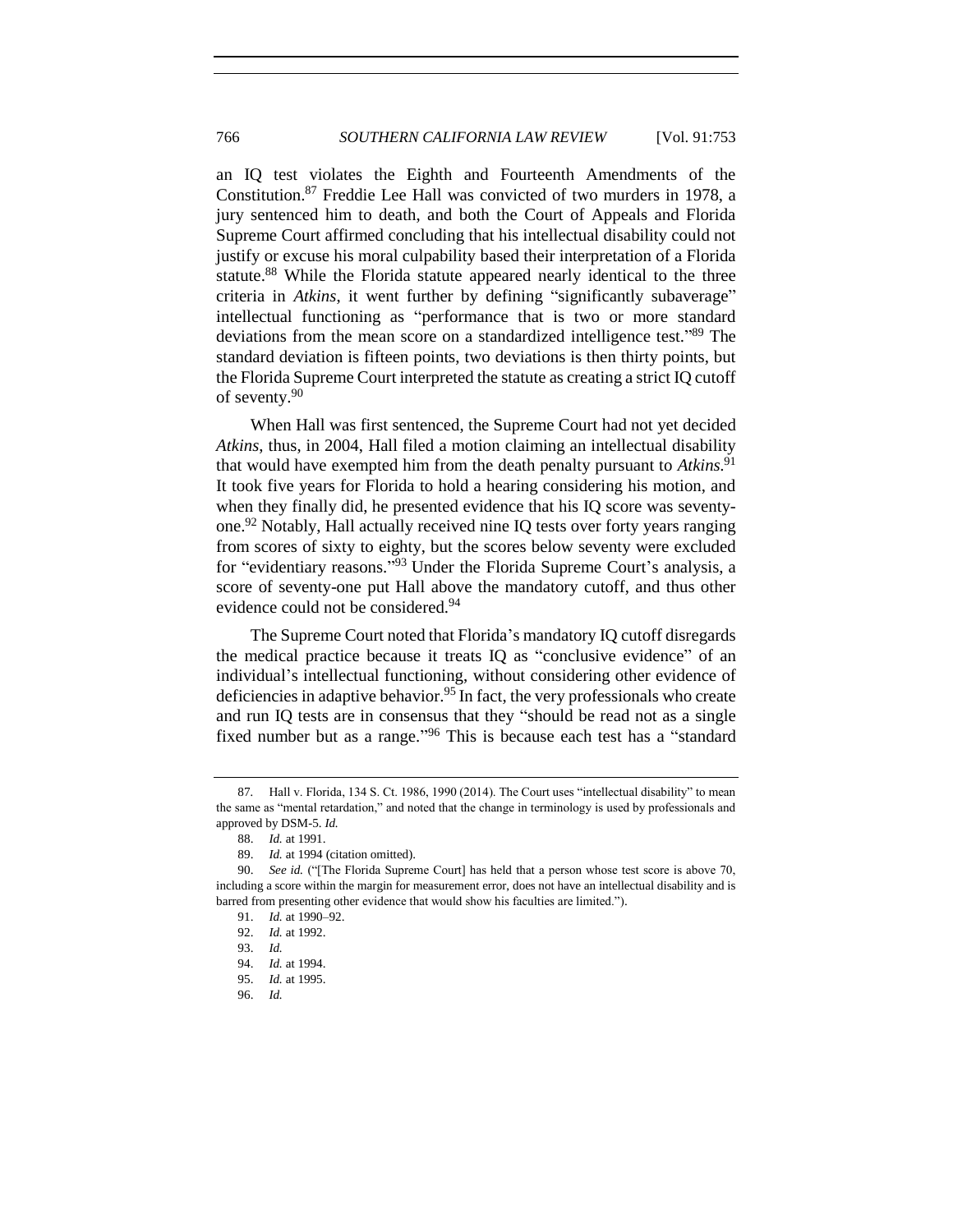error of management" ("SEM"),<sup>97</sup> reflecting the inconsistency and imprecision of the test. For individuals like Hall with an IQ of seventy, considering the SEM places him in a range between sixty-six and seventysix.<sup>98</sup> The SEM also applies to an individual like Hall—who has taken multiple tests—and must be applied to each one separately.

Turning now to the Eighth Amendment analysis of whether there is a national consensus that the practice of IQ cutoffs violates standards of decency, the Court found a "significant majority of States implement the protections of *Atkins* by taking the SEM into account," reflecting the "error inherent" in using the test.<sup>99</sup> Additionally, only two other states had "adopted" a fixed score cutoff identical to Florida's" at the time of this decision.<sup>100</sup> There are however, nine states with statutes that could be interpreted as requiring bright-line cutoffs of seventy, but the Court found that four of them have not had courts rule on the issue.<sup>101</sup> In stark contrast, eighteen states have abolished the death penalty altogether and at least five states have passed legislation permitting a defendant bring a claim under *Atkins*, despite an IQ above seventy. <sup>102</sup> For all of these reasons, the Court rejected the strict cutoff.<sup>103</sup> Rather, the Court found significant evidence must be considered: "social and cultural environment, including medical histories, behavioral records, school test and reports, and testimony regarding past behavior and family circumstances."<sup>104</sup>

After disregarding the strict cutoff under Florida's statute, the Court's analysis considered Hall's school records, and testimony from his teachers, his lawyer, medical clinicians, and his family, finding them to be "substantial and unchallenged evidence of intellectual disability." <sup>105</sup> The Court went

<sup>97.</sup> *Id.* The SEM is considered "[o]ne of the most important concepts in measurement theory," because "[a]n individual's IQ test score on any given exam may fluctuate" for several reasons including: the person's health, how many tests they have taken in the past and thus can remember how to do well on them, the environment they take the test in, the behavior of the examiner administering it, the "subjective judgment involved in scoring certain questions," and even simple luck. *Id.*

<sup>98.</sup> *Id.*

<sup>99.</sup> *Id.* at 1996.

<sup>100.</sup> *Id.* (citations omitted). However, the Court notes that "Arizona, Delaware, Kansas, North Carolina, and Washington have statutes which could be interpreted to provide a bright-line cutoff leading to the same result that Florida mandates in its cases." *Id.*

<sup>101</sup>*. Id.* at 1997.

<sup>102.</sup> *Id.*

<sup>103.</sup> *See id.* at 1998 (citation omitted) ("The rejection of the strict 70 cutoff in the vast majority of States and the 'consistency in the trend,' toward recognizing the SEM provide strong evidence of consensus that our society does not regard this strict cutoff as proper or humane.").

<sup>104.</sup> *Id.* at 1994.

<sup>105.</sup> *See id.* at 1990–91 (discussing how Hall's teachers described him as "mentally retarded," his lawyer testified that he "[c]ouldn't really understand anything [Hall] said" and compared him to his four-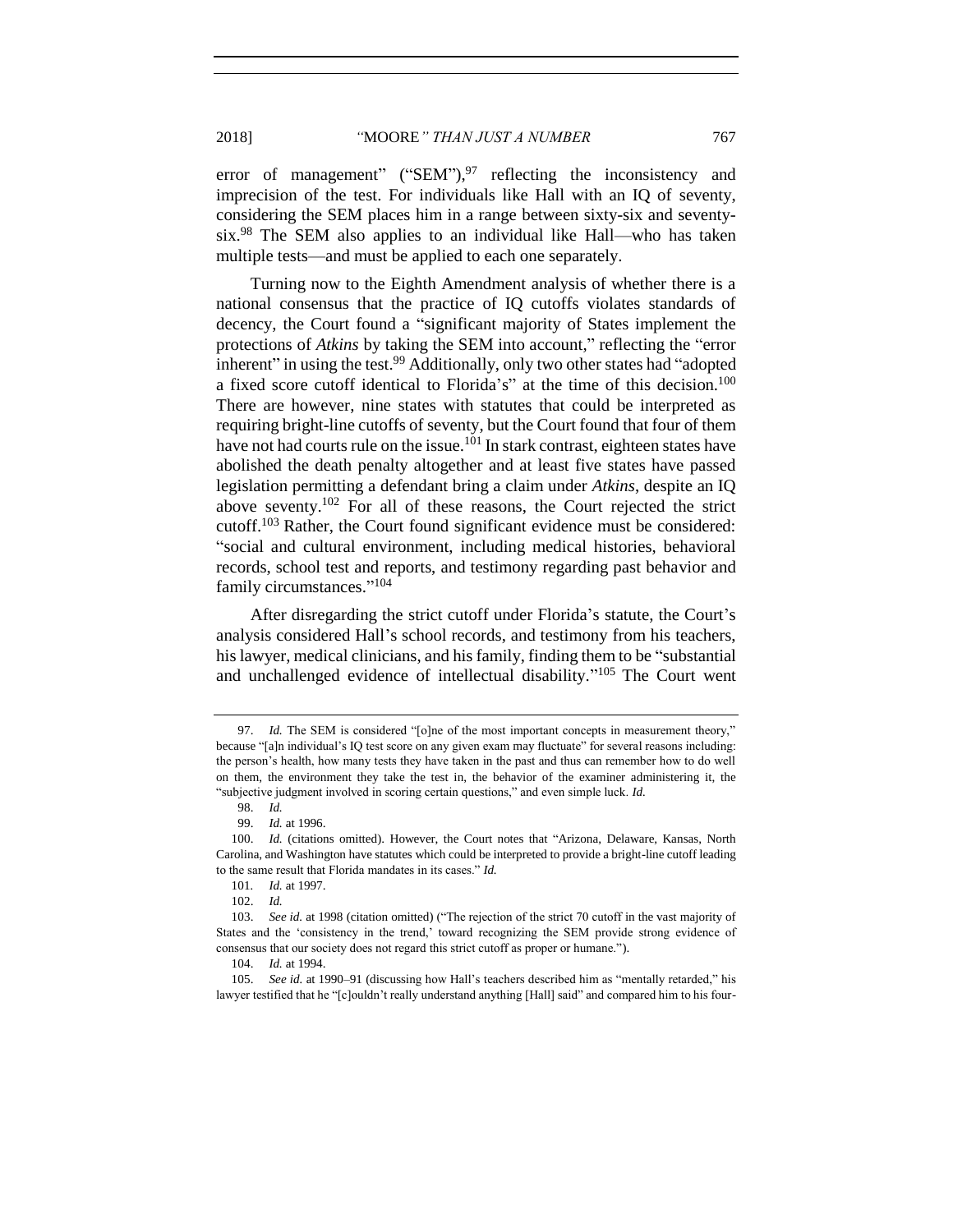beyond the IQ test's simple number by delving into the defendant's childhood. The opinion cites several different testimonies that demonstrated his intellectual disability. For example, his siblings testified there was "something 'very wrong' with him as a child," and he was "slow with speech and ... slow to learn."<sup>106</sup> Strikingly, his mother "would strap [Hall] to his bed at night . . . [and] awaken [him] by hoisting him up and whipping him with a belt, rope, or cord" and on one occasion she "buried him in the sand up to his neck to 'strengthen his legs. $\cdot$ "<sup>107</sup> In light of the powerful evidence presented, the Court found that "Hall's upbringing appeared to make his deficits in adaptive functioning all the more severe."<sup>108</sup>

The Court's reasoning in *Hall* is significant because it acknowledges that a person is more than just a number.<sup>109</sup> Not only is an important constitutional protection against cruel and unusual punishment at stake, but also the rights of a group of individuals who have long suffered due to the stigma of their intellectual disabilities. What is at stake here is not automatically excusing anyone with an intellectual disability from punishment, but rather ensuring that an individual has the opportunity to present evidence of his disability, including deficits in adaptive behavior. Florida's decision to execute Hall because his IQ score was one point above the cutoff was an extreme circumstance, and the Court properly championed the rights of intellectually disabled persons in its opinion. However, its ruling only invalidated the Florida statute under the Eighth Amendment; thus the Court has not yet categorically banned state reliance on IQ tests.

## II. MORE PROTECTION UNDER *MOORE*?

<span id="page-15-0"></span>Two years after *Hall v. Florida,* on June 6, 2016, the Supreme Court granted certiorari in its most recent case regarding the intellectually disabled, *Moore v. Texas.*<sup>110</sup> The Supreme Court granted certiorari, taking up the specific issue of whether it violates the Eighth Amendment under *Hall* and *Atkins* to prohibit the use of current medical standards on intellectual disability and instead require the use of outdated medical standards in determining whether an individual can be exempt from the death penalty. The main issue is whether medical definitions govern how courts rule, or

year-old daughter, and medical clinicians testified that he was "significantly retarded.").

<sup>106</sup>*. Id.* at 1991.

<sup>107.</sup> *Id.* 

<sup>108.</sup> *Id.*

<sup>109</sup>*. Id.* at 1990–91 ("This rigid rule, the Court now holds, creates an unacceptable risk that persons with intellectual disability will be executed, and thus is unconstitutional.").

<sup>110.</sup> *Case Files:* Moore v. Texas, SCOTUSBLOG, http://www.scotusblog.com/case-files/cases /moore-v-texas (last visited May 24, 2018).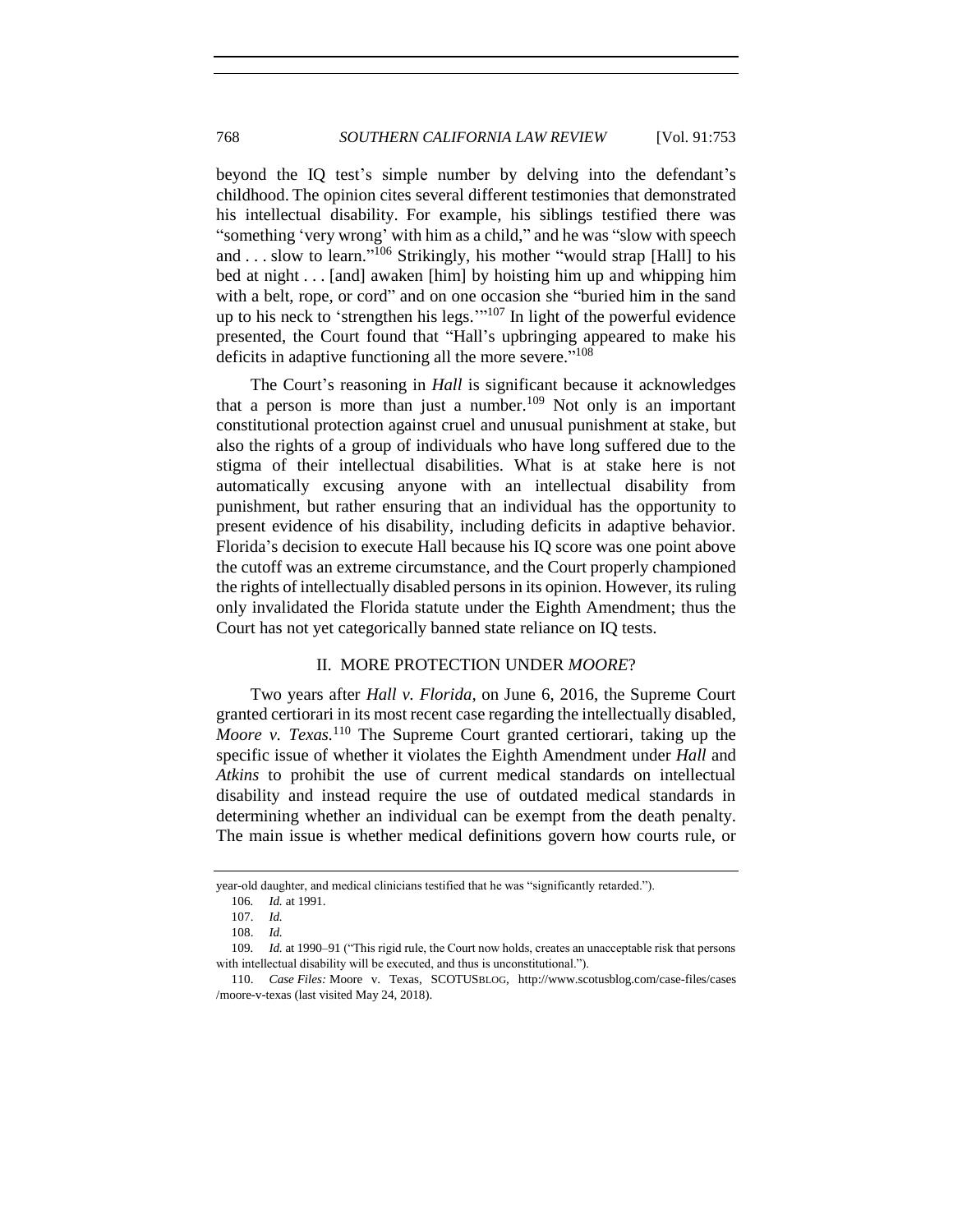whether courts have discretion to develop the legal standard on their own.

In 1980, Bobby James Moore and two accomplices attempted to rob a grocery store. Moore was meant to be a look-out guard positioned at the front booth with a shotgun, but when he approached the booth, he shot and killed an employee.<sup>111</sup> Moore was "convicted of capital murder and sentenced to death."<sup>112</sup> Moore brought habeas petitions in both state and federal courts, and the U.S. Court of Appeals for the Fifth Circuit found Moore received ineffective assistance of counsel during his trial and sentencing because his attorney failed to develop or present mitigating or exculpatory evidence.<sup>113</sup> After a new state court sentencing hearing in February 2001, Moore was sentenced to death again.

Because *Moore v. Texas* came out of the CCA in Texas, it evaluated Moore's intellectual functioning pursuant to the *Briseno* factors. The CCA found Moore failed to meet the *Briseno* factors and again imposed a death sentence.<sup>114</sup> In doing so, the CCA reversed a lower court ruling that followed the scientific diagnostic criteria set by medical professionals, which had found that Moore did have an intellectual disability.<sup>115</sup> Texas is the only state that followed the *Briseno* factors, allowing the CCA the flexibility to interpret the three prongs in whichever way it felt the majority of Texas citizens would. Thus, the CCA side-stepped *Atkins* and deemed Moore not intellectually disabled enough under *Briseno*. This decision was made in the face of showing a history of intellectual disability that had been documented throughout Moore's childhood. This included testimony from a clinical neuropsychologist that Moore's "'mental age' at the time of the offense was no greater than fourteen years" and he had a "lack of impulse control and a diminished ability to think through the consequences of his actions."<sup>116</sup> Since Moore had the same cognitive functioning of a fourteen-year-old, he had the same "diminished capacity"<sup>117</sup> to make decisions that makes juveniles less culpable than adults. The Supreme Court has held juveniles less culpable than adults for several reasons, including a susceptibility to peer pressures and influence by others.<sup>118</sup>

<sup>111.</sup> *Ex parte* Moore, 470 S.W.3d 481, 490 (Tex. Crim. App. 2015), *cert. granted in part sub nom* Moore v. Texas, 136 S. Ct. 2407 (2016), *vacated and remanded by* 137 S. Ct. 1039 (2017).

<sup>112.</sup> *Id.* at 484.

<sup>113.</sup> *Id.*

<sup>114.</sup> *See id.* at 489*.* 

<sup>115.</sup> *Id.* at 528.

<sup>116.</sup> *Id.* at 495, 506.

<sup>117.</sup> *Id.* at 542.

<sup>118</sup>*.* Miller v. Alabama, 567 U.S. 460, 476–78 (2012) (discussing the hallmark features of youth which include immaturity, impetuosity, failure to appreciate risks and consequences, and what the child's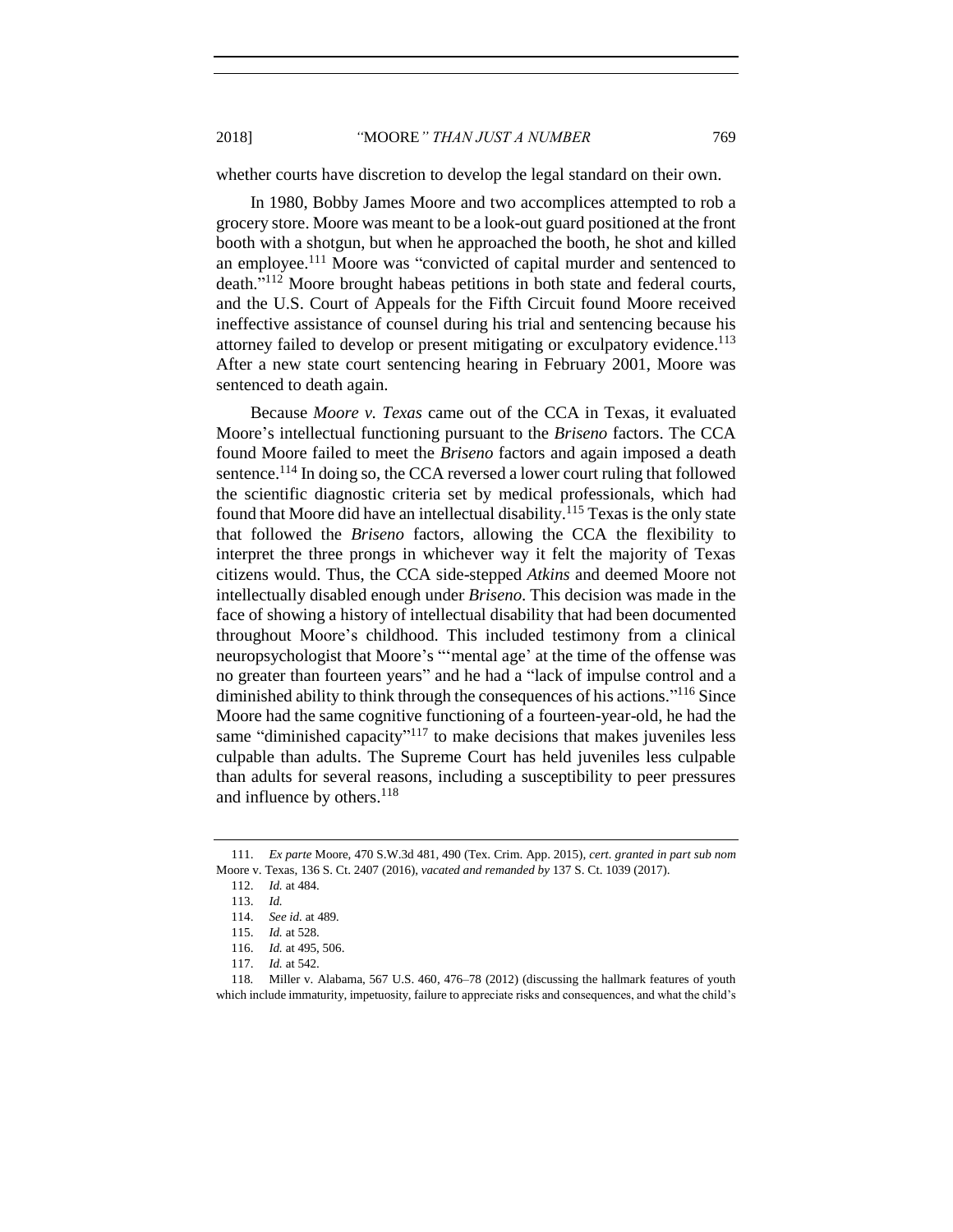Demonstrating his intellectual limitations, testimony at a 2014 evidentiary hearing revealed that "when [Moore] was in second and third grade, he could not tell a \$1 bill from a \$5 or \$10 bill." <sup>119</sup> Further, Moore's siblings testified about the "neglectful, physically and verbally abusive alcoholic" father they had.<sup>120</sup> According to their testimony, Moore received the harshest beatings and was thrown out of the house at age fourteen because he could not spell and his father "thought he was stupid."<sup>121</sup> This testimony was corroborated by a neighbor who could attest to witnessing the beatings as well as Moore's "haggard" and bruised appearance.<sup>122</sup> Experts acknowledged that emotional disturbances and environmental conditions like that of Moore's upbringing can adversely impact an individual's learning ability and IO scores. $123$ 

Resulting from his childhood hardships at home, Moore "dropped out of school around age fifteen or sixteen" and "started living 'a street life."<sup>124</sup> Part of this new life included "smoking marijuana and taking 7 to 14 Quaalude pills per day."<sup>125</sup> Moore led a troubled life as a teenager, part of which stemed from his intellectual challenges. He stated that due to "his inability to read or write," he skipped school starting as early as fourth grade<sup>126</sup> After reviewing Moore's entire record, Dr. Borda, the clinical neuropsychologist who originally reviewed his case, stated in a 2013 affidavit that Moore "met the criteria for a[n] intellectual-disability diagnosis."<sup>127</sup>

The CCA in *Ex parte Moore* began its analysis first by evaluating Moore's "significantly sub-average" intellectual functioning, as laid about by *Atkins*, but added that this is "generally shown by an IQ of 70 or less."<sup>128</sup> As mentioned previously, IQ scores can vary significantly over the years, but they can also vary given the type of test administered. These cases can become particularly confusing for both judges and the public alike, given that there are so many different clinical and technical ways to determine IQ. Moore had taken several IQ tests, varying in form, and the scores before the

family and home environment is like from which they cannot usually extricate themselves).

<sup>119.</sup> *Moore*, 470 S.W.3d at 509–10.

<sup>120.</sup> *Id.* at 495.

<sup>121.</sup> *Id*. at 496.

<sup>122</sup>*. Id.*

<sup>123.</sup> *Id.* at 515.

<sup>124</sup>*. Id.* at 506.

<sup>125</sup>*. Id.* 

<sup>126.</sup> *Id.* at 507. 127. *Id.* at 511.

<sup>128.</sup> *Id.* at 486, 513.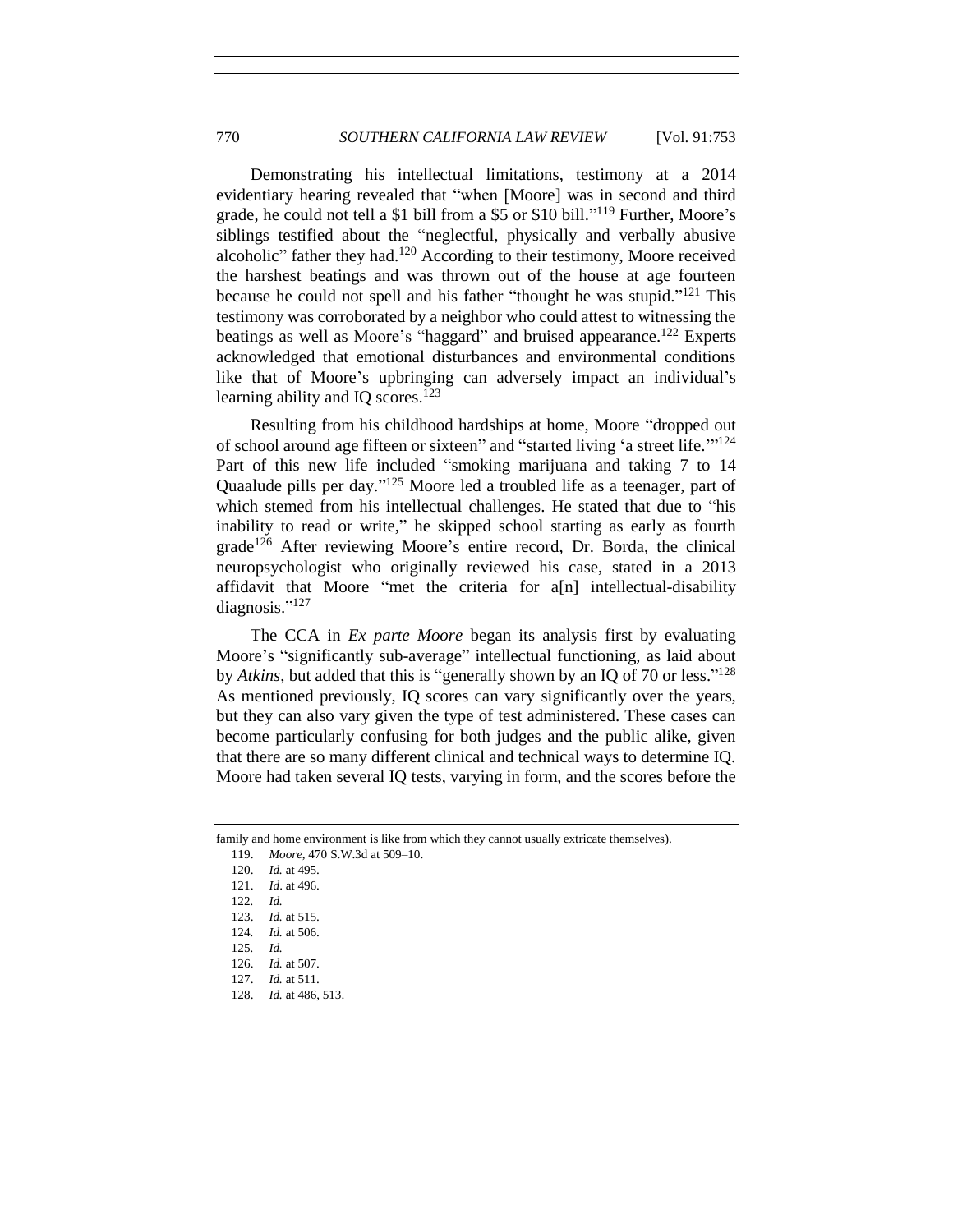court in its deliberation were: seventy-seven on the OLMAT at age twelve, fifty-seven on the Slosson at age thirteen, seventy-eight on the WISC at age thirteen, seventy-one on an abbreviated WAIS-R at age thirty, seventy-four on a complete WAIS-R at age thirty, eighty-five on the RCPM at age fiftyfour, and fifty-nine on the WAIS-IV at age fifty-four . <sup>129</sup> Dr. Borda identified the score of fifty-seven as the "first and most accurate assessment" and discounted the score of seventy-eight on the WISC because it "should be adjusted to 70 for the Flynn Effect."<sup>130</sup> The Flynn Effect is a phenomenon in which IQ of the general population is estimated to increase at a rate of three points per year, so IQ tests must be renormed.<sup>131</sup> Dr. Borda provided opinions as to each score and why it was not reliable and asserted that Moore was "'very limited' to begin with," so being in harsh environmental conditions likely adversely affected Moore's learning ability and IQ scores.<sup>132</sup>

The CCA next found that "[e]ven if [Moore] had proven that he suffers from significantly sub-average general intellectual functioning," he still could not win an *Atkins* claim because he did not prove the second prong, limitations on adaptive functioning by a preponderance of the evidence.<sup>133</sup> The state pointed to Moore's job mowing grass and "hustling pool" as evidence of money skills, knowledge, and "self-direction" to obtain a job, however expert Greenspan did not find any of those as "adaptive" behavior.<sup>134</sup> Moore's school records reflect poor grades, below-grade-level scores on academic achievement tests, and as early as kindergarten, he was considered potentially intellectually disabled.<sup>135</sup> The court found a "far more credible" forensic psychologist, Compton, who testified that Moore did exhibit some deficits in academic and social-interaction skills during his developmental period, but was at too high a level of adaptive functioning to support an intellectual disability diagnosis.<sup>136</sup> Compton further pointed to the

<sup>129.</sup> *Id.* at 514.

<sup>130.</sup> *Id.*

<sup>131.</sup> *See* Dupler, *supra* not[e 49,](#page-7-2) § 18.

<sup>132.</sup> *Moore*, 470 S.W.3d at 515.

<sup>133</sup>*. Id.* at 520.

<sup>134</sup>*. Id.* at 520–21 (Greenspan also denied the following as evidence of adaptive skills: "(1) in preparation for his new punishment trial, consulting with counsel about whether to inform the jury that he had been on death row; (2) concealing a shotgun in a shopping bag when entering a store to rob it; (3) attempting to conceal his appearance during the offense by wearing a wig and sunglasses, and after the offense, changing his appearance by shaving his head; (4) arguing with accomplices over how to divide the proceeds of the crime; (5) deciding to stipulate that he had prior criminal convictions  $\dots$  (6) writing four letters to his appellate lawyer …[(7)] hustling pool; and [(8)] working as a barber and a porter in prison.").

<sup>135.</sup> *See id.* at 526.

<sup>136</sup>*. Id.* at 524, 526.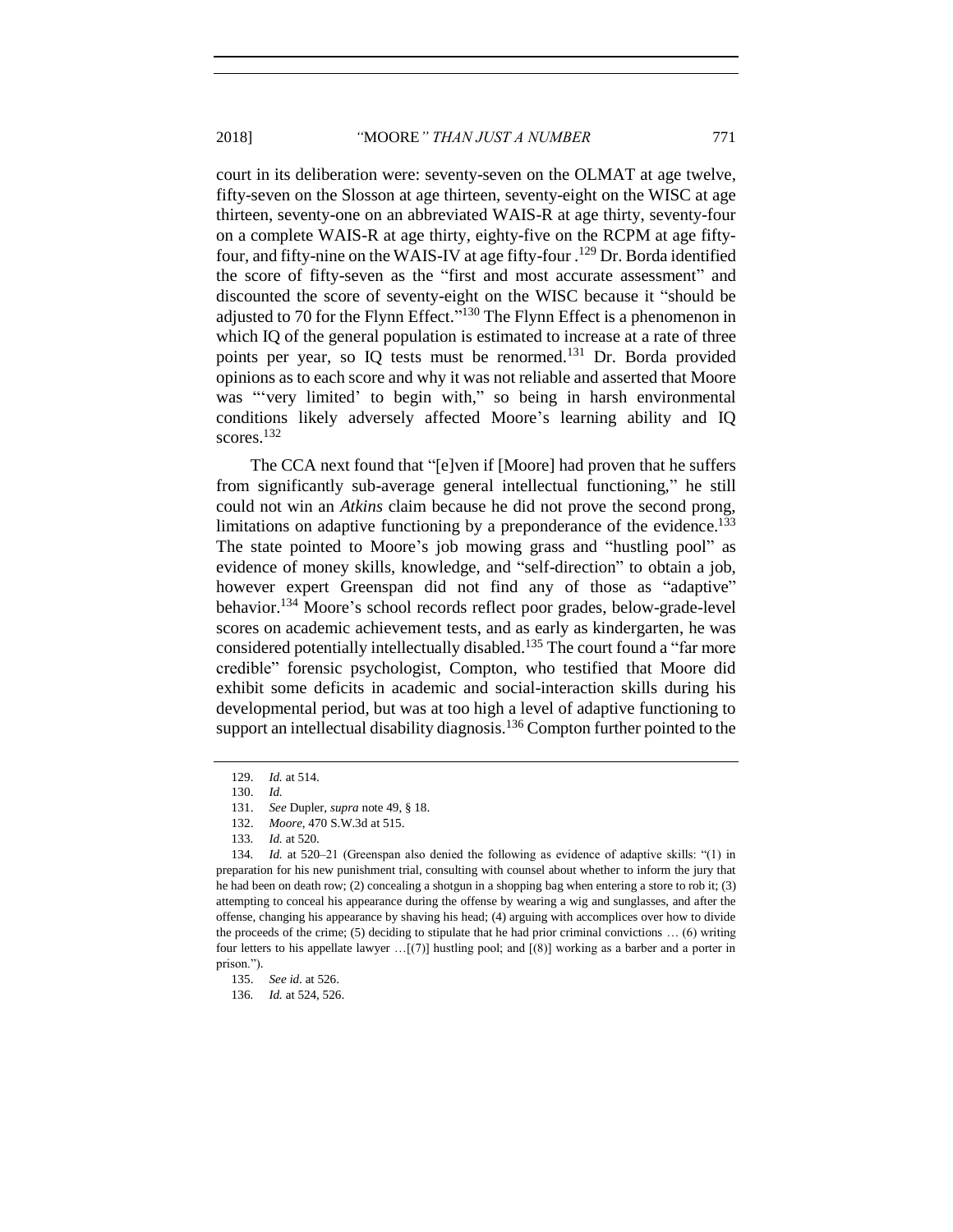advances Moore made while on death row as evidence that his early life problems were not caused by a disability, but derived from his difficult childhood. <sup>137</sup> Considering the *Briseno* factors, the court ultimately found that there was not enough evidence of adaptive behavior deficits due to Moore's ability to lie, and his "forethought, planning, and moderately complex execution of purpose."<sup>138</sup>

The American Civil Liberties Union ("ACLU") argued in its amicus brief in support of the petitioner in *Moore* that given current clinical standards, the *Briseno* factors cannot stand. In its brief, the ACLU argued that the *Briseno* factors are based on a stereotyped view of intellectual disability derived from the character of Lennie in John Steinbeck's *Of Mice and Men*, and that in practice, it subjects defendants with mild intellectual disability to the death penalty, thus violating the Constitution's ban on cruel and unusual punishment.<sup>139</sup>

The Texas court's "flawed interpretation" of *Atkins* allows the execution of those who fall in the mild intellectual disability range with significant deficits in adaptive behavior, but whose IQ scores are above the threshold of seventy for exemption.<sup>140</sup> The *Briseno* court mistakenly turned to the character Lennie, largely representative of a stereotype, for guidance in creating its factors and thus relied closely on a fictional character rather than clinical findings.<sup>141</sup> The ACLU points out how dangerous *Briseno*'s holding is because it allows the state to execute individuals with mild intellectual disability, even under *Atkins*, and the "overwhelming majority" of intellectually disabled persons "fall in the mild range."<sup>142</sup> Even more shocking is that the individuals who fall in the more severe disability range, "rarely, if ever, have the capacity to commit capital crimes."<sup>143</sup> In *Atkins*, the defendant-petitioner on death row was "mildly mentally retarded."<sup>144</sup> For these reasons, the brief persuasively calls into question both *Briseno*'s reasoning and conclusion. Although *Atkins* left to the states how to implement the decision, that does not allow the states to make their own determination as to what the Eighth Amendment encompasses and certainly does not allow for concluding a person is not disabled enough on the basis

<sup>137</sup>*. Id.* at 526.

<sup>138.</sup> *Id.* at 527.

<sup>139.</sup> *See* ACLU, *supra* note [84,](#page-12-1) at 3–6.

<sup>140</sup>*. See id.* at 2.

<sup>141.</sup> *See id.* at 19–24 (discussing each factor and how they were modeled after the character Lennie to exemplify a stereotype based off someone with severe disability).

<sup>142.</sup> *Id.* at 9.

<sup>143.</sup> *Id.*

<sup>144.</sup> Atkins v. Virginia, 536 U.S. 304, 308 (2002).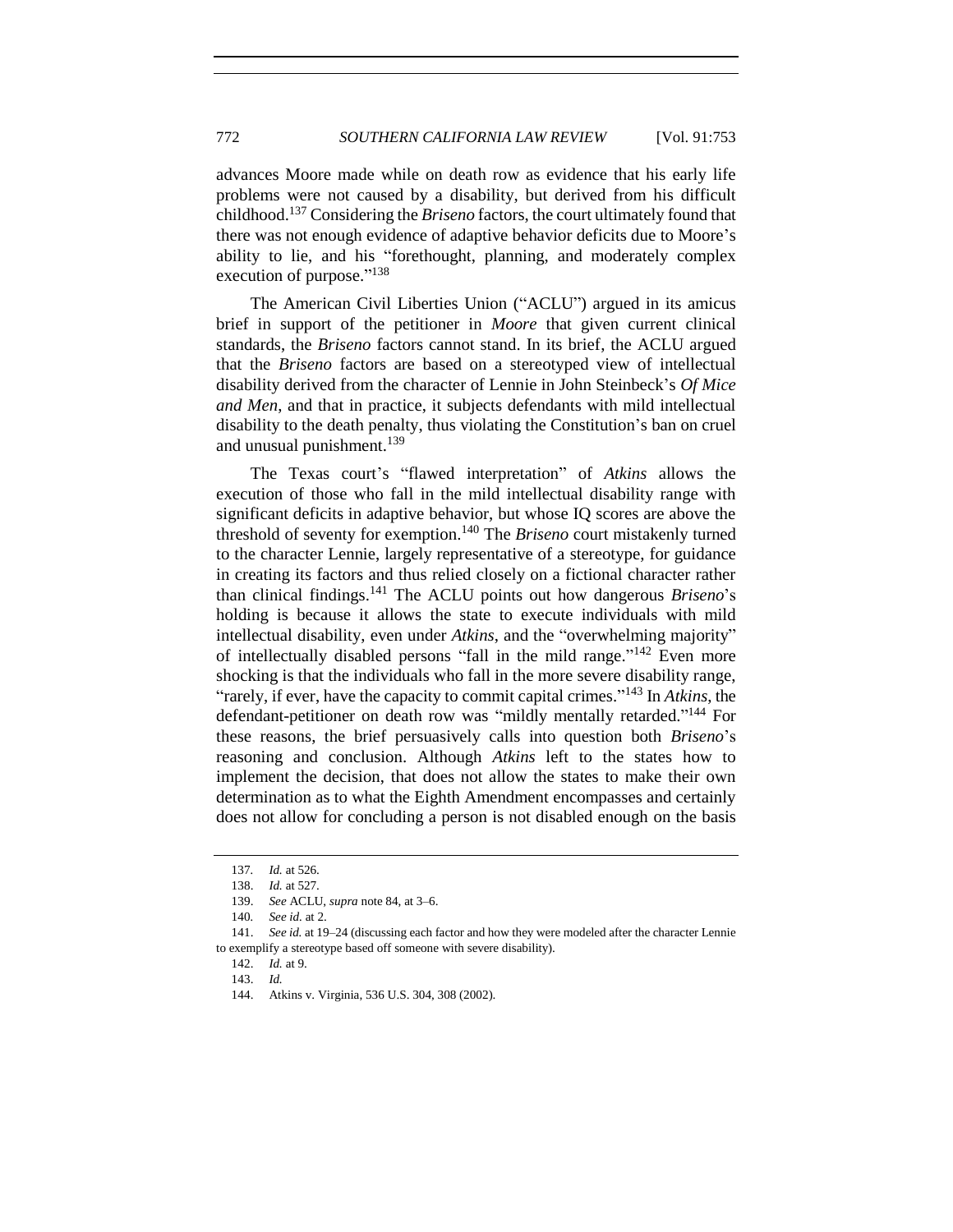of stereotypical ideas. *Hall* made clear that the inquiry should be informed by the medical community's framework and clinical standards. The medical community and clinical authorities agree that "an individual with an IQ score above 70 may properly be diagnosed with intellectual disability if significant limitations in adaptive functioning also exist."<sup>145</sup>

<span id="page-20-0"></span>In oral argument on November 29, 2016, counsel for Petitioner Moore argued that *Hall* prohibits lower courts from ignoring current medical standards, like the court in *Briseno* did.<sup>146</sup> Texas, on the other hand, argued the Court's long-standing view is that there is subjectivity in the medical diagnosis, and the habeas judge erred by employing the current standard rather than following the *Briseno* factors.<sup>147</sup>

Petitioner Moore's counsel further argued that even if the *Briseno* factors are an acceptable framework, the CCA erroneously applied them in two ways. First, the court did not factor in the standard error of measurement in IQ tests. When it accepted Moore's score of seventy-four as valid, the CCA treated it as a decisive number rather than applying the standard error of five points, which would bring his score down to sixty-nine and within the range for an intellectual disability.<sup>148</sup>

Second, Moore's counsel argued that the CCA erroneously applied the adaptive-function prong. They pointed out that it is undisputed in the record that Moore exhibited signs of his disability that would support this prong; at age thirteen he could not understand the days of the week, months, seasons, how to tell time, and even lacked basic math skills such as subtraction, addition, and units of measurement.<sup>149</sup> Texas emphasized how the CCA believed Moore's "strengths" outweighed his deficits, highlighting his ability to mow grass and play pool for money.<sup>150</sup> Again, Texas' conclusion is contradicted by clinical standards which state that "adaptive skill limitations often coexist with strengths."<sup>151</sup> This argument speaks to the misunderstanding and stereotype that individuals who are not of the "severely mentally retarded" category are not intellectually disabled. Texas grasped for evidence that Moore could function normally in everyday life,

<sup>145.</sup> Hall v. Florida, 134 S. Ct. 1986, 1994–95 (2014).

<sup>146.</sup> Transcript of Oral Argument at 9–11, Moore v. Texas, 137 S. Ct. 1039 (2017) (No. 15–797) [hereinafter Transcript] (explaining that the *Briseno* court viewed the medical standards that were current at the time of its decision as "exceedingly subjective," and instead came up with nonclinical factors based on "lay stereotypes").

<sup>147.</sup> *Id.* at 11–12.

<sup>148.</sup> *Id.* at 16–17.

<sup>149.</sup> *Id.* at 20.

<sup>150.</sup> *Ex parte* Moore, 470 S.W. 3d 481, 520 (Tex. Crim. App. 2015).

<sup>151.</sup> AAIDD, *supra* note [48,](#page-7-3) at 45.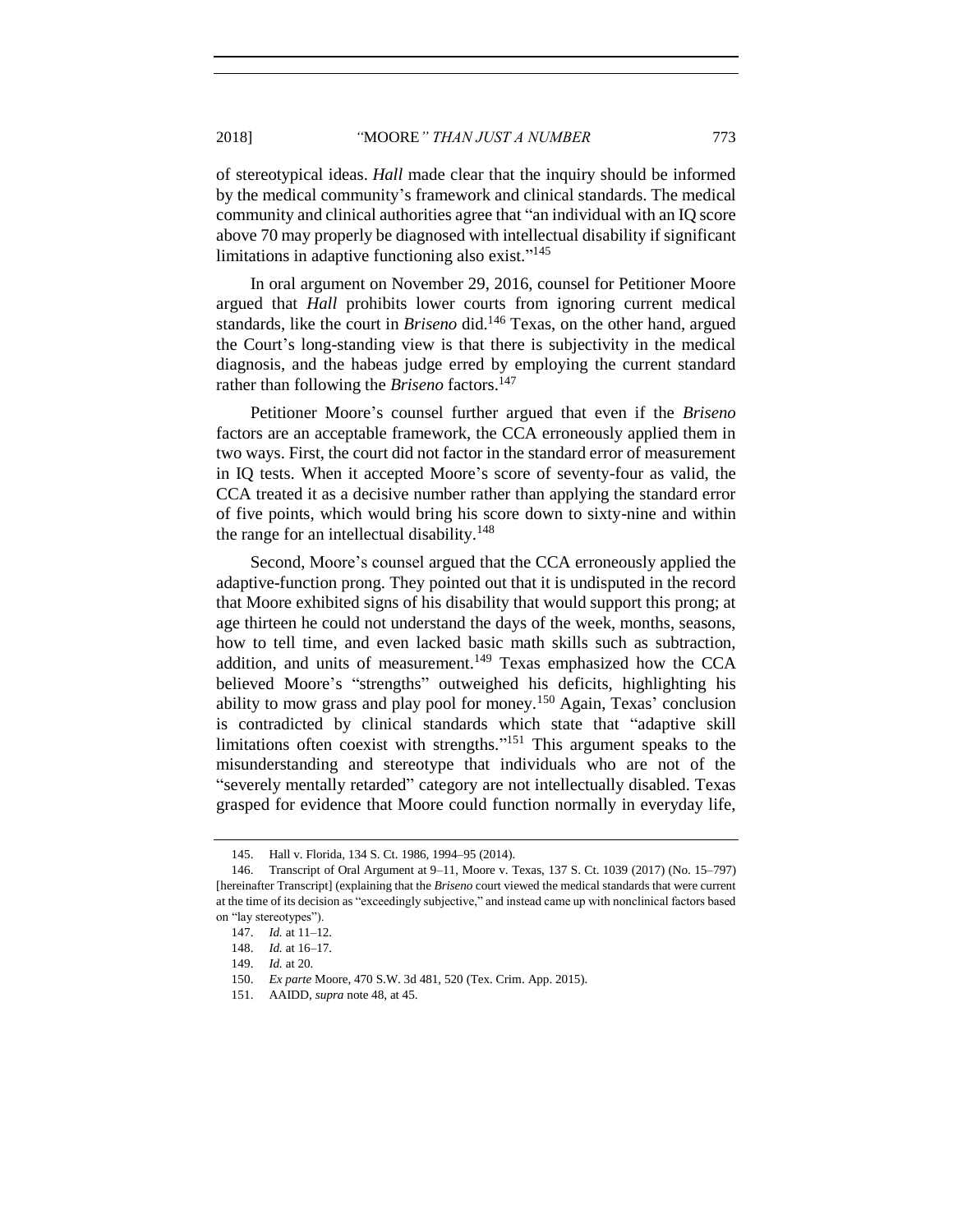when in reality many individuals who fall in the "mildly mentally retarded" category hold jobs and appear to function normally in certain aspects of their lives.

Texas also defended the CCA's decision by questioning how Moore became disabled. It pointed to poor nutrition, poverty, his history of poor academic performance, and depression while on death row to ultimately argue that these are not attributable to intellectual functioning, but rather are evidence of lack of a good home environment.<sup>152</sup> This argument is directly contradicted by current medical standards which state that intellectual disability can be derived from multiple causations. For instance, the AAMR advocates that etiology has a role in the diagnosis. The etiology approach is a multifactorial construct consisting of four categories: biomedical, social, behavioral, and educational.<sup>153</sup> The AAMR cites as "risk factors" for a disability, the exact reasons Texas argued are not evidence of an intellectual disability; these include malnutrition, family poverty, child abuse and neglect, and institutionalization among others.<sup>154</sup>

In oral argument, counsel for Texas argued that because the DSM-5 states there is an "imperfect fit" between the two concepts of subaverage intellectual functioning and adaptive behavior, states do not have to "adopt the positions of current medical organizations." <sup>155</sup> This argument supports adhering to the *Briseno* factors instead to help clarify the prongs set out by the DSM-5. However, the danger of adhering to the *Briseno* factors is that they are based on a "consensus of Texas citizens,"<sup>156</sup> and thus based on the layperson's stereotyped view of intellectual disability. Arguing that the *Briseno* factors trump clinical consensus violates *Atkins*. The entire basis for the *Atkins* decision was a shifting national consensus, based on clinical findings and the medical community because "[t]he [state] statutory definitions of mental retardation are not identical, but generally conform to the clinical definitions."<sup>157</sup> If the three prongs are based entirely on clinical definitions, how then can a court conclude that they are free to ignore clinical consensus on how to apply those prongs? The Supreme Court's decision in *Atkins* suggests an intent to follow the evolving standards of the medical community, and nowhere does the Court condone following the lay persons' view, which has no basis in comparison to a professional clinical judgment.

<sup>152.</sup> Transcript, *supra* note [146,](#page-20-0) at 17.

<sup>153.</sup> AAIDD, *supra* note [48,](#page-7-3) at 61.

<sup>154</sup>*. Id.* at 60.

<sup>155</sup>*.* Transcript, *supra* note [146,](#page-20-0) at 30–31.

<sup>156.</sup> *Ex parte* Briseno, 135 S.W.3d 1, 6 (Tex. Crim. App. 2004).

<sup>157.</sup> Hall v. Florida, 134 S. Ct. 1986,1999 (2014) (citation omitted).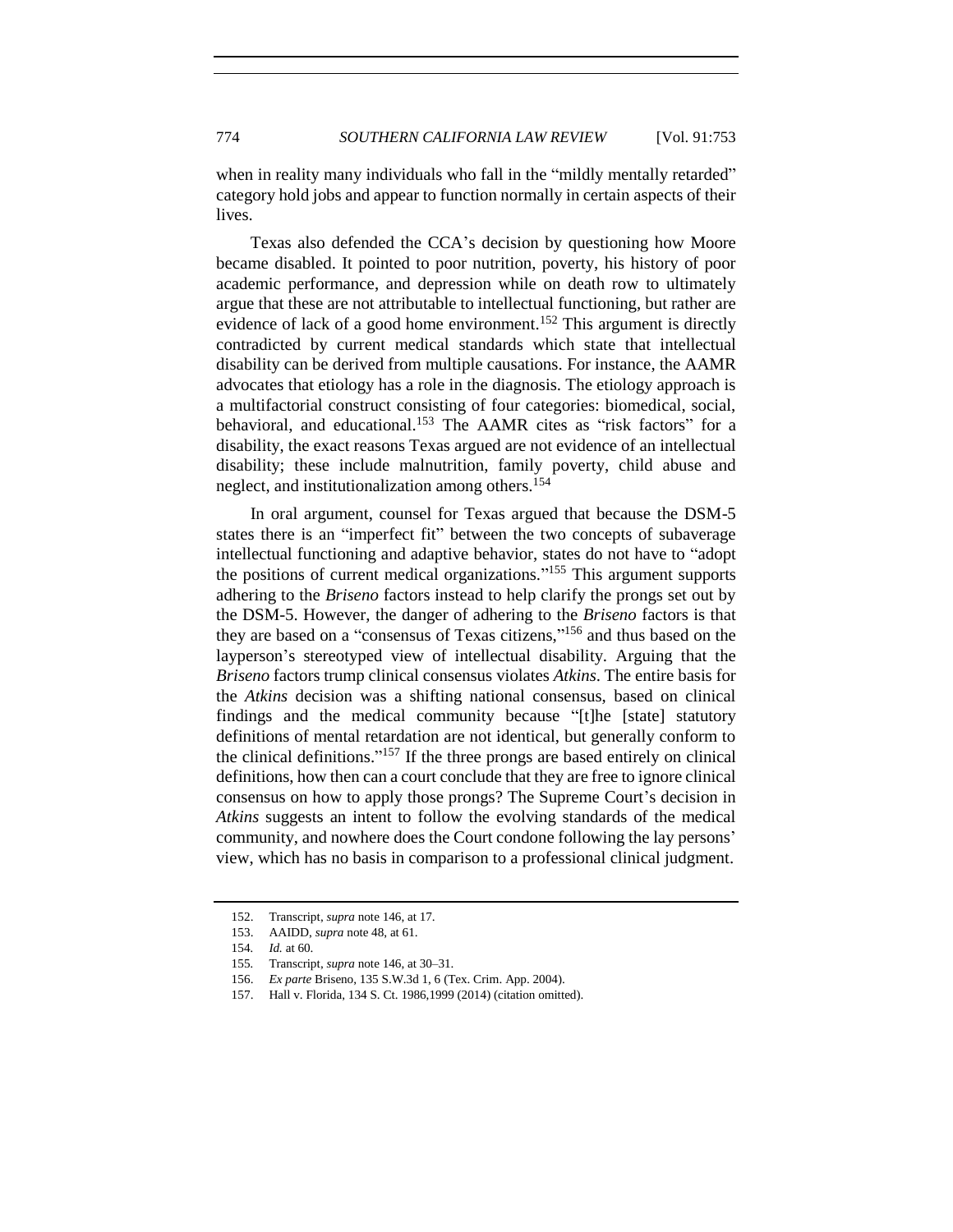2018] *"*MOORE*" THAN JUST A NUMBER* 775

Bobby James Moore ultimately prevailed, with Justice Ginsburg writing the 5-3 decision vacating the CCA's judgment on March  $28$ ,  $2017$ <sup>158</sup> The majority opinion emphasized that although the states are tasked with deciding how to enforce *Atkins*, their discretion is not "unfettered" and the decision must be "informed by the medical community's diagnostic framework."<sup>159</sup> First, in considering IQ score, the Court held CCA's conclusion—that Moore's IQ scores establish he is not intellectually disabled—is "irreconcilable with *Hall*," which mandates that when an IQ score is close to and above seventy, "courts must account for the test's standard error of measurement."<sup>160</sup> The standard error of measurement ("SEM") is particularly important because it "reflects the reality that an individual's intellectual functioning cannot be reduced to a single numerical score."<sup>161</sup> Accounting for the SEM, Moore's score of seventy-four actually yields a range of sixty-nine to seventy-nine, because it can be plus or minus five points either way.<sup>162</sup> Justice Ginsburg's opinion emphasizes the importance that "the Eighth Amendment [does not turn] on the slightest numerical difference in IQ score"<sup>163</sup> and reinforces the importance of considering adaptive behavior deficits, not strengths, when the IQ is around this range. The CCA erred by "overemphasiz[ing] Moore's perceived adaptive strengths" such his lawn mowing and time living on the streets.<sup>164</sup> The medical consensus is to focus on deficits, not strengths.<sup>165</sup>

Chief Justice Roberts, writing for the dissent, agrees with the majority that the *Briseno* factors are an "unacceptable method," but dissents because he believes "clinicians, not judges, should determine clinical standards; and judges, not clinicians, should determine the content of the Eighth Amendment."<sup>166</sup> In the dissent's view, it is the evolving standards of decency that matters for Eighth Amendment, not a medical assessment.

Despite Chief Justice Roberts best efforts, *Moore* held that courts must follow the medical community consensus in determining intellectual disability—SEMs must be considered, and adaptive strengths cannot be overemphasized. However, Part III will argue that without the retroactive

<sup>158.</sup> *See generally* Moore v. Texas, 137 S. Ct. 1039 (2017).

<sup>159.</sup> *Id.* at 1047 (citation omitted).

<sup>160.</sup> *Id.* at 1049.

<sup>161.</sup> *Id.* (citation omitted). *See also* AAIDD, *supra* not[e 48,](#page-7-3) at 22-23; DSM-5, *supra* not[e 11,](#page-2-0) at 37.

<sup>162.</sup> *Moore*, 137 S. Ct. at 1060.

<sup>163.</sup> *Id.* at 1061.

<sup>164.</sup> *Id.* at 1050.

<sup>165.</sup> AAIDD, *supra* note [48,](#page-7-3) at 47 ("[S]ignificant limitations in conceptual, social, or practical adaptive skills [are] not outweighed by the potential strengths in some adaptive skills.").

<sup>166.</sup> *Moore*, 137 S. Ct. at 1054 (Roberts, J., dissenting).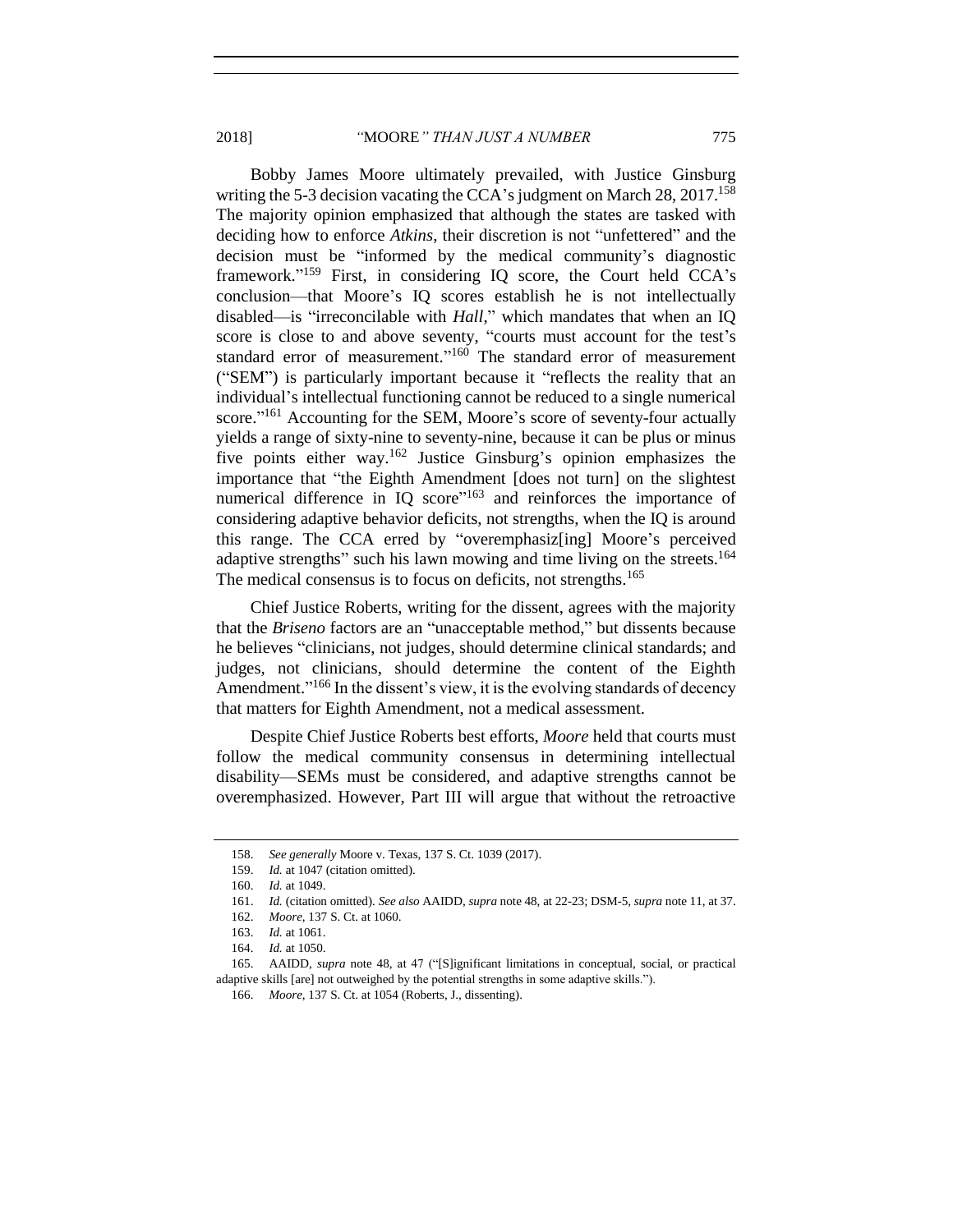effect of *Moore* or *Hall* and without a ban on IQ cutoffs, this decision may not fully protect future intellectually-disabled defendants or reach those currently sitting on death row.

# III. ARGUMENT

<span id="page-23-0"></span>Bobby James Moore received his justice in *Moore v. Texas*, but where does that leave the remaining intellectually-disabled persons sitting on death row? Will future intellectually-disabled criminal defendants be given the same treatment without a bright-line rule from the Court on IQ cutoffs? Although *Moore* represents a triumphant moment in the judicial system's effort to understand mental deficiencies, these two major questions remain given the majority in *Moore* again left the states some discretion in determining when a defendant is intellectually disabled enough to qualify for the *Atkins* exemption. This Note will explore (1) whether *Moore* and *Hall* can be given retroactive effect, (2) whether a ban on harsh IQ cutoffs is possible to protect current and future intellectually disabled claimants, and (3) how evidence of mental illness must be more seriously considered along with intellectual disability for death penalty exemption.

# A. RETROACTIVITY

<span id="page-23-1"></span>States have always resisted complying with Supreme Court ruling they dislike, often finding ways to limit the decisions' impact. One way lower courts can side-step a Supreme Court decision is to argue that the decision does not apply retroactively. Post-*Moore*, lower courts have begun pointing to retroactivity as a reason to continue to deny *Atkins* claims. For example, only a few months after *Moore* was decided, a federal court in Alabama held *Moore* is not retroactive, but rather is a mere, new application of *Hall*. 167 There, petitioner Smith argued that the Alabama court unreasonably applied federal law by failing to apply the SEM adjustment to his IQ score.<sup>168</sup> The Alabama court reasoned that because *Moore* had not been decided when the Alabama Court of Criminal Appeals entered its decision, there was no error in failing to consider the SEM when examining Smith's IQ scores.<sup>169</sup> Without applying the SEM, if an IQ score does not go below seventy, the Alabama court can consider a claimant's adaptive strengths more convincing than the deficits. Alabama viewed *Moore* as simply cautioning against overemphasis of adaptive strengths, and with neither *Moore* or *Hall* being

<sup>167.</sup> *See* Smith v. Dunn, No. 2:13-CV-00557-RDP, 2017 U.S. Dist. LEXIS 113862, at \*10–13 (N.D. Ala. July 21, 2017). An appeal has been filed to the Eleventh Circuit.

<sup>168.</sup> *Id.* at \*3.

<sup>169.</sup> *Id.* at \*10–13.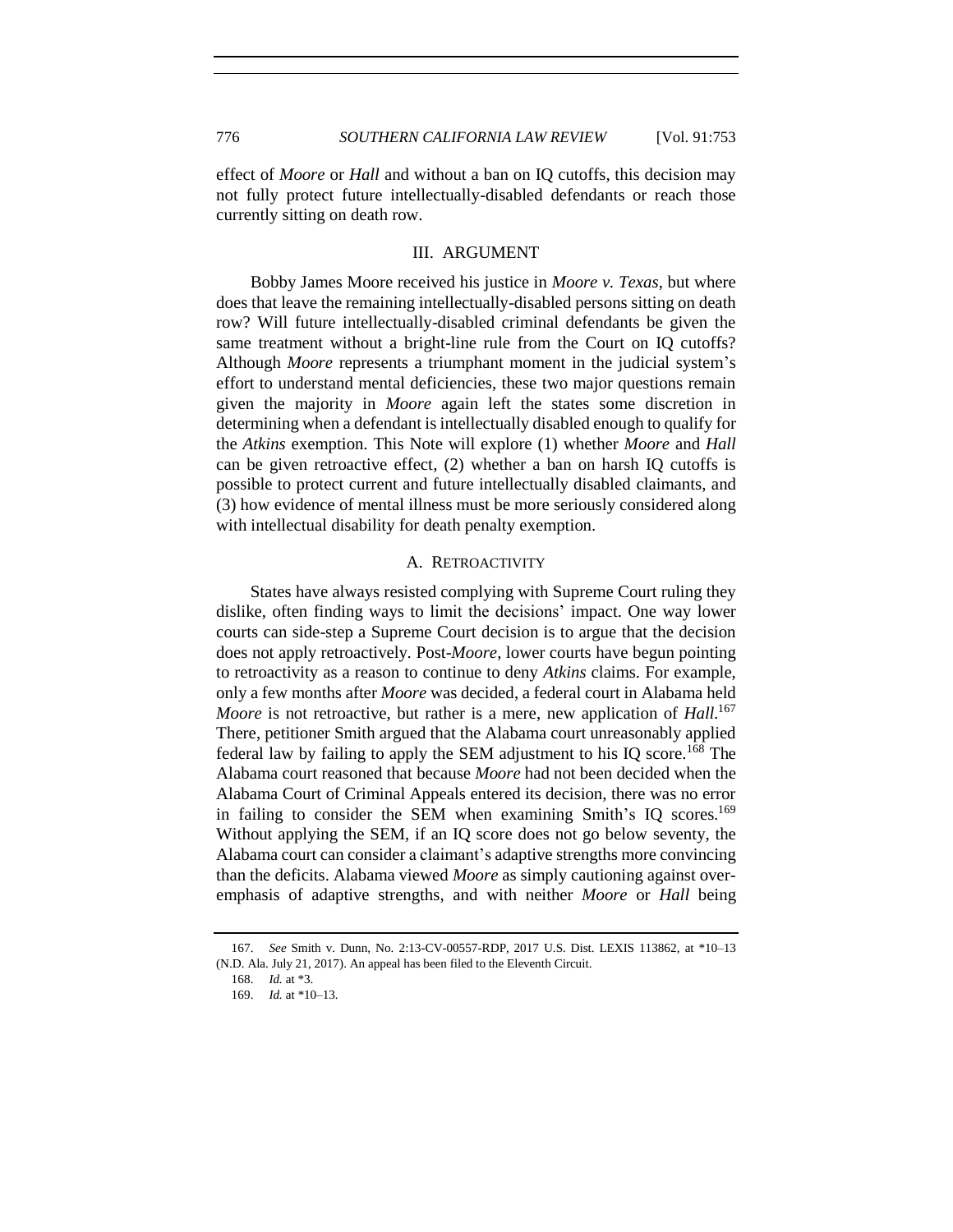retroactive,<sup>170</sup> the court dismissed petitioner's claim despite evidence that his IQ scores ranged from as low as sixty-four to seventy-five.<sup>171</sup> Petitioner Smith filed an appeal in the U.S. Court of Appeals for the Eleventh Circuit on November 9, 2017 and is currently awaiting review. The Supreme Court in *Moore* and its line of precedents aim to uphold and protect the Eighth Amendment right against cruel and unusual punishment. Yet despite holding in *Moore* that the SEM and adaptive deficits must be considered, individuals are being denied that right because they happen to appear before a court that does not agree with the Supreme Court. The Eighth Amendment applies to all, and when states to continue to uphold harsh IQ cutoffs of seventy, it goes against the premise that the Court is the "supreme law of the land." One solution, if possible, is for the Supreme Court to give retroactive effect to *Hall* and *Moore*.

The framework for retroactivity in cases on federal collateral review was established in 1989 in *Teague v. Lane*. <sup>172</sup> As a general matter, "a new constitutional rule of criminal procedure does not apply . . . to convictions that were final when the new rule was announced." <sup>173</sup> *Teague* recognizes two categories of rules that are not subject to this bar: new substantive rules of constitutional law and new "watershed rules of criminal procedure."<sup>174</sup> Substantive rules include those "forbidding criminal punishment of certain primary conduct" and those "prohibiting a certain category of punishment for a class of defendants because of their status or offense." <sup>175</sup> This Note seeks to determine whether *Moore* and *Hall* are new substantive rules qualifying as an exception to *Teague*.

The Supreme Court has done this before. In 2011, the Court held in *Miller v. Alabama* that mandatory life without the possibility of parole for juvenile homicide offenders violates the Eighth Amendment, and such a sentence is disproportionate for all but the "rare juvenile offender whose crime reflects irreparable corruption." <sup>176</sup> In the wake of *Miller*, it was unclear whether its holding could be applied retroactively to juvenile offenders whose convictions were final when *Miller* was decided. In 2016, the Court came back to the issue in *Montgomery v. Louisiana* to clarify that *Miller* is retroactive because the Constitution requires state collateral review courts to give retroactive effect when a new substantive rule of constitutional law

<sup>170.</sup> *Id.* at \*13–16.

<sup>171.</sup> Smith v. State, 112 So. 3d 1108, 1128–29 (Ala. Crim. App. 2012).

<sup>172.</sup> *See* Teague v. Lane, 489 U.S. 288, 300 (1989).

<sup>173.</sup> Montgomery v. Louisiana, 136 S. Ct. 718, 728 (2016) (discussing *Teague*, 489 U.S. at 307).

<sup>174.</sup> *Id. See also Teague*, 489 U.S. at 311.

<sup>175</sup>*. Montgomery*, 136 S. Ct. at 728 (citation omitted).

<sup>176.</sup> Miller v. Alabama, 567 U.S. 460, 479–80 (2012).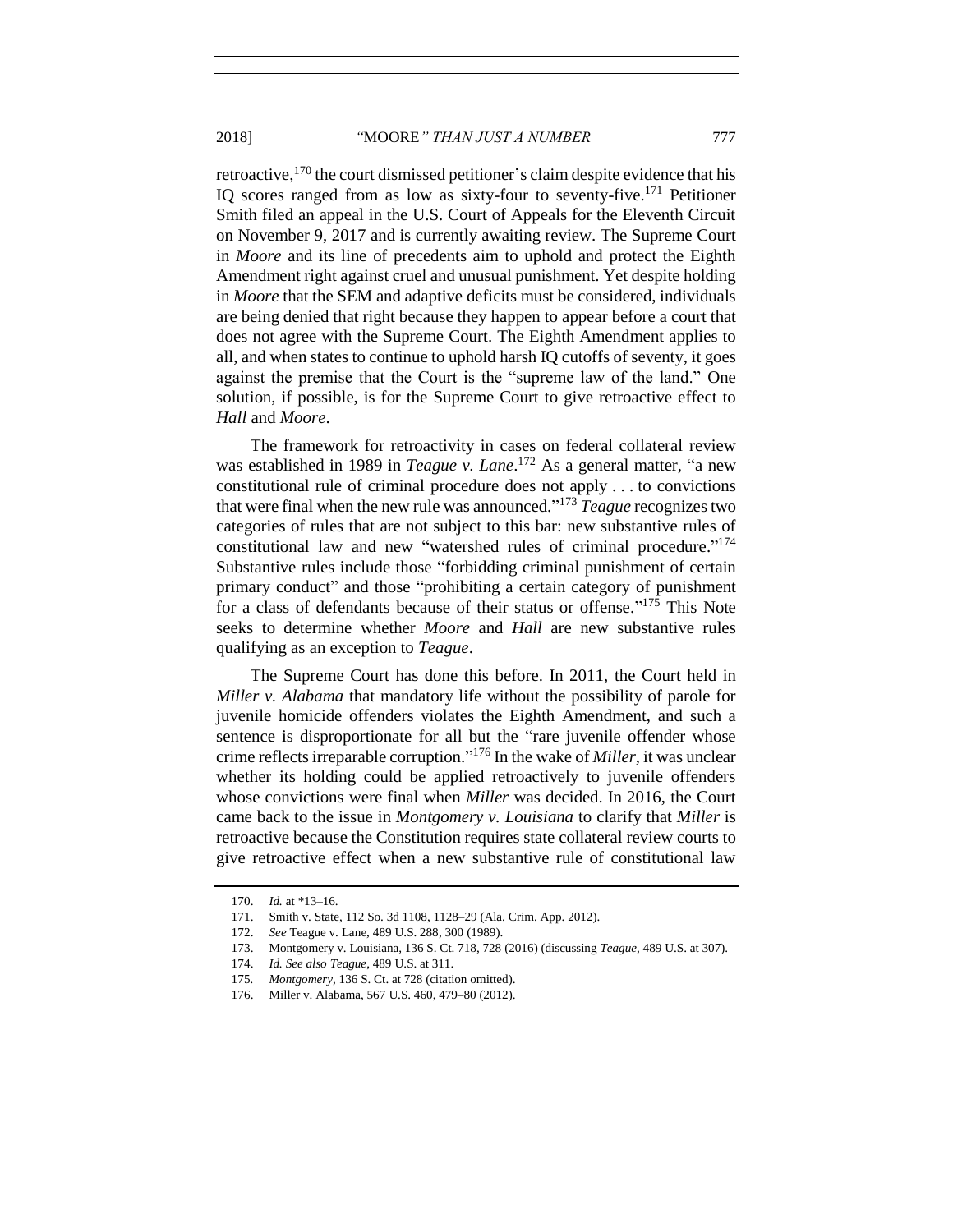controls the outcome of a case.<sup>177</sup> Because *Miller* concluded a "sentence of life without parole is disproportionate for the vast majority of juvenile offenders," not giving it retroactivity raised a "grave risk that many are being held in violation of the Constitution.*"* <sup>178</sup> In comparison, the vast majority of intellectual disabled persons fall on the "mild" range (IQ 50–55 to 70–75). Applying the SEM to the 70–75 range could protect individuals whose range goes as high as eighty in one direction, and as low as sixty-five in the other. Like the juveniles *Montgomery* sought to protect, mildly intellectually disabled persons with IQ scores of 70–75 are being denied rights under *Atkins*, *Hall*, and *Moore* in states that cut off protection at seventy, leaving them at a "grave risk" of being detained in violation of the Constitution. *Montgomery* clarified that when a State enforces a penalty barred by the Constitution, the sentence is unlawful.<sup>179</sup> Here, if states like Alabama are continuing to enforce statutes with IQ cutoffs set at seventy, they are enforcing penalties barred by the Constitution given the Court's holding in *Hall* that it violates the Eighth Amendment not to consider adaptive behavior when defendants are in the range "close to, but above, 70."<sup>180</sup> Like how *Miller*'s rule controls the outcome of juvenile life without parole cases, *Hall* and *Moore* now control the outcome of *Atkins* claims with new guidance on how to determine intellectual disability.

The Kentucky Supreme Court agrees and in 2016 held that *Hall* should be applied retroactively because "[i]t is 'a substantive restriction on the State's power to take the life' of individuals suffering from intellectual disabilities." <sup>181</sup> The Kentucky Supreme Court reasoned that *Hall* is a "directive that not only proscribes intellectually disabled people from being put to death, but defines the manner in which the mental deficiencies of offenders must be evaluated." <sup>182</sup> Kentucky's emphasis that following *Hall*, there is a new method to evaluate intellectually disabled defendants fits within *Montgomery*'s holding that a new substantive rule exists when it controls the outcome of a case. *Hall* rejected the bright-line cutoff of seventy because it "create[d] an unacceptable risk that persons with intellectual disability will be executed" and was an unconstitutional violation of the Eight Amendment.<sup>183</sup> *Hall*'s requirement to consider the SEM and its rejection of an IQ cutoff would change the outcome of many

<sup>177.</sup> *Montgomery*, 136 S. Ct. at 729.

<sup>178</sup>*. Id.* at 736.

<sup>179.</sup> *See infra* Section III.B for a full discussion on state statutes similar to Alabama's.

<sup>180.</sup> Moore v. Texas, 137 S. Ct. 1039, 1049 (2017).

<sup>181.</sup> White v. Commonwealth, 500 S.W.3d. 208, 215 (Ky. 2016).

<sup>182.</sup> *Id.*

<sup>183.</sup> Hall v. Florida, 134 S. Ct. 1986, 1990 (2014).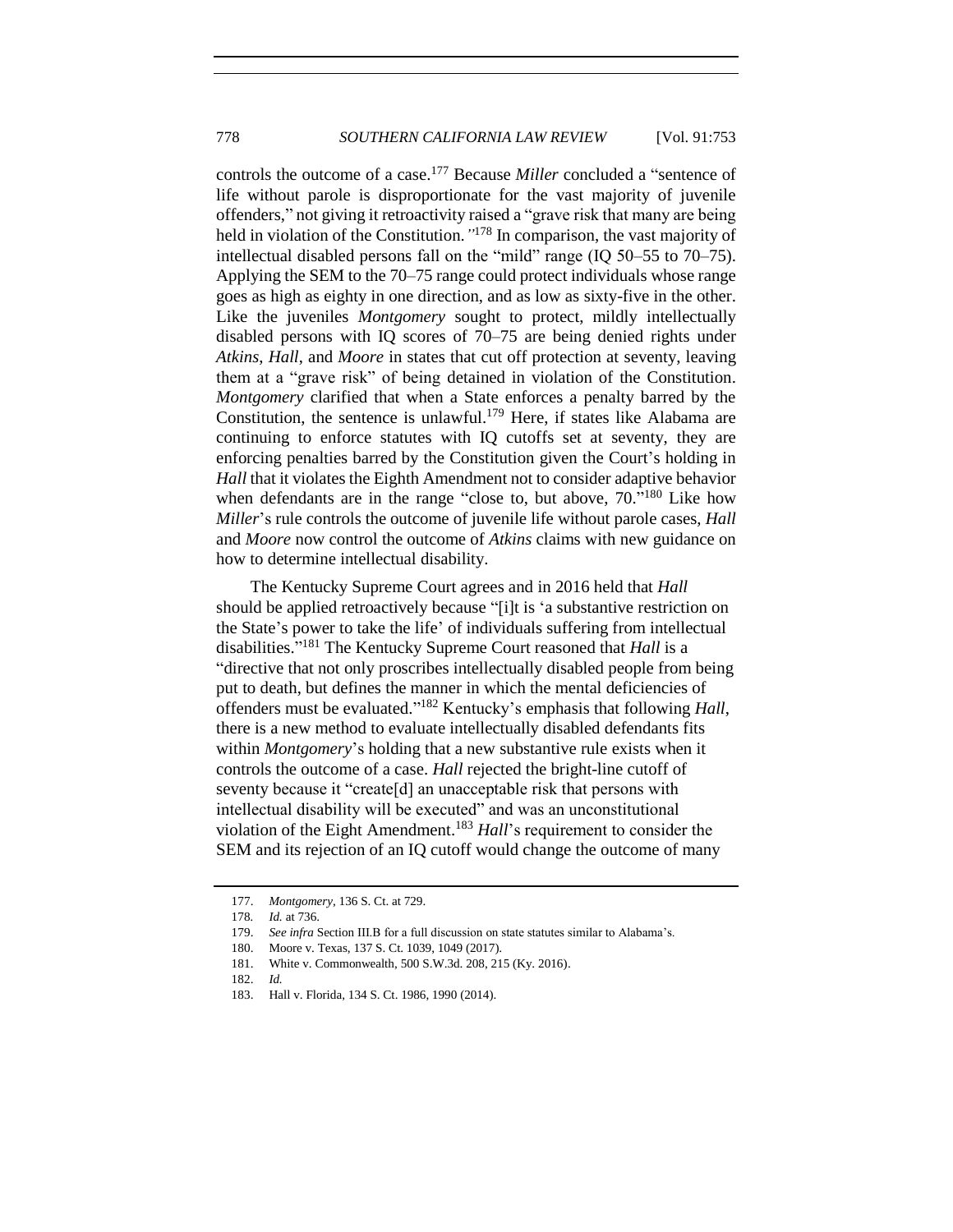cases where a defendant with IQ scores between seventy and seventy-five brings an *Atkins* claim in a state like Alabama that employs a harsh cutoff of seventy.

If a petitioner with scores ranging from sixty-four to seventy-five brings a claim in Florida, under *Hall* courts would be required to consider adaptive deficits. If a petitioner with the same scores brings this claim in Alabama, under its current law the claim likely would be denied in part because *Hall* and *Moore* are not retroactive. Inconsistency as such among the states results in similarly situated persons receiving vastly different treatment. The decision between life and death for an individual with an intellectual disability should not hinge on whether they are in a state that follows the clinical approach of following the SEM or not.

The argument against retroactivity should not be overlooked. There is a persuasive point that *Hall* and *Moore* cannot be applied retroactively because they announce procedural rules rather than substantive rules. In *Montgomery*, Louisiana noted that *Miller* did not categorically bar a penalty for a class of offenders or type of crime, but only mandated a process to follow by creating a set of factors courts must consider when sentencing juveniles to life without parole. Although it was a losing argument for Louisiana, here lower courts might argue that *Atkins* barred a penalty for the class of intellectually disabled persons constituting a substantive rule, but *Hall* and *Moore* do not bar a penalty for a class, but provide guidance to courts on how to make the intellectual disability finding, and thus mandate a process as a procedural rule. It could be argued that *Hall* and *Moore* did not place any punishment beyond the State's power to impose—and this power rests solely with the states. This argument brings the question of whether defendants who are "close to, but above 70" can be considered a "class of defendants." Nowhere in *Hall* did the Court say how far above seventy this class could include. The Court applied the SEM to Bobby James Moore's IQ of seventy-four, so is that where it stops? Applying the SEM, the majority explained it can go five points in either direction, rendering Moore with a range of 69–79. If this means someone with a score of seventy-nine could still be considered intellectually disabled, perhaps the solution is to consider defendants who fall between seventy and seventy-nine a class of persons in need of protection from an unconstitutional death sentence.

The argument against retroactivity also stresses that retroactivity may lead to an increase in frivolous intellectual disability claims. *Atkins* recognized that "[n]ot all people who claim to be mentally retarded will be so impaired as to fall within the range of mentally retarded offenders," so the question about which group of intellectually disabled individuals there exists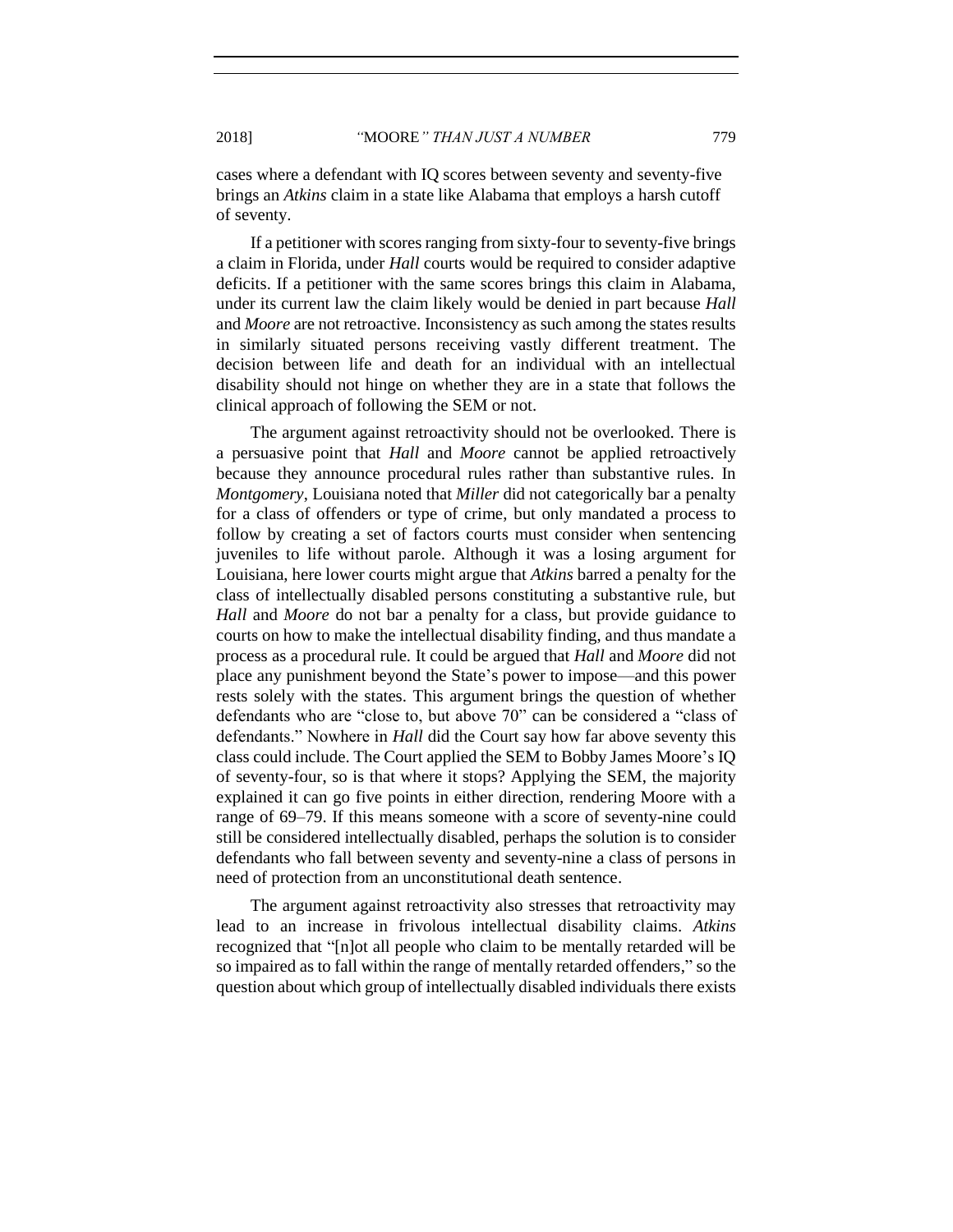a national consensus prohibiting execution is a valid concern. <sup>184</sup> The worry is that courts will receive an influx of frivolous or dishonest habeas petitions alleging intellectual disability. Frivolous litigation, however, is not likely a threat. A recent study found that from the time of *Atkins* in 2002, through the end of 2013, only 371 death row inmates or capital defendants claimed intellectual disability.<sup>185</sup> This study calculated the filing rate of these  $371$ persons to be "only approximately 7.7% of persons whose lives could potentially be spared by a determination of intellectual disability"—a fairly consistent number over the ten years since *Atkins*. <sup>186</sup> The empirical evidence from this study "also refutes any concern that significant numbers of frivolous claims would be filed." <sup>187</sup> Given that *Atkins* did not generate much frivolous litigation, it follows that if retroactive, *Hall* and *Moore* would continue the trend of allowing justice for the true claims of those intellectually disabled still on death row, without generating many frivolous claims.

*Moore* may not need to be applied retroactively if is viewed as simply dealing with the narrow circumstance of Texas's reliance on nonclinical factors. Yet how many cases in the above study were denied because courts relied too heavily on adaptive strengths rather than deficits like *Moore* now demands? There is arguably a subset of cases, which were denied pre-*Moore* and could now be granted post-*Moore*, that will not see justice because courts are not treating *Moore* as retroactive. Through 2013, the study found that 31% of all unsuccessful cases were denied for failure on prong one, significantly subaverage intellectual functioning, and 12% were unsuccessful for lack of adaptive deficits.<sup>188</sup> Of those who lost on prong one, 71% had an average IQ score over seventy-five, while the successful cases had an average score of sixty-eight.<sup>189</sup> However, of the successful cases finding intellectual disability, "46% of the [claimants] had at least one IQ score over seventy-five, and 20% [had] one or more IQ scores over  $80.^{190}$ It is important to note that these cases were decided before *Moore* held that the SEM must be applied to the overall scores. Of the 71% with an average over 75, it is possible there are cases with scores between seventy-six and

<sup>184.</sup> Atkins v. Virginia, 536 U.S. 304, 317 (2002).

<sup>185.</sup> John H. Blume, et al., *A Tale of Two (And Possibly Three) Atkins: Intellectual Disability and Capital Punishment Twelve Years After the Supreme Court's Creation of a Categorical Bar*, 23 WM. & MARY BILL OF RTS. J. 393, 396 (2014).

<sup>186.</sup> *Id.* at 396–97.

<sup>187.</sup> *Id.* at 397.

<sup>188.</sup> *Id.* at 400–01.

<sup>189.</sup> *Id.* at 402.

<sup>190.</sup> *Id.* at 404.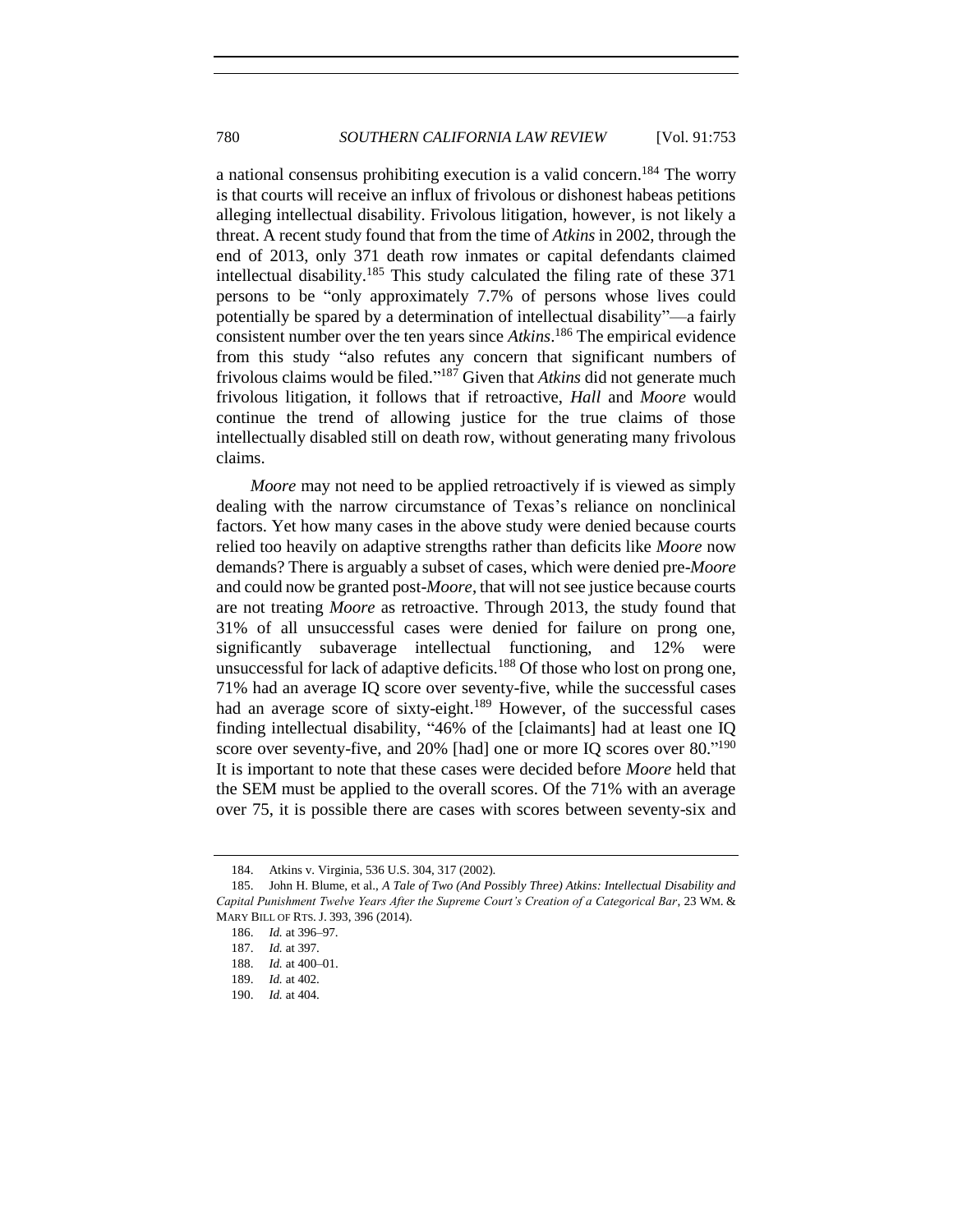seventy-nine, a range that when the SEM is applied, falls within the same range that *Hall* and *Moore* protect.

Many intellectually disabled defendants, like in *Moore*, have a range of IQ scores over time, but demonstrate adaptive deficits that must be considered and not ignored merely because some of the scores are above seventy. Bobby James Moore had an average IQ of seventy-four, but the Court refrained from setting a bright-line rule for IQ scores. On one hand, it could be argued that courts have been generally doing it right, and there is no need for *Moore* to apply retroactively because the majority of denied cases were above seventy-four. On the other hand, there is still the 29% who had IQ scores below seventy-five, and it is possible that several of those cases were close calls involving evidence of adaptive deficits not properly considered. If states like Alabama continue to render decisions that fly in the face of *Hall* and *Moore*, the goals the two cases aimed to accomplish will be continuously undermined.

Finding intellectual disability is not a black-and-white issue. With *Moore* requiring application of the SEM and *Hall* rejecting a harsh IQ cutoff of seventy, it is evident that *Atkins* claims require case-by-case analysis and that this is not too much to ask considering the relatively low number of claims being brought. The response to this complex analysis is to not continue allowing states to implement harsh IQ cutoffs of seventy. The variety of IQ scores, adaptive deficits, childhood trauma, and mental illnessesfrom which defendants suffer cannot be boxed into one number. For these reasons, IQ cutoffs, like in *Hall*, should be banned nationwide by giving *Hall* and *Moore* retroactive effect.

#### B. CURRENT STATES WITH IQ CUTOFFS

<span id="page-28-0"></span>Texas provided one example of how states made it more challenging for claimants to prevail on an *Atkins* claim with its nonclinical *Briseno* factors, but state statutes with IQ cutoffs persist post-*Moore*. Side-stepping *Moore* by treating it as not retroactive, states with IQ cutoffs are free to ignore the SEM, adaptive deficits, and claims of those who do not have overall IQ scores below seventy. Although *Moore* applied the SEM to Moore's score of seventy-four, yielding a sufficient range of sixty-nine to seventy-nine, the Court refrained from making a categorical holding as to constitutionality of IQ cutoffs. The Court left it open to the states to decide what a sufficient IQ score is. The opinion makes clear that the SEM should be considered plus and minus five points in both directions, but does not explain whether it should be applied to all IQ scores in a claimant's life. This leaves the question on where to draw the line with IQ scores. Although *Hall*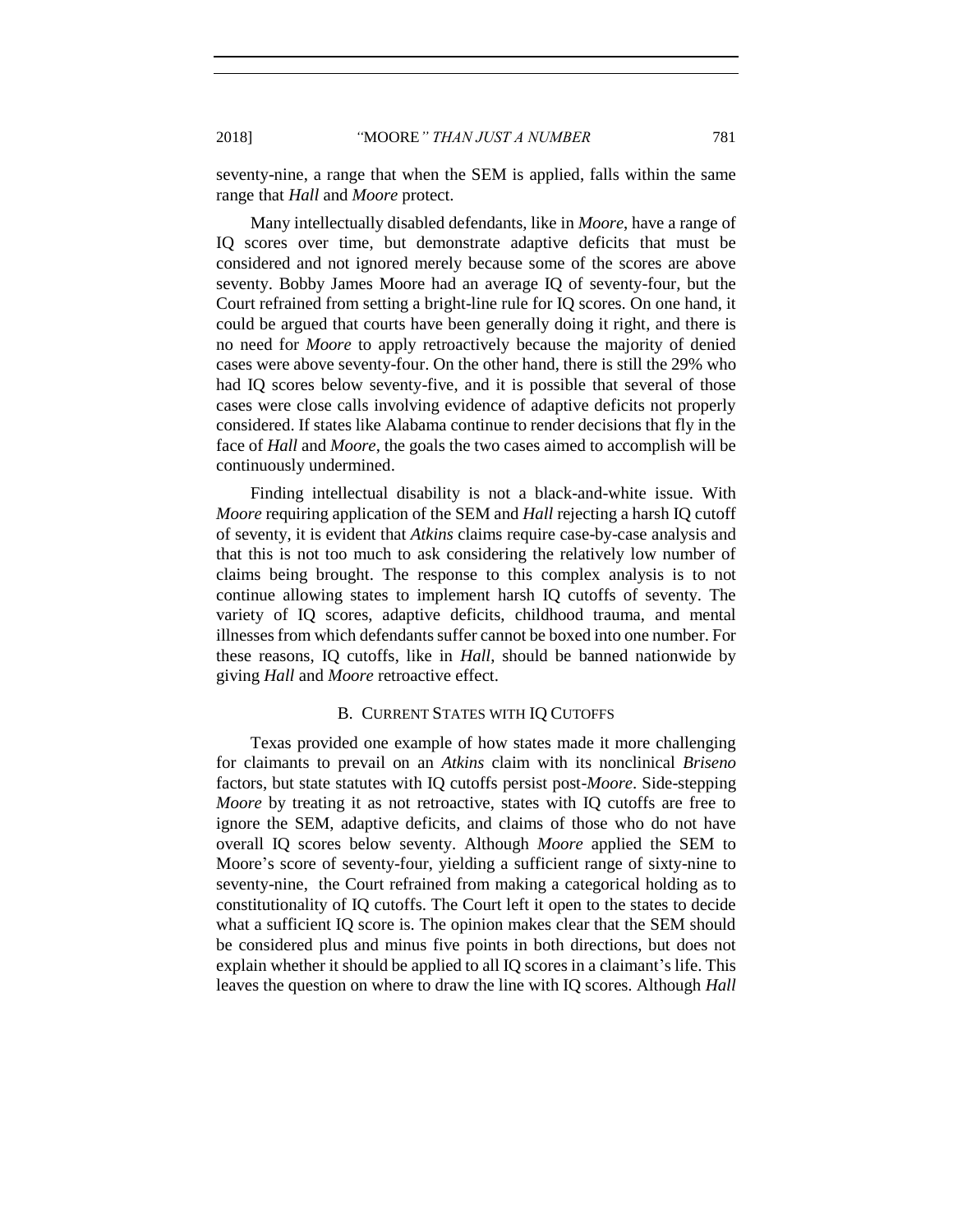held that the cutoff of seventy was unacceptable in Florida, the Court did not make the decision retroactive, as discussed in Section III.A. As a result, states still enforce statutes with unconstitutional IQ cutoffs—even after *Moore*.

Several states have already taken the general position that "[w]hile IQ tests are one of the many factors that need to be considered, they alone are not sufficient to make a final determination on this issue."<sup>191</sup> Currently, eleven states have statutes with IQ cutoffs in their definition of intellectual disability: Arizona, Arkansas, Kentucky, New Mexico, Nebraska, North Carolina, South Dakota, Tennessee, Washington, Idaho, and Oklahoma.<sup>192</sup> Of those eleven, all set the significantly subaverage functioning level at an IQ of seventy and below aside from Arkansas, which states that there is a "rebuttable presumption of mental retardation when a defendant has an intelligence quotient of sixty-five  $(65)$  or below."<sup>193</sup> The Ohio Supreme Court held "that there is a rebuttable presumption that a defendant is not mentally retarded if his or her IQ is above 70."<sup>194</sup>

Although state statutes and procedures post-*Atkins* differ, if a significant number of states come to a consensus that an IQ cutoff is not sufficient by itself, it could prove to be as influential as the "national consensus" was in *Atkins*'s overturning *Penry*. Of the eleven states with IQ cutoffs, several courts have started departing from their bright-line rules. Arizona's statute was directly called into question by *Hall*, which explained that although it has the bright-line set at seventy, another provision of the statute "instructs courts to 'take into account the margin of error for a test administered.'"<sup>195</sup> *Hall* cited what it called the "principal Arizona case on the matter" where a defendant had an IQ score of eighty, and "all but one of the sub-parts of the IQ test were 'above 75."<sup>196</sup>

<sup>191.</sup> State v. Lott, 779 N.E.2d 1011, 1014 (2002) (citing Murphy v. State, 54 P.3d 556, 568, 573– 74 (Okla. Crim. App. 2002)).

<sup>192.</sup> *See* ARIZ. REV. STAT. ANN. § 13-735(F) (2017) (validity called into question by Hall v. Florida, 134 S. Ct. 1986, 1996–97 (2014)); ARK. CODE ANN. § 5-4-618(a)(2) (2017); IDAHO CODE § 19- 2515A(1)(b) (2017); KY. REV. STAT. ANN. § 532.130(2) (West 2017) (limited by White v. Commonwealth, 500 S.W.3d 208, 214 (2016) (holding in light of *Hall*, "trial courts in Kentucky must consider an IQ test's margin of error" as well as "additional evidence of intellectual disability")); NEB. REV. STAT. § 28-105.01(3) (2017); N.M. STAT. ANN. § 31-9-1.6(E) (2018); N.C. GEN. STAT. § 15A-2005(a)(1)(c) (2017); OKLA. STAT. tit. 21, § 701.10b(A)(3) (2017); S.D. CODIFIED LAWS § 23A-27A-26.2 (2017); TENN. CODE ANN. § 39-13-203(a)(1) (2017); WASH. REV. CODE § 10.95.030 (2017) (held unconstitutional on other grounds by State v. Bassett, 198 Wash. App. 714 (2017)).

<sup>193.</sup> ARK. CODE ANN. § 5-4-618 (2017).

<sup>194.</sup> *Lott*, 779 N.E.2d at 1014.

<sup>195.</sup> Hall v. Florida, 134 S. Ct. 1986, 1996 (2014) (citation omitted).

<sup>196.</sup> *Id.* at 1996–97 (citation omitted).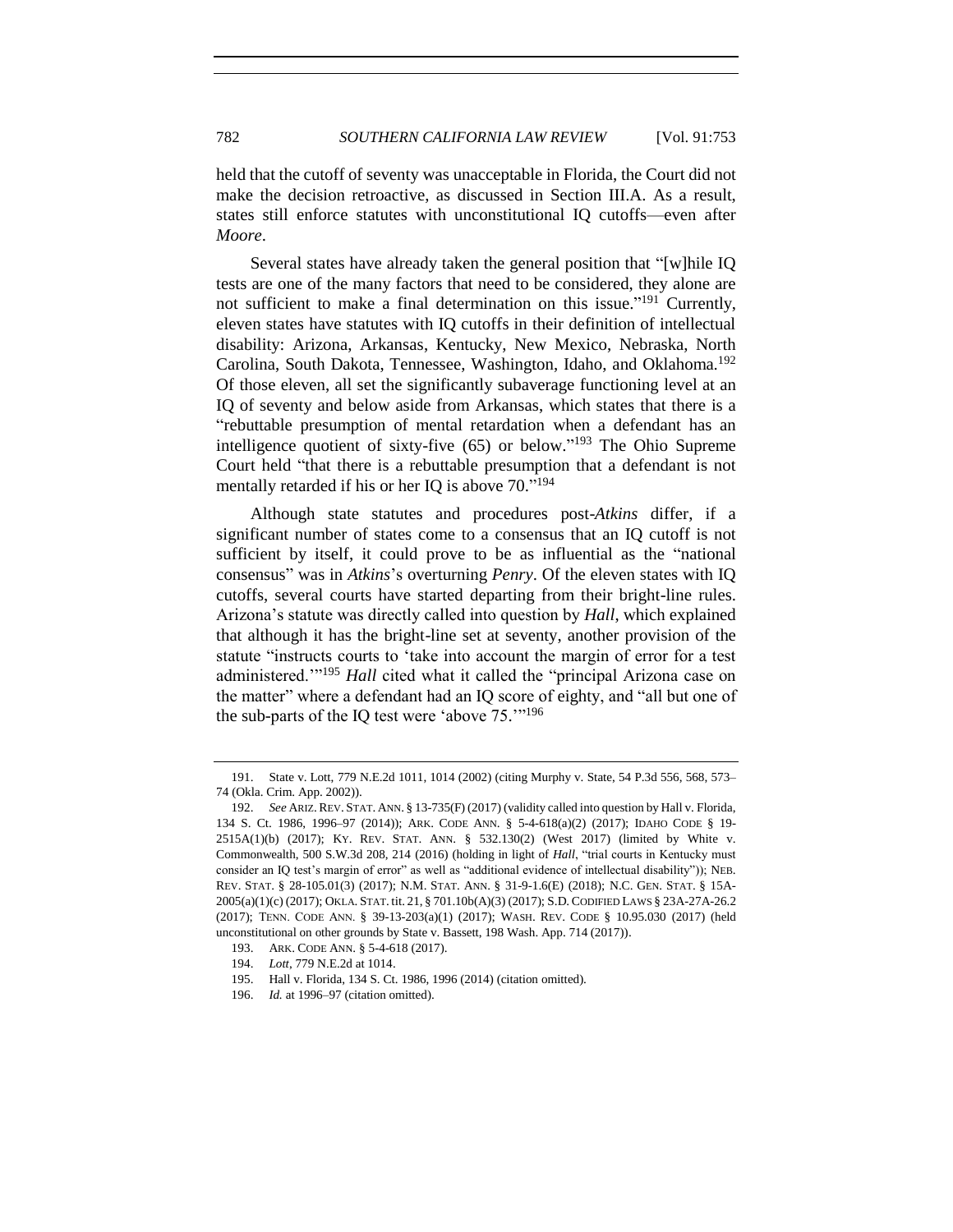2018] *"*MOORE*" THAN JUST A NUMBER* 783

In a case remanded from the Eighth Circuit, a United States District Court in Arkansas on March 2, 2018, performed a thorough analysis to determine the intellectual disability of a defendant claiming an *Atkins* exemption because a diagnosis "cannot be justified solely on the basis of a fixed score."<sup>197</sup> The court applied both the Flynn Effect and the SEM and considered all evidence of petitioner's childhood, education, employment, financial abilities, and personal relationships.<sup>198</sup> Although the court ultimately did not find a "*significant* subaverage general intelligence" and upheld the 1993 Arkansas statute,<sup>199</sup> its analysis demonstrates a promising acceptance of *Moore*. Alternatively, the Supreme Court of Tennessee, before *Moore* was decided, held in 2011 that determining a defendant's functional intelligence is "not limited to raw scores."<sup>200</sup> The court required expert testimony to assist the determination and a "full and fair consideration" to all evidence, including the results of *all* IQ tests administered to a defendant.<sup>201</sup> To help inform its decision, the Tennessee Supreme Court reviewed all cases involving the relevant statute and found that neither litigants nor Tennessee courts in general have been limiting their consideration to raw IQ test scores, and there are even cases in which the State has argued and presented evidence challenging the accuracy of scores. 202

An IQ score must not be the only factor considered and cannot be the only deciding factor for whether an individual qualifies for exemption under *Atkins*. "Because intelligence tests are indirect rather than direct measures of intelligence, experts in the field recognize that they, like other measures of human functioning, are not 'actuarial determination[s],' that these tests cannot measure intelligence with absolute precision and that these tests contain a potential for error." <sup>203</sup> Indeed, as experts have recognized, it is dangerous to rely solely on IQ tests for proof of intellectual disability. Commonly used tests "in the public domain . . . are administered in a group setting with poor or non-existent test control," and the test itself can be "sketchy" or "based on obsolete norms."<sup>204</sup> The DSM-5 stresses that "clinical judgment is [required] in interpreting the results." <sup>205</sup> Since 1959,

<sup>197.</sup> Sasser v. Kelley, No. 4:00-CV-04036, 2018 WL 1147102, \*10–12 (W.D. Ark. Mar. 2, 2018).

<sup>198.</sup> *Id.*

<sup>199.</sup> *Id*. at \*12.

<sup>200.</sup> Coleman v. State, 341 S.W.3d 221, 221, 224 (Tenn. 2011).

<sup>201.</sup> *Id.* at 241–42 (citation omitted).

<sup>202</sup>*. Id.* at 247–48.

<sup>203.</sup> *Id.* at 245 (citation omitted).

<sup>204.</sup> Dupler, *supra* not[e 49,](#page-7-2) § 15.

<sup>205.</sup> DSM-5, *supra* not[e 11,](#page-2-0) at 37.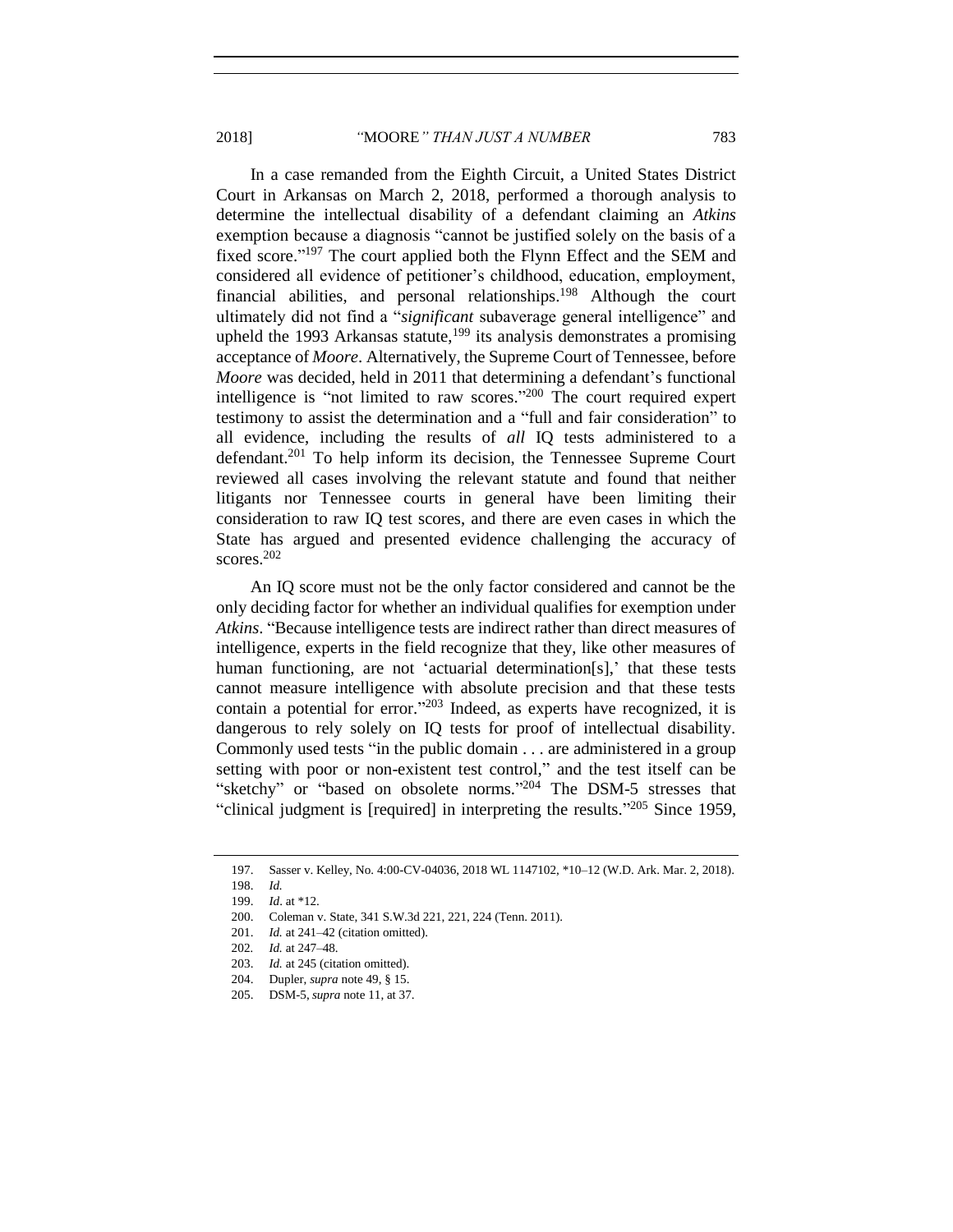clinicians have considered a person's adaptive behavior in addition to IQ scores due to a decreasing confidence in the scores as the sole measure.<sup>206</sup> This suggests that in death penalty cases involving *Atkins* claims, courts should evaluate adaptive behavior on a case-by-case basis, rather than implement a categorical ban like the one states are trying to impose on defendants with IQs above seventy.

<span id="page-31-0"></span>In the year since *Moore* was decided, the Supreme Court has remanded several cases for additional consideration in light of *Moore*. <sup>207</sup> If this is to be a continuing trend, for pure judicial economy reasons it would make sense to have *Hall* and *Moore* apply retroactively. In October 2017, the United States Supreme Court ordered the Florida Supreme Court to reconsider, in light of *Moore*, a decision denying death-row inmate Tavares Wright's intellectual disability claim. <sup>208</sup> All of Wright's nine IQ tests yielded scores of seventy-five or above<sup>209</sup> and the Supreme Court of Florida listed several adaptive strengths such as Wright's job as a grocery clerk, job in prison, ability to write cards, cleanliness, and understanding of social  $interactions<sup>210</sup>$  —yet the Supreme Court found this was insufficient under *Moore*. This was the "sixth time the Court has vacated a state or federal court's rejection of an intellectual-disability claim" and remanded for reconsideration under *Moore*. 211

The Supreme Court also vacated a decision of the Alabama Court of Criminal Appeals ("CCA") in May 2017 for Taurus Carroll because Alabama had overemphasized Carroll's "adaptive strengths—that he had passed a GED exam . . . and . . . held . . . a job in the prison kitchen."<sup>212</sup> On remand, the court reconsidered evidence that Carroll was in special education as a child, twice failed first and eighth grade, had an absent father, and experienced physical and sexual abuse as young as age seven.<sup>213</sup>

<sup>206.</sup> AAIDD, *supra* note [48,](#page-7-3) at 43–44.

<sup>207</sup>*. See generally* Long v. Davis, 663 Fed. Appx. 361 (5th Cir. 2016), *judgement vacated*, 138 S. Ct. 72 (2017); Weathers v. Davis, 659 Fed. Appx. 778 (5th Cir. 2016), *judgement vacated*, 138 S. Ct. 315 (2017); Martinez v. Davis, 653 Fed. Appx. 308 (5th Cir. 2016), *judgement vacated*, 137 S. Ct. 1432 (2017); Henderson v. Stephens, 791 F.3d 567 (5th Cir. 2015), *judgement vacated*, 137 S. Ct. 1450 (2017).

<sup>208.</sup> *Supreme Court Directs Florida to Reconsider Intellectual Disability Decision in Death Penalty Case*, DEATH PENALTY INFO. CTR., https://deathpenaltyinfo.org/node/6902 (last visited May 14, 2018) [hereinafter *Florida,* DEATH PENALTY INFO.]. *See also* Wright v. State, 213 So. 3d 881 (Fla. 2017), *cert. granted*, *vacated*, 138 S. Ct. 360 (2017).

<sup>209.</sup> *Wright*, 213 So. 3d at 897.

<sup>210.</sup> *Id.* at 899–901.

<sup>211.</sup> *Florida*, DEATH PENALTY INFO. CTR., *supra* note [208.](#page-31-0) 

<sup>212.</sup> *Supreme Court Tells Alabama to Reconsider the Factors It Has Used to Determine Intellectual Disability*, DEATH PENALTY INFO. CTR., https://deathpenaltyinfo.org/node/6756 (last visited May 24, 2018).

<sup>213.</sup> Caroll v. State, No. CR-12-0599, 2017 WL 6398236, at \*4–5 (Ala. Crim. App. Dec. 15, 2017).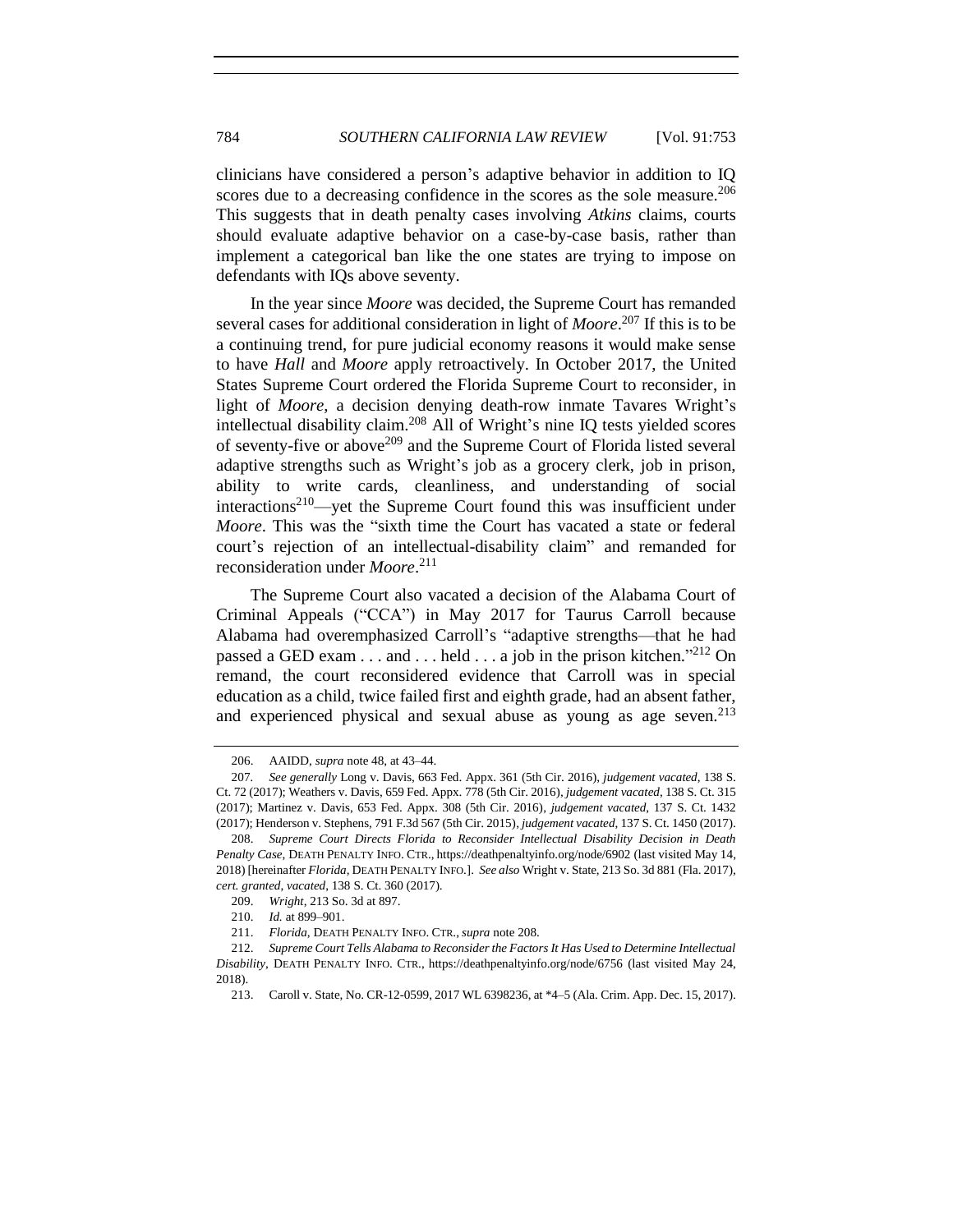However, the Alabama CCA again denied Carroll's claim of intellectual disability, citing evidence that he had a good memory, knew dates and times of day, and had adequate school records, despite an IQ score of seventy-one that would adjust to sixty-six to seventy-six with the SEM.<sup>214</sup> Despite succeeding on prong one, Carroll lost his claim on prong two's adaptive functioning requirement. The Alabama CCA pointed to the fact that in high school, Carroll was given the Wechsler Intelligence Scale for Children twice and received scores of eighty-five and eighty-seven. 215

<span id="page-32-0"></span>A recent report from 2017 revealed that almost all twenty-six men scheduled for execution in Ohio over the next three years suffer from mental, emotional, or cognitive impairments or limitations; "at least 11 have evidence of intellectual disability, borderline intellectual disability, or a cognitive impairment, including brain injury." <sup>216</sup> Stanley Fitzpatrick, sentenced to death for murder committed at nineteen, not only suffered from hallucinations that the devil appeared to him and he "saw demons," but he also had a "devastatingly low  $[IQ\ of]$  69."<sup>217</sup> Fitzpatrick's death sentence was affirmed by the Ohio State Supreme Court in 2004, but his defense lawyers never introduced his low IQ during the penalty phase, and neither did they pursue evaluations to argue that he qualified as intellectually disabled.<sup>218</sup> James Frazier failed first grade, was a "slow learner," attended "special classes," dropped out of high school, and has an IQ of seventytwo.<sup>219</sup> Frazier was brought up in a household with a weekly wage of \$64, with no supervision, and he was sexually abused as a child. Frazier's *Atkins* claim was denied by the Supreme Court of Ohio in 2007.<sup>220</sup> James Derrick O'Neal had a reported IQ score of sixty-four at age fourteen, with three other scores of sixty-three, sixty-seven, and seventy-one.<sup>221</sup> O'Neal's death sentence was affirmed by the Supreme Court of Ohio in 2000, two years before *Atkins* was decided, and he currently sits on death row. David Sneed suffers from both mental illness and impaired intellectual functioning, about which two psychiatrists testified at the penalty phase "combined to prevent

<sup>214.</sup> *Id.* at \*5–6.

<sup>215.</sup> *Id.* at \*6.

<sup>216.</sup> *New Report: Prisoners on Ohio's Execution List Defined by Intellectual Impairment, Mental Illness, Trauma, and Young Age*, FAIR PUNISHMENT PROJECT (Aug 29, 2017) http://fairpunishment.org /prisoners-on-ohios-execution-list.

<sup>217.</sup> *Id.* Pre-*Atkins*, Fitzpatrick's lawyers did not assert the defense of intellectual disability in the last review of his case. *See also* State v. Fitzpatrick, 810 N.E.2d 927, 932 (2004).

<sup>218.</sup> Fair Punishment Project, *supra* not[e 216.](#page-32-0)

<sup>219.</sup> *Id*.

<sup>220.</sup> State v. Frazier, 873 N.E.2d 1263, 1263 (2007).

<sup>221.</sup> Fair Punishment Project, *supra* not[e 216.](#page-32-0) *See also* State v. O'Neal, 721 N.E.2d 73 (Ohio 2000).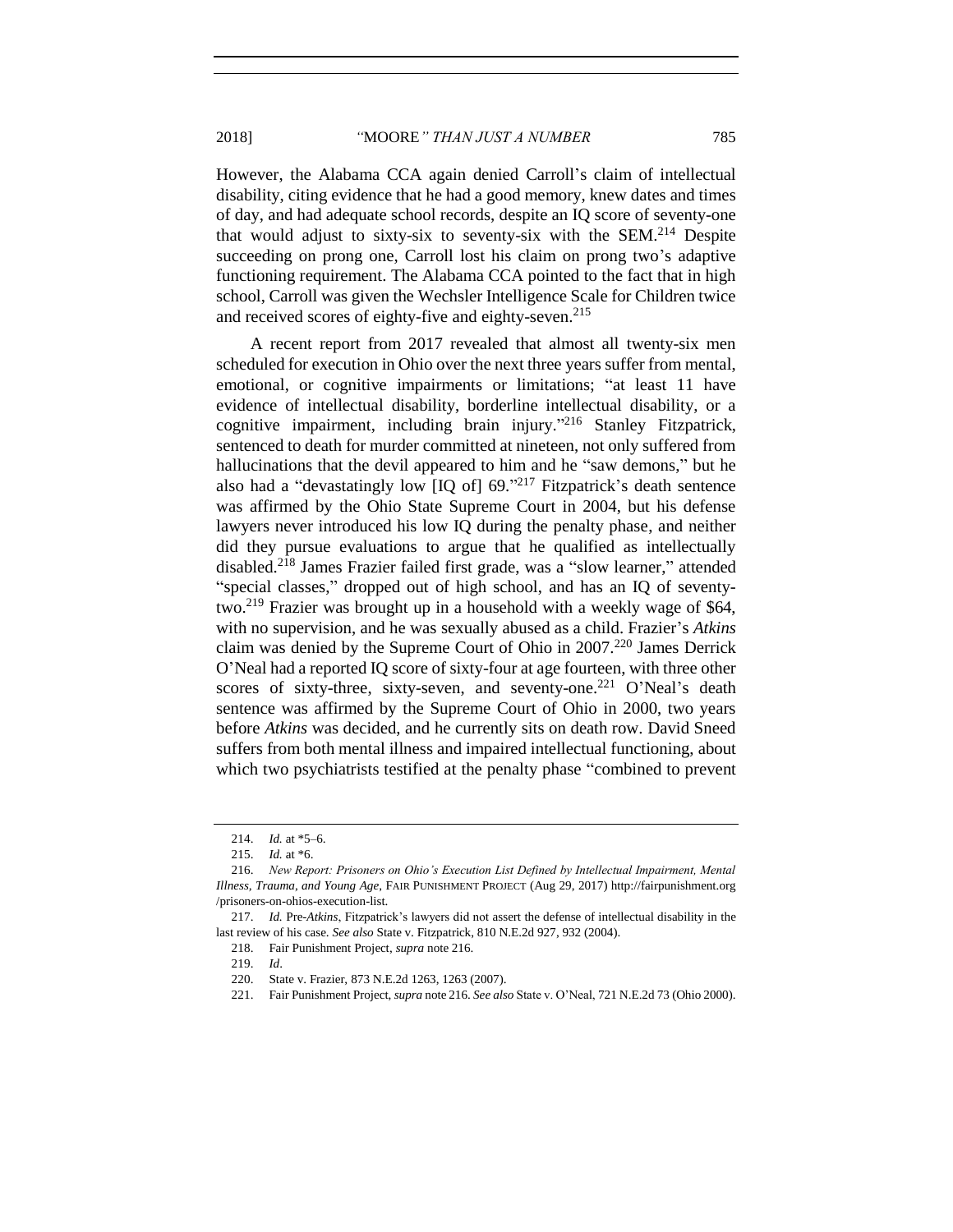him from appreciating the criminality of his actions."<sup>222</sup> Sneed's conviction was affirmed by the Supreme Court of Ohio in 1992, and he currently sits on death row. Lastly, Angelo Fears, with an IQ of seventy-five, family history of mental illness, and traumatic childhood of beatings, sits on death row following an affirmation of his sentence by the Ohio Supreme Court in 2008.<sup>223</sup>

These cases represent complex issues—the presence of mental illness, childhood trauma, and drug use, along with evidence of intellectual disability—but all together they show that the process of finding an *Atkins* exemption cannot be merely a numbers game. Based on the cases above, Ohio does not give proper consideration, as required by *Moore*, to other factors when IQ scores are above seventy. It is wholly inconsistent with *Moore* to count evidence of mental illness or trauma against a finding of intellectual disability. In *Moore*, the majority found that the CCA had erred in failing to appreciate his childhood trauma and requiring a showing that Moore's adaptive deficits were not related to a "personality disorder."<sup>224</sup> It is now recognized that "many intellectually disabled people also have other mental or physical impairments" such as depression, bipolar disorder, and autism.<sup>225</sup>

Neither the AAMR nor the DSM diagnostic criteria intend that a fixed IQ cutoff be used to diagnose intellectual disabilities, given the known measurement of errors. *Hall* and *Moore* make clear that when an individual is "close to, but above, 70, courts must account for the test's standard error of measurement."<sup>226</sup> The difficulty lies with how far from seventy scores can deviate or how many can be over seventy when there are multiple IQ scores over the developmental period, but a bright-line rule is not the answer.

# <span id="page-33-0"></span>C. A SHIFTING NATIONAL CONSENSUS AGAINST THE DEATH PENALTY

The issue of how to determine intellectual disability for the purposes of *Atkins* rests on the fundamental idea that those individuals are less culpable due to their diminished capacity.<sup>227</sup> Culpability is at the center of the analysis

<sup>222.</sup> Fair Punishment Project, *supra* note [216.](#page-32-0) *See also* State v. Sneed, 584 N.E.2d 1160 (Ohio 1992).

<sup>223.</sup> Fair Punishment Project, s*upra* not[e 216.](#page-32-0) *See also* Fears v. Bagley, No. 1:01-cv-183, 2008 WL 2782888 (S.D. Ohio July 15, 2008), *aff'd*, 462 F. App'x 565 (6th Cir. 2012).

<sup>224.</sup> Moore v. Texas, 137 S. Ct. 1039, 1051 (2017).

<sup>225.</sup> *Id.* (citation omitted).

<sup>226.</sup> *Id.* at 1049.

<sup>227.</sup> Atkins v. Virginia, 536 U.S. 304, 349–50 (2002) (Scalia, J., dissenting) (citation omitted) ("[T]he 'diminished capacities' of the mentally retarded raise a 'serious question' whether their execution contributes to the 'social purposes' of the death penalty, viz., retribution and deterrence.").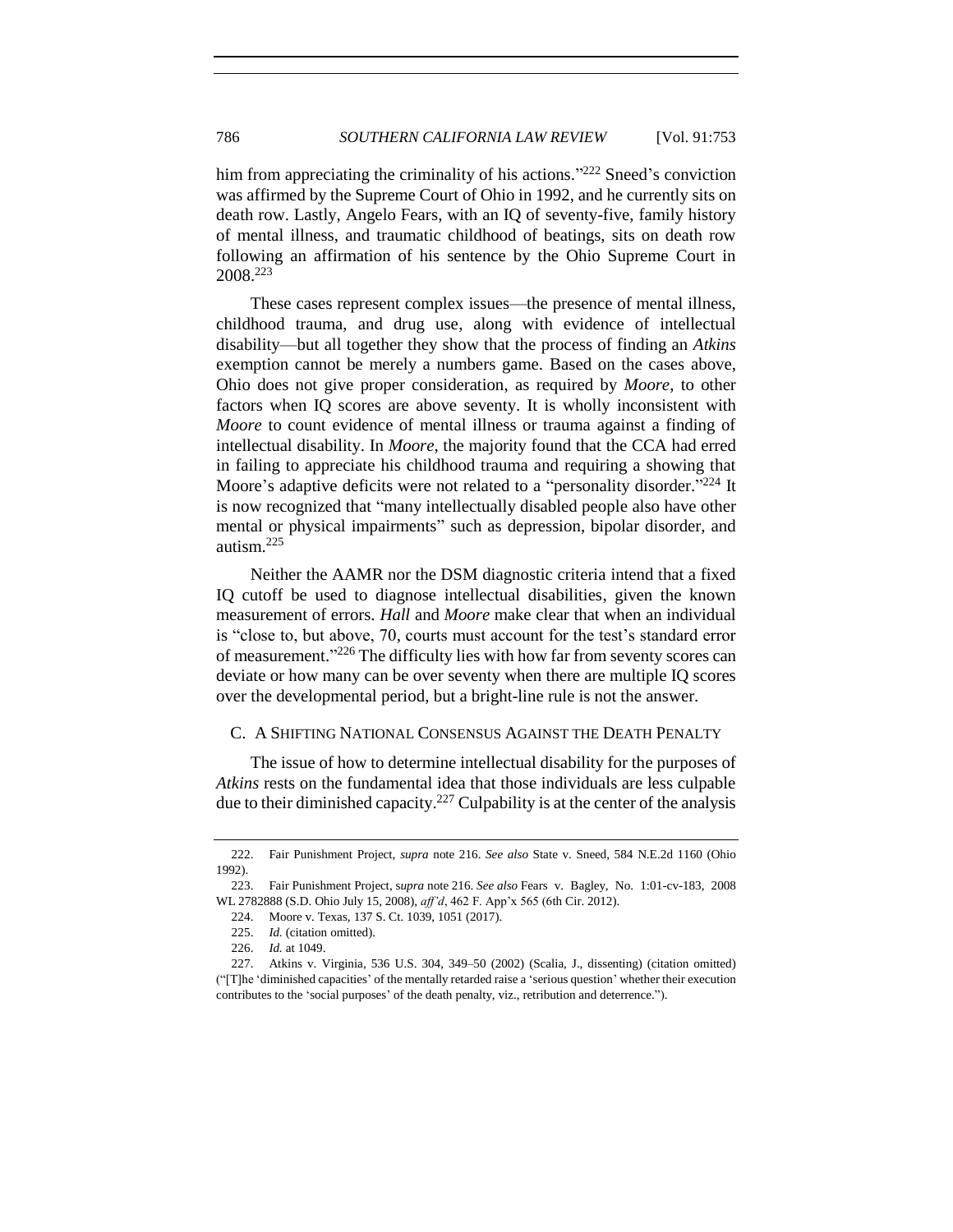for death penalty purposes, so it is necessary to take a step back and look at the arguments in favor and against the death penalty in general, without narrowing it to the intellectually disabled. The Supreme Court has expressed a trend away from imposing the death penalty, and today "academic defenders of the death penalty are few and far between." <sup>228</sup> Simply put, the death penalty is "almost universally agreed . . . at worst barbaric and at best a waste of money."229

<span id="page-34-1"></span><span id="page-34-0"></span>The few academic defenders of the death penalty take the position that the death penalty, in certain cases, can be "morally required . . . to prevent the taking of innocent lives."<sup>230</sup> This argument assumes the death penalty has a deterrent effect. A study in 2003 found that "each execution prevents some eighteen murders, on average," which supports defenders of the death penalty and the theory of deterrence.<sup>231</sup> As discussed in Part II, deterrence is not necessarily at play when criminal defendants are intellectually disabled, and in the last decade, opinions have changed and new studies have come out. In fact, a 2012 report by the National Research Council found that studies claiming the death penalty has a deterrent effect on murder rates have "fundamental flaws" and should not be relied on for policy decisions.<sup>232</sup>

Further, simply because the death penalty fits a theory of punishment does not mean it can be justified all things considered. For instance, torture could potentially "fulfill the purposes of punishment," but as many Americans agree, it "might not be permissible on other moral [or] legal grounds."<sup>233</sup> While the death penalty may fit a theory of punishment in general terms, here, in the case of intellectually disabled persons, it does not because of their inability to consider the risks and consequences of their

<sup>228.</sup> Chad Flanders, *The Case Against the Case Against the Death Penalty*, 16 NEW CRIM. L. REV. 595, 596 (2013).

<sup>229.</sup> *Id.*

<sup>230.</sup> Cass R. Sunstein & Adrian Vermeule, *Is Capital Punishment Morally Required? Acts, Omissions, and Life-Life Tradeoffs*, 58 STAN. L. REV. 703, 705, 711 (2005) (citing a study used from 3,054 U.S. counties between 1977 and 1996, in which it was "found that the murder rate is significantly reduced by both death sentences and executions," and that "each execution results in eighteen fewer murders"). *See also* Hashem Dezhbakhsh et al., *Does Capital Punishment Have a Deterrent Effect? New Evidence from Postmoratorium Panel Data*, 5 AM. L. & ECON. REV. 344, 344 (2003) (arguing "that capital punishment has a strong deterrent effect").

<sup>231.</sup> *See* Sunstein & Vermeule, *supra* not[e 230,](#page-34-0) at 706.

<sup>232.</sup> *See* COMM. ON DETERENCE AND THE DEATH PENALTY, NAT'L RESEARCH COUNCIL, DETERRENCE AND THE DEATH PENALTY 4 (Daniel S. Nagin & John V. Pepper eds., 2012). The study provides three reasons for why these studies are fundamentally flawed: (1) they ignore impact of noncapital punishment; (2) the studies use unrealistic assumptions to model potential murderers' responses to the possibility of the death penalty; and (3) the statistical models assume (without reason) that the effect will be the same across states and years. *See generally id.*

<sup>233.</sup> Flanders, *supra* not[e 228,](#page-34-1) at 598.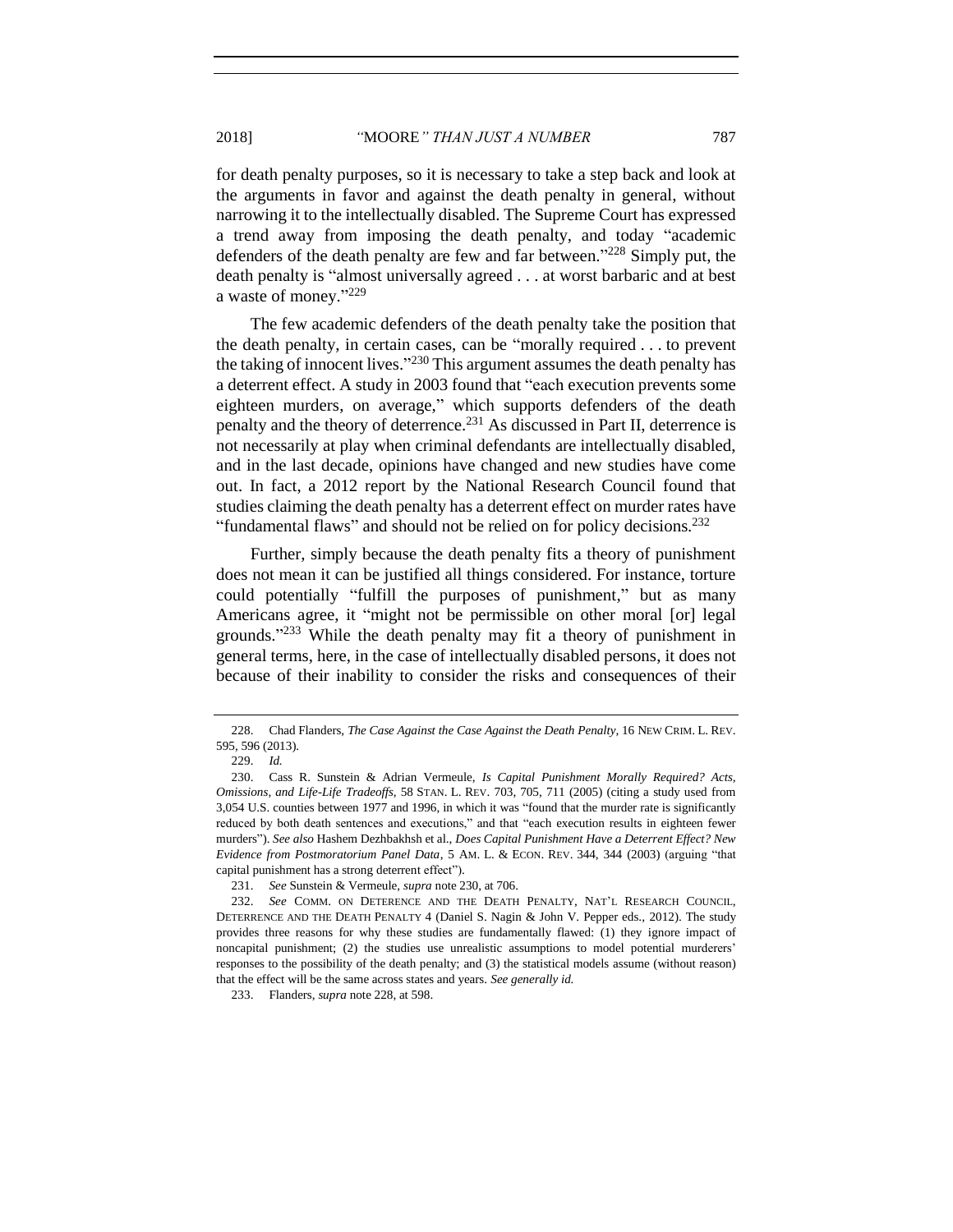actions, resulting in their overall diminished culpability. To otherwise justify the death penalty for intellectually disabled defendants is to move outside the theories of punishment, against *Atkins*' position that "[u]nless the imposition of the death penalty on a mentally retarded person 'measurably contributes to one or both of these goals, it is nothing more than the purposeless and needless imposition of pain and suffering, and hence an unconstitutional punishment.<sup>'"234</sup> By failing to consider adaptive behavior in determining exemption under *Atkins*, states are failing to uphold *Atkins* by allowing individuals like Stanley Fitzpatrick, James Frazier, and the others on Ohio's death row to be subjected to needless pain and suffering.

Because the death penalty does not contribute to the goals of deterrence or retribution as applied to intellectually disabled, it must go beyond these theories as the Court did in *Atkins* by considering the national consensus. States are trending away from executing criminal defendants and are abolishing capital punishment altogether. The numbers are striking. In 2012, forty-three executions took place, thirty-nine in 2013, thirty-five in 2014, and twenty-eight in 2015.<sup>235</sup> Only twenty individuals were executed in 2016.<sup>236</sup> Further, the number of death sentences per year has also dropped dramatically from 279 in 1999, to only thirty-one in 2016.<sup>237</sup> These statistics encompass all criminal defendants and could include murderers and rapists with IQs well over seventy and the ability to fully understand the consequences of their actions, yet states are trending against sentencing those individuals to death. If states are shifting that way, they certainly should agree that defendants with even lesser culpability should not be executed either.

#### D. EXPANDING THE EXEMPTION

<span id="page-35-0"></span>With a constitutional ban on executing intellectually disabled persons, it follows that there should be a serious conversation regarding the execution of mentally ill defendants to find an avenue for exemption other than the rarely used insanity defense.

Following the Court's decision in *Atkins*, the American Bar Association ("ABA") has taken several steps towards enforcing and expanding its precedential value. The ABA established a Task Force on Mental Disability

<sup>234.</sup> Atkins v. Virginia, 536 U.S. 304, 319 (2002) (citation omitted).

<sup>235</sup>*. Facts About the Death Penalty*, DEATH PENALTY INFO. CTR., (Mar. 17, 2018), http://www.deathpenaltyinfo.org/documents/FactSheet.pdf.

<sup>236.</sup> *Id.*

<sup>237.</sup> *See id.*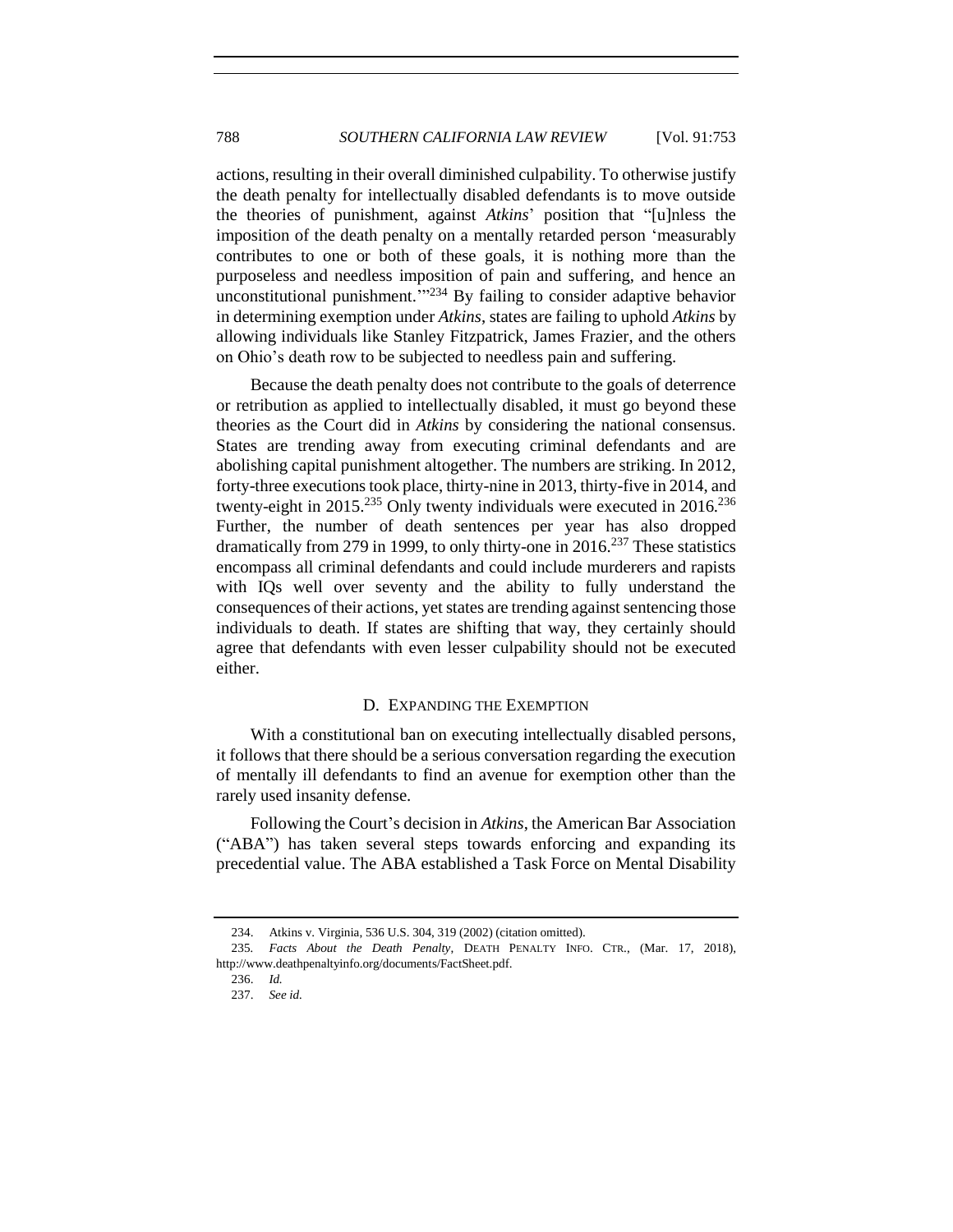and the Death Penalty, which deliberated from 2003 to 2005.<sup>238</sup> The Task Force was comprised of roughly twenty-four lawyers and mental health practitioners, as well as members of the American Psychiatric Association and American Psychological Association. The Task Force successfully put together a proposal which became the ABA's official recommendation on the death penalty exemption post–*Atkins*. <sup>239</sup> The ABA formally takes a position that goes beyond the scope of *Atkins*, calling for exemption from the death penalty of not only individuals with an intellectual disability, but also those with serious mental illnesses.<sup>240</sup> The ABA put forth this recommendation in its 2006 122A Recommendation, outlining two scenarios in which defendants should not be executed: those with "significant limitations in both intellectual functioning and adaptive skills," and those with "severe mental disabilities."<sup>241</sup> The language from the Recommendation is as follows:

1. Defendants should not be executed or sentenced to death if, at the time of the offense, they had significant limitations in both their intellectual functioning and adaptive behavior, as expressed in conceptual, social, and practical adaptive skills, resulting from mental retardation, dementia, or a traumatic brain injury;

2. Defendants should not be executed or sentenced to death if, at the time of the offense, they had a severe mental disorder or disability that significantly impaired their capacity (a) to appreciate the nature, consequences or wrongfulness of their conduct, (b) to exercise rational judgment in relation to conduct, or (c) to conform their conduct to the requirements of the law.<sup>242</sup>

The first paragraph is essentially the ABA's definition of "mental retardation" as taken from the American Association of Mental Retardation, and is thus in line with *Atkins* except that it also encompasses dementia and traumatic brain injury. This highlights an important and often overlooked problem in the three-prong criteria set out for defining an intellectual disability: the requirement that the deficiencies manifest prior to eighteen does not consider later dementia or brain injury. For instance, what happens to a defendant who grew up at a normal level of intellectual functioning, but was in a car accident *after* turning eighteen in which they suffered traumatic

<sup>238.</sup> SECTION OF INDIVIDUAL RIGHTS AND RESPONSIBILITIES, ET AL., AM. BAR ASS'N, RECOMMENDATION 3 (AM. BAR ASS'N 2006) http://www.deathpenaltyinfo.org/documents /122AReport.pdf.

<sup>239.</sup> *See id.*

<sup>240</sup>*. Id.* at 3–5.

<sup>241</sup>*. Id.*

<sup>242.</sup> *Id.* at 1, 20.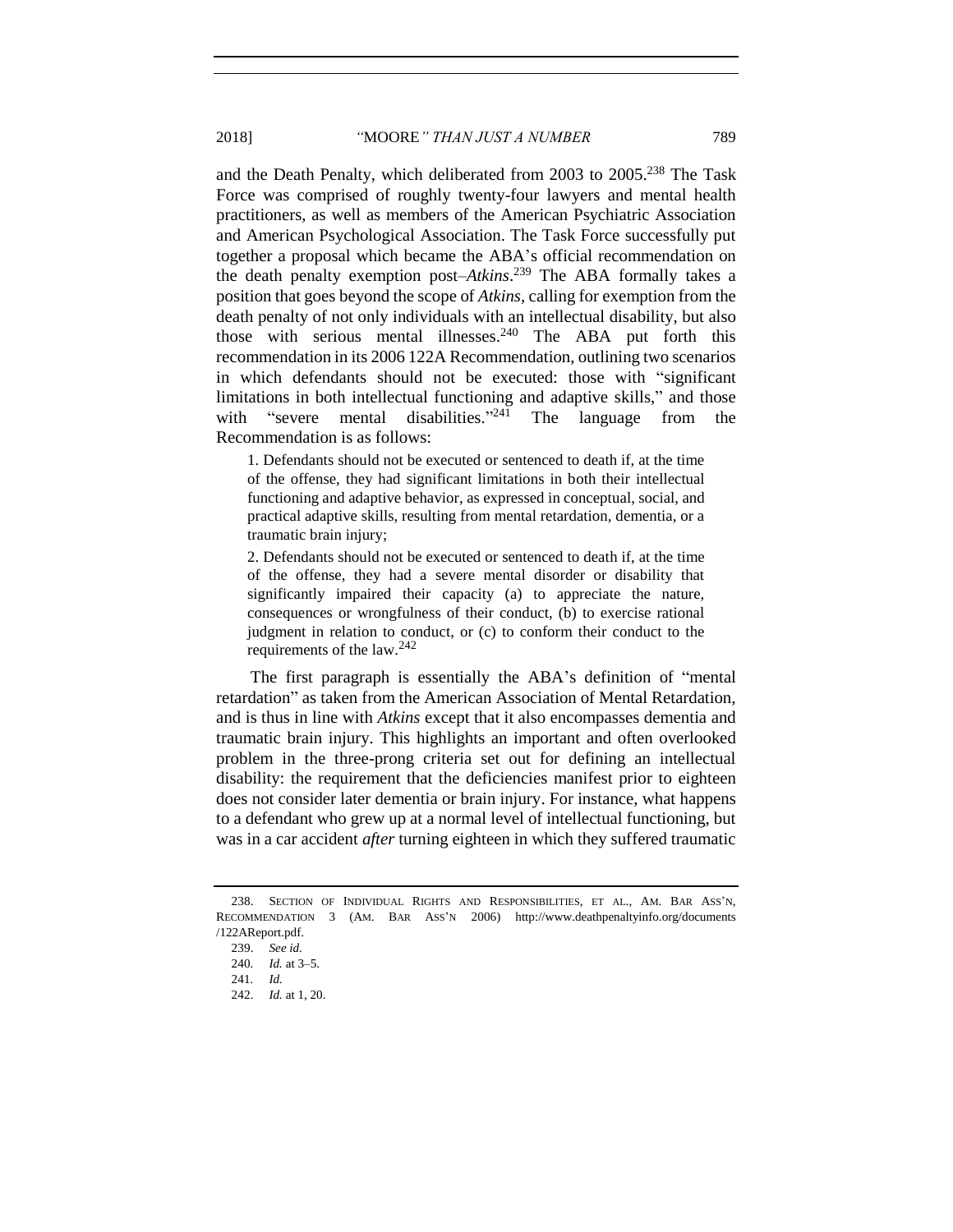brain injury rendering them unable to function at the same level? This recommendation would serve as an important step towards expanding protection to those rare individuals who suffer from late on-set deficiencies.

The second paragraph, strikingly, is an unprecedented call for exemption of defendants with severe mental disorders or disabilities. The ABA elaborates that this narrowly refers to only those with "severe" disorders, meaning those disorders that mental health professionals would consider to be on "Axis I diagnoses." <sup>243</sup> Among these "include schizophrenia and other psychotic disorders, mania, major depressive disorder, and dissociative disorders," all of which are associated with delusions, hallucinations, disorganized thinking, and disruption of consciousness, memory, and perception of the environment.<sup>244</sup> Although this is seemingly a shift towards a more inclusive mental health law system, the ABA was sure to impose limitations in its recommendation by requiring a "significant impairment" requirement for individuals with severe mental disorders or disabilities. This "requires that the disorder significantly impair cognitive or volitional functioning *at the time of the offense*." 245

The recommendation is in line with the goals of the criminal justice system. Defendants with established disorders that are considered "severe" enough to fall on the "Axis I diagnoses" certainly lack the ability to make rational decisions in comparison to the average offender without a mental disorder. In fact, the effect that a serious mental disorder has on a person's culpability is essentially the same as the effect that being a juvenile or having an intellectual disability has on a person's culpability. If the individual meets the "significant impairment" requirement discussed above, then the individual certainly lacked proper decision-making abilities at the time of their offense. Thus, like the Court reasoned in *Roper* and *Atkins*, punishing a person with lesser or low culpability due to a mental disorder does not properly serve the goals of deterrence since they lack the capacity to understand what they did or lacked the capacity to fully understand the consequences of their actions at the time of their offense.

Expanding the exemption to serious mental disorders is also important because the "scientific and clinical definitions emphasize that individuals with mental retardation often have mental disorders as well."<sup>246</sup> This was an

<sup>243</sup>*. Id.* at 5, 7.

<sup>244.</sup> *Id.* at 7.

<sup>245.</sup> *Id.* (emphasis added).

<sup>246.</sup> John H. Blume, Sheri Lynn Johnson & Christopher Seeds, *Of* Atkins *and Men: Deviations from Clinical Definitions of Mental Retardation in Death Penalty Cases*, 18 CORNELL J.L. & PUB. POL'Y 689, 692 (2009).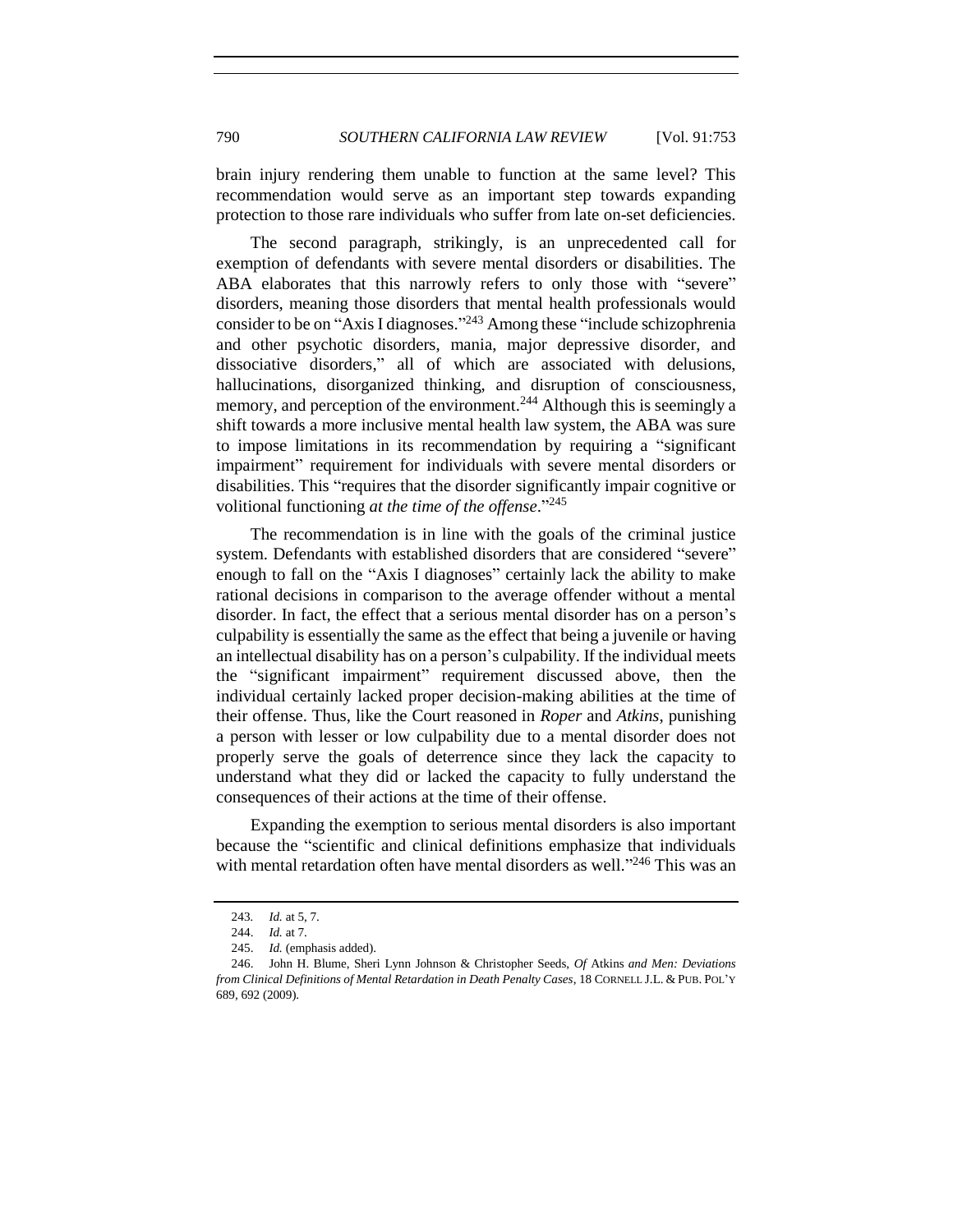issue in *Williams v. Quarterman*, where an individual meeting the IQ cutoff of seventy faced a different problem: the Fifth Circuit interpreted evidence of his social and practical skill deficits as "bizarre and antisocial conduct," demonstrating characteristics that are "just as easily seen as attention-getting behaviors as they are evidence of mental retardation."<sup>247</sup> The Fifth Circuit found that these characteristics "could be explained by anti-social personality rather than mental retardation."<sup>248</sup> This is clearly not in line with the rationale the Supreme Court has been implementing in its series of cases, from *Roper* to *Moore*, because someone exhibiting effects of both an intellectual disability and mental disorder absolutely lacks the mental culpability necessary to impose the death penalty. To discount an intellectual disability due to evidence of mental illness would be a grave practice threatening the constitutional rights and liberty of a class which has long suffered under perpetuated stereotypes of mental disability and illness.

#### **CONCLUSION**

<span id="page-38-0"></span>The Supreme Court in *Moore* reinforced the long-standing theme that "[t]o enforce the Constitution's protection of human dignity, we look to the evolving standards of decency that mark the progress of maturing society."<sup>249</sup> Intellectual disability involves complex factors that cannot be reduced to a single IQ score. An evaluation of state statutes, current litigation, and the Supreme Court's stance since *Atkins* reveals a trend away from bright-line IQ rules of seventy, and towards taking a holistic, case-bycase approach to *Atkins*' claims. The individuals who need protection whom *Atkins* seeks to protect—are the "mildly retarded" individuals who live successfully in the community, either independently or in supervised settings, and who have jobs, families, maintain a home, and even raise children. A mere number cannot define whether someone is intellectually disabled;<sup>250</sup> "[t]he term 'intellectual disability' does not refer to a single disorder or disease, but rather to a heterogeneous set of disabilities that affect the level of a person's functioning in defined domains." <sup>251</sup> These are people who engage in actions with lesser culpabilities than normal-level-

<sup>247</sup>*. Id.* (citation omitted).

<sup>248</sup>*. Id.*

<sup>249</sup>*.* Moore v. Texas, 137 S. Ct. 1039, 1048 (2017).

<sup>250.</sup> DSM-5, *supra* note [11,](#page-2-0) at 37. ("IQ test scores are approximations of conceptual functioning but may be insufficient to assess reasoning in real-life situations and mastery of practical tasks. For example, a person with an IQ score above 70 may have such severe adaptive behavior problems in social judgment, social understanding, and other areas of adaptive functioning that the person's actual functioning is comparable to that of individuals with a lower IQ score.").

<sup>251.</sup> Coleman v. State, 341 S.W.3d 221, 230 (Tenn. 2011) (citation omitted).